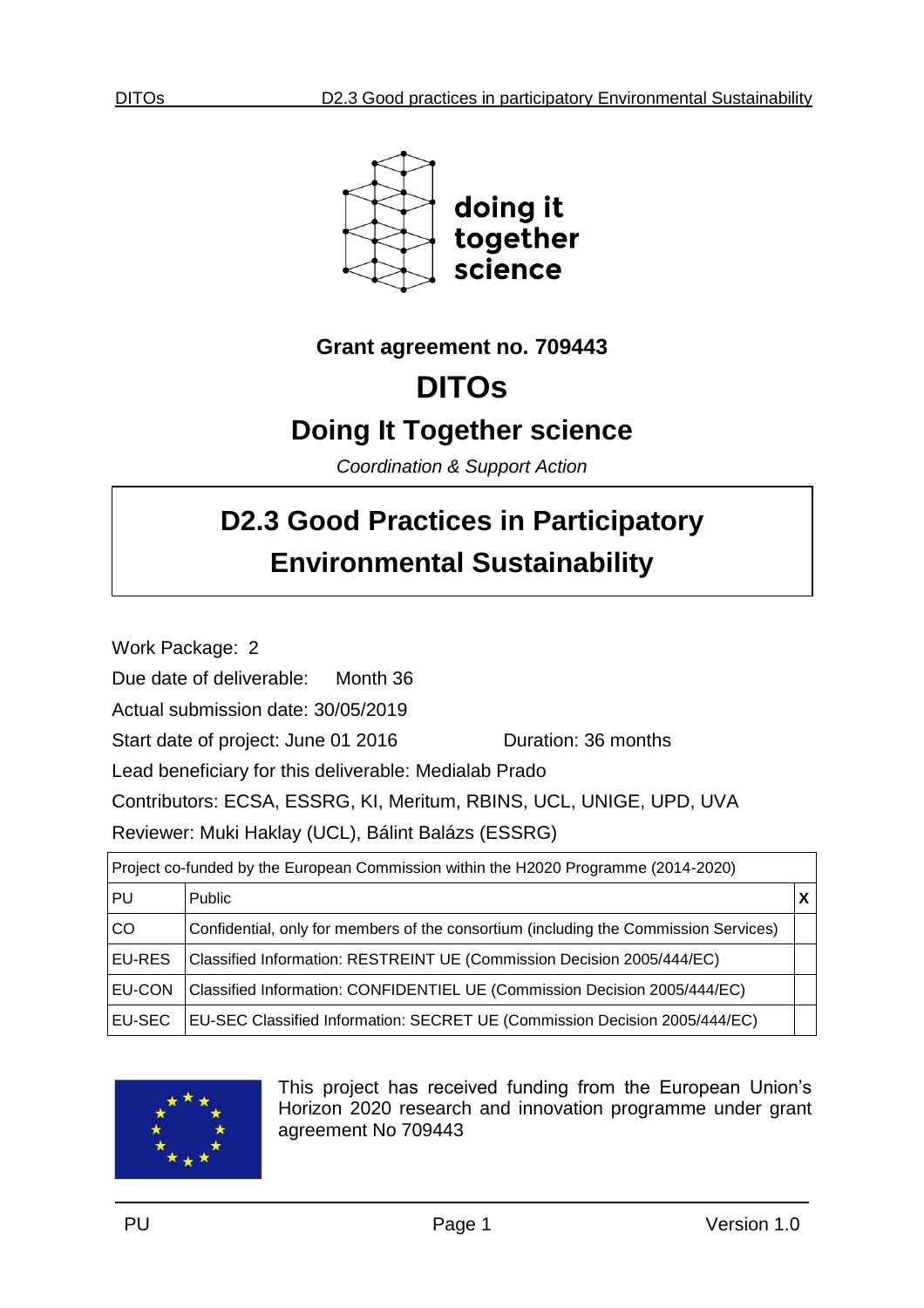# **Disclaimer**

The content of this deliverable does not reflect the official opinion of the European Union. Responsibility for the information and views expressed herein lies entirely with the author(s).

All 'Doing It Together science' (DITOs) consortium members are also committed to publish accurate and up to date information and take the greatest care to do so. However, the DITOs consortium members cannot accept liability for any inaccuracies or omissions nor do they accept liability for any direct, indirect, special, consequential or other losses or damages of any kind arising out of the use of this information.

# **Copyright Notice**



This work by Parties of the DITOs Consortium is licensed under a Creative Commons Attribution 4.0 International License [\(http://creativecommons.org/licenses/by/4.0/\)](http://creativecommons.org/licenses/by/4.0/).

# **Acknowledgement**



The DITOs project has received funding from the European Union Horizon 2020 programme under grant number 709443.

# **Reference**

Please cite this work as:

DITOs Consortium, 2019. *Doing It Together science: Good practices in participatory Environmental Sustainability.* UCL, London.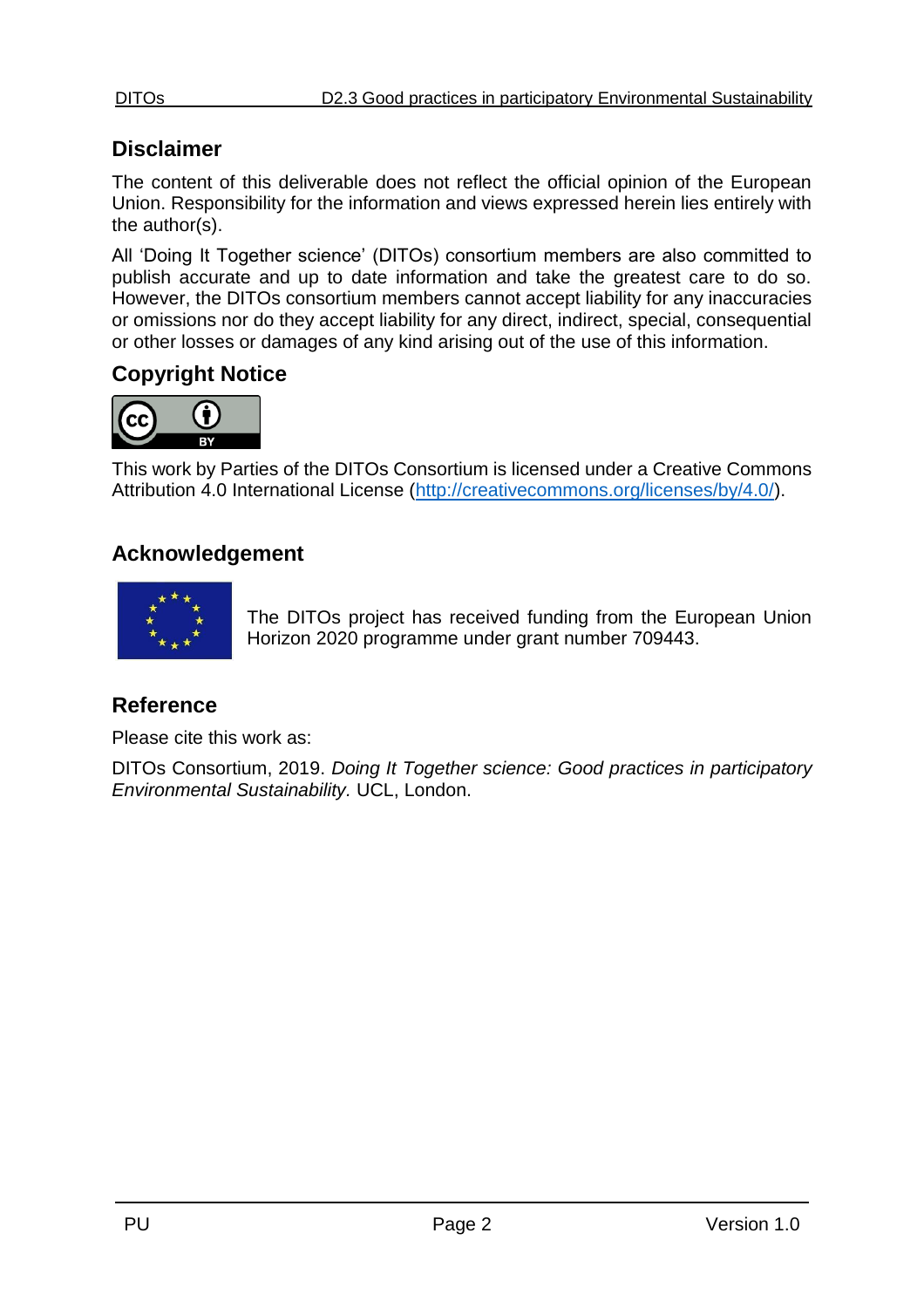# <span id="page-2-0"></span>**Document Identification Sheet**

| Project ref. no.                                    | 709443                                                                                                                                                                                                                                                                                                                                                                      |  |  |
|-----------------------------------------------------|-----------------------------------------------------------------------------------------------------------------------------------------------------------------------------------------------------------------------------------------------------------------------------------------------------------------------------------------------------------------------------|--|--|
| Project acronym                                     | <b>DITOs</b>                                                                                                                                                                                                                                                                                                                                                                |  |  |
| Project full title                                  | Doing It Together Science                                                                                                                                                                                                                                                                                                                                                   |  |  |
| Document name                                       | DITOs-D2.2-20190530.pdf                                                                                                                                                                                                                                                                                                                                                     |  |  |
| (distribution<br>Security<br>level)                 | Public                                                                                                                                                                                                                                                                                                                                                                      |  |  |
| Contractual<br><b>of</b><br>date<br>delivery        | Month 36                                                                                                                                                                                                                                                                                                                                                                    |  |  |
| Actual date of delivery                             | 30.05.2019                                                                                                                                                                                                                                                                                                                                                                  |  |  |
| Deliverable number                                  | D <sub>2.3</sub>                                                                                                                                                                                                                                                                                                                                                            |  |  |
| Deliverable name                                    | practices in<br>participatory Environmental<br>Good<br>Sustainability                                                                                                                                                                                                                                                                                                       |  |  |
| <b>Type</b>                                         | Report                                                                                                                                                                                                                                                                                                                                                                      |  |  |
| Status & version                                    | Version 1.0                                                                                                                                                                                                                                                                                                                                                                 |  |  |
| Number of pages                                     | 68                                                                                                                                                                                                                                                                                                                                                                          |  |  |
| WP / Task (responsible)                             | WP2 / T3 (MP)                                                                                                                                                                                                                                                                                                                                                               |  |  |
| Author(s)                                           | MP: José María Blanco<br><b>UVA: Carmen Haro Barba</b>                                                                                                                                                                                                                                                                                                                      |  |  |
| Other contributors                                  | ECSA: Gaia Agnello, Claudia Göbel<br>KI: Simon Gmajner<br>Meritum: Paweł Wyszomirski<br>MP: Laura Fernández<br>RBINS: Carole Paleco, Bart Coenen, Nathalie<br>Vanhamme, Isabelle Coppee, Cynthia Iburg, Jérôme<br>Constant, Wouter De Coninck, Wendy Massart<br>UCL: Cindy Regalado, Christian Nold, Judy Barrett<br><b>UNIGE: Bruno Strasser</b><br><b>UPD: Imane Baïz</b> |  |  |
| <b>Project Officer</b>                              | <b>Colombe Warin</b>                                                                                                                                                                                                                                                                                                                                                        |  |  |
| Abstract                                            | A report on good practices and validated methods for<br>outreach activities for citizen science and DIY science<br>in the area of environmental sustainability, drawing<br>together results from events in Phases 2 and 3.                                                                                                                                                  |  |  |
| Keywords                                            | Citizen science, DITOs, environmental sustainability,<br>public events, methodologies, engagement                                                                                                                                                                                                                                                                           |  |  |
| Sent to peer reviewer                               | 20.05.2019                                                                                                                                                                                                                                                                                                                                                                  |  |  |
| Peer review completed                               | 22.05.2019                                                                                                                                                                                                                                                                                                                                                                  |  |  |
| Supervisory<br><b>Board</b><br>approval version 1.0 | 24.05.2019                                                                                                                                                                                                                                                                                                                                                                  |  |  |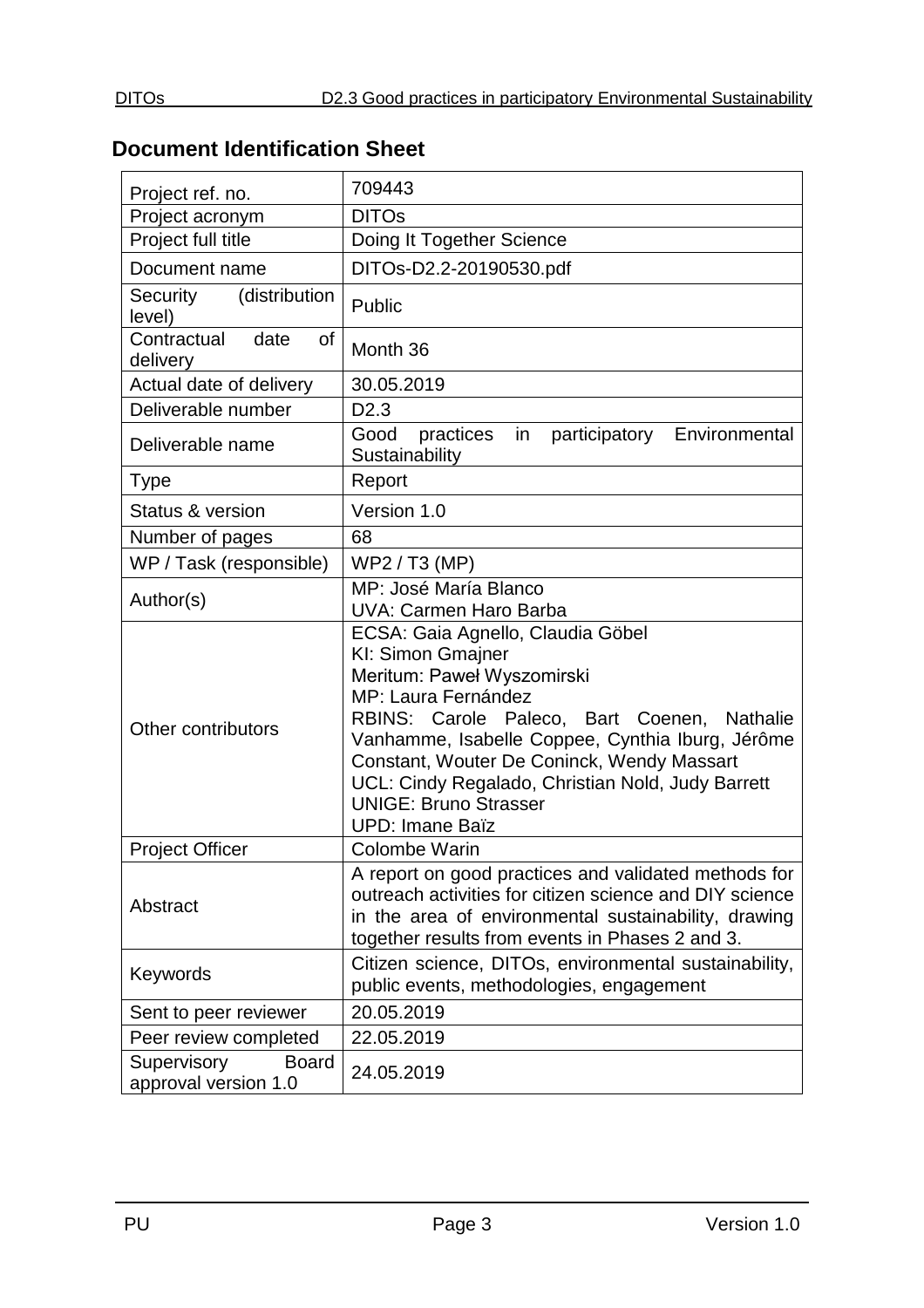# **Table of Contents**

| 1              |       |  |  |
|----------------|-------|--|--|
| $\overline{2}$ |       |  |  |
| 3              |       |  |  |
| 4              |       |  |  |
| 5              |       |  |  |
| 6              |       |  |  |
|                | 1.1   |  |  |
|                | 1.1.1 |  |  |
|                | 1.1.2 |  |  |
|                | 1.1.3 |  |  |
|                | 1.1.4 |  |  |
|                | 1.2   |  |  |
|                | 1.2.1 |  |  |
|                | 1.2.2 |  |  |
|                | 1.3   |  |  |
|                | 1.4   |  |  |
|                | 1.5   |  |  |
|                | 1.6   |  |  |
|                | 1.6.1 |  |  |
|                | 1.6.2 |  |  |
|                | 1.7   |  |  |
|                | 1.7.1 |  |  |
|                | 1.7.2 |  |  |
|                | 1.7.3 |  |  |
|                | 1.8   |  |  |
|                | 1.8.1 |  |  |
|                | 1.8.2 |  |  |
|                | 1.8.3 |  |  |
|                | 1.8.4 |  |  |
| 7              |       |  |  |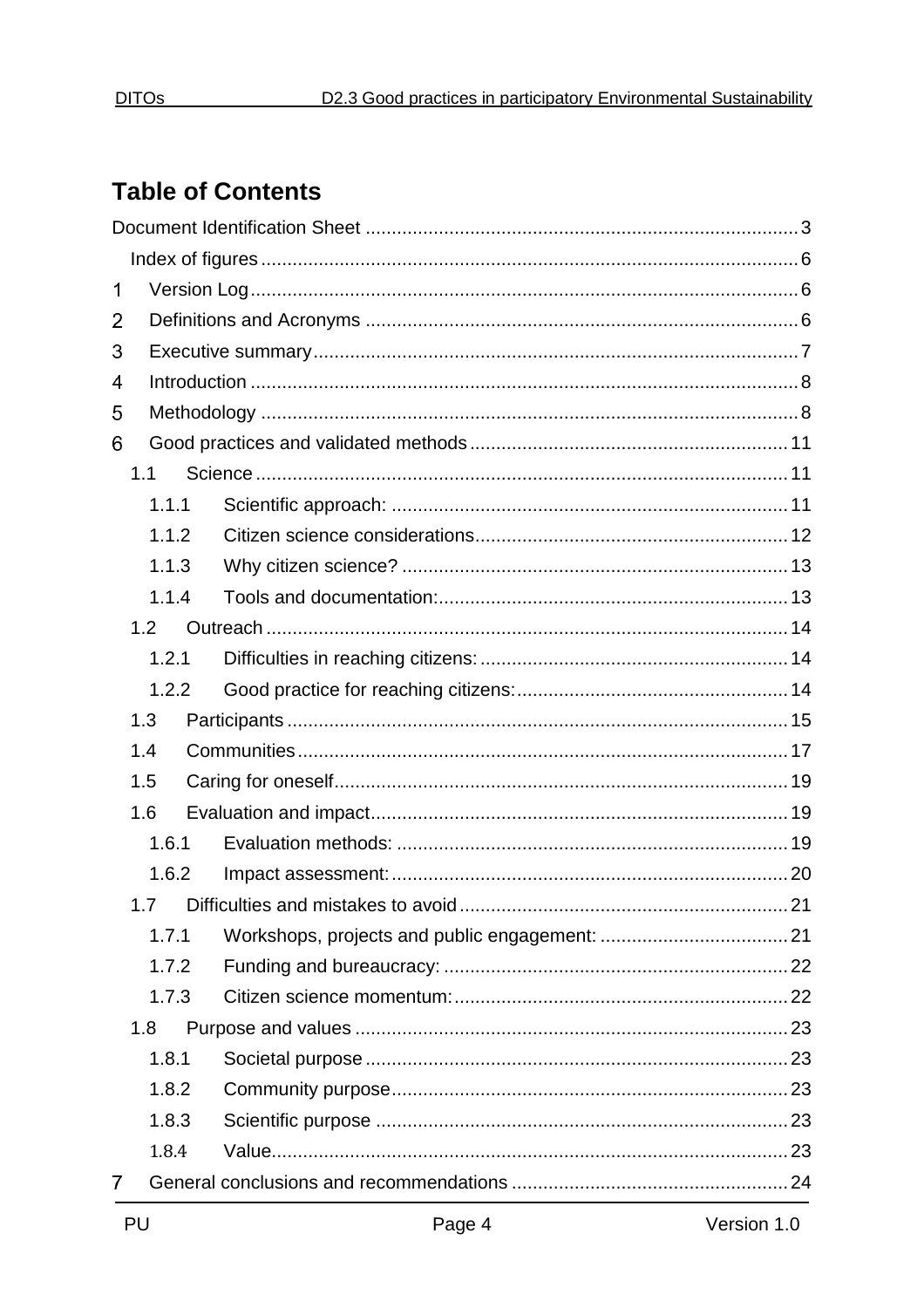| 8   |     |                   |  |  |
|-----|-----|-------------------|--|--|
|     |     |                   |  |  |
|     |     | <b>APPENDIX 1</b> |  |  |
|     |     |                   |  |  |
|     | 2.1 |                   |  |  |
|     | 2.2 |                   |  |  |
| 2.3 |     |                   |  |  |
|     | 2.4 |                   |  |  |
|     | 2.5 |                   |  |  |
|     | 2.6 |                   |  |  |
|     | 2.7 |                   |  |  |
|     | 2.8 |                   |  |  |
|     |     | <b>APPENDIX 3</b> |  |  |
| 3.1 |     |                   |  |  |
|     | 3.2 |                   |  |  |
|     | 3.3 |                   |  |  |
|     | 3.4 |                   |  |  |
|     | 3.5 |                   |  |  |
|     | 3.6 |                   |  |  |
|     | 3.7 |                   |  |  |
|     | 3.8 |                   |  |  |
|     | 3.9 |                   |  |  |
|     |     |                   |  |  |
| 4.1 |     |                   |  |  |
|     | 4.2 |                   |  |  |
|     | 4.3 |                   |  |  |
|     | 4.4 |                   |  |  |
|     | 4.5 |                   |  |  |
|     | 4.6 |                   |  |  |
|     | 4.7 |                   |  |  |
|     | 4.8 |                   |  |  |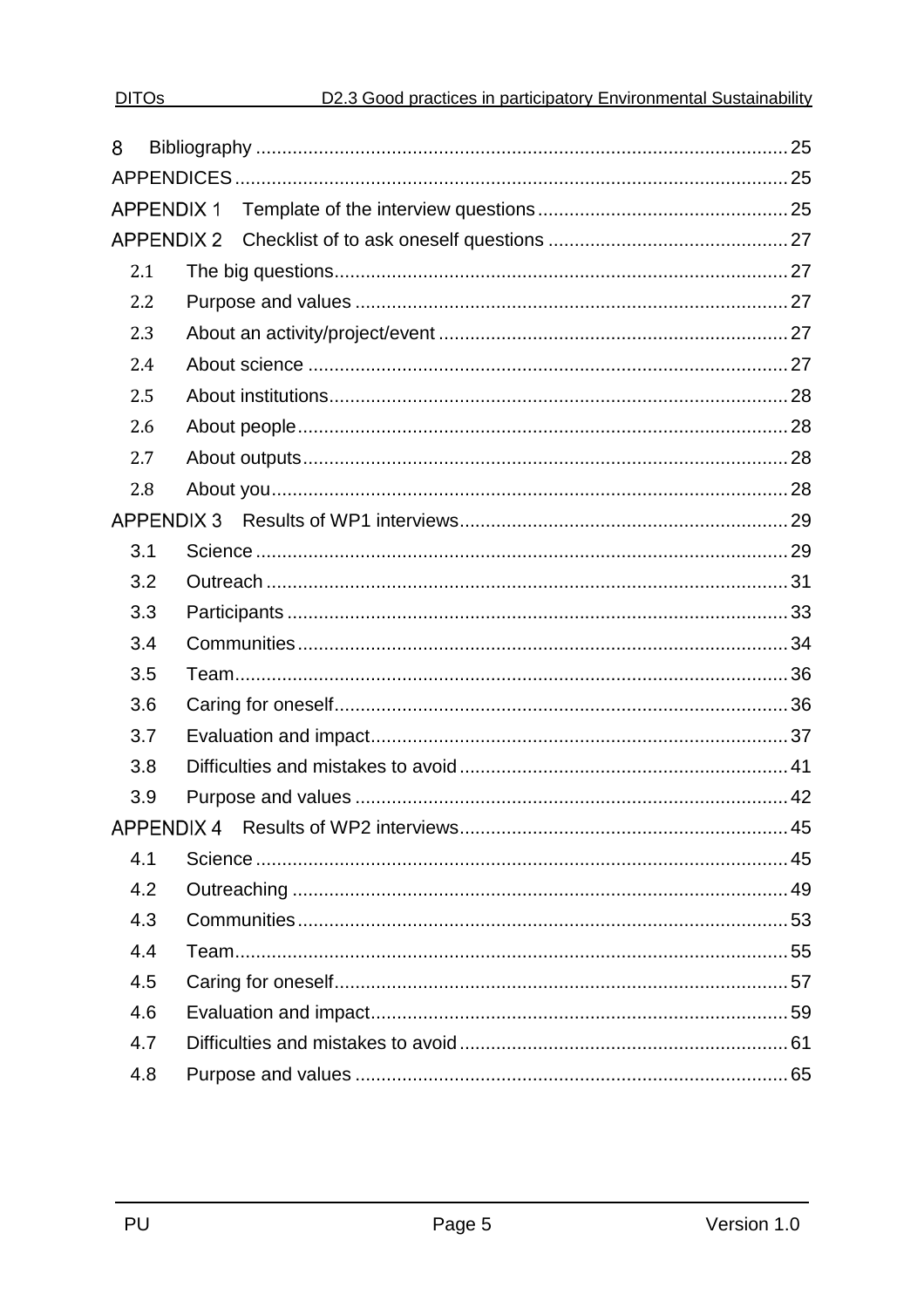# <span id="page-5-0"></span>**Index of figures**

| Figure 1 Working board with a first selection and organisation of the questions of the    |  |
|-------------------------------------------------------------------------------------------|--|
| Figure 2 Working board with the first classification of the questions of the interview by |  |
| Figure 3 View of soil of a ten years old kid before an experiment  39                     |  |
| Figure 4 View of soil of a ten years old kid after experiment with a microscope39         |  |
| <b>Index of tables</b>                                                                    |  |

|--|--|

# <span id="page-5-1"></span>**1 Version Log**

| Version   | Date     | Released by                                        | Nature of Change                    |
|-----------|----------|----------------------------------------------------|-------------------------------------|
| Draft 1.0 | 09/04/19 | José María Blanco (MP),<br>Carmen Haro Barba (UVA) | the<br>First<br>version<br>document |
| Draft 1.1 | 25/05/19 | José María Blanco (MP),<br>Christian Nold (UCL)    | <b>Review comments</b>              |
| 1.0       | 28/05/19 | <b>Judy Barrett</b>                                | Final formatting for release        |

# <span id="page-5-2"></span>**2 Definitions and Acronyms**

| Acronyms      | <b>Definitions</b>                                                                              |  |  |  |  |
|---------------|-------------------------------------------------------------------------------------------------|--|--|--|--|
| <b>BD</b>     | <b>Biodesign</b>                                                                                |  |  |  |  |
| <b>CS</b>     | Citizen Science                                                                                 |  |  |  |  |
| <b>CSA</b>    | <b>Coordination and Support Action</b>                                                          |  |  |  |  |
| <b>DG ENV</b> | Directorate-General for the Environment of the EC                                               |  |  |  |  |
| <b>DIT</b>    | Doing It Together                                                                               |  |  |  |  |
| <b>DITOs</b>  | Doing It Together science                                                                       |  |  |  |  |
| <b>DIY</b>    | Do It Yourself                                                                                  |  |  |  |  |
| EC            | <b>European Commission</b>                                                                      |  |  |  |  |
| <b>ECSA</b>   | Citizen Science Association /<br>Verein<br>European<br>der<br>Europäischen Bürgerwissenschaften |  |  |  |  |
| ES            | <b>Environmental Sustainability</b>                                                             |  |  |  |  |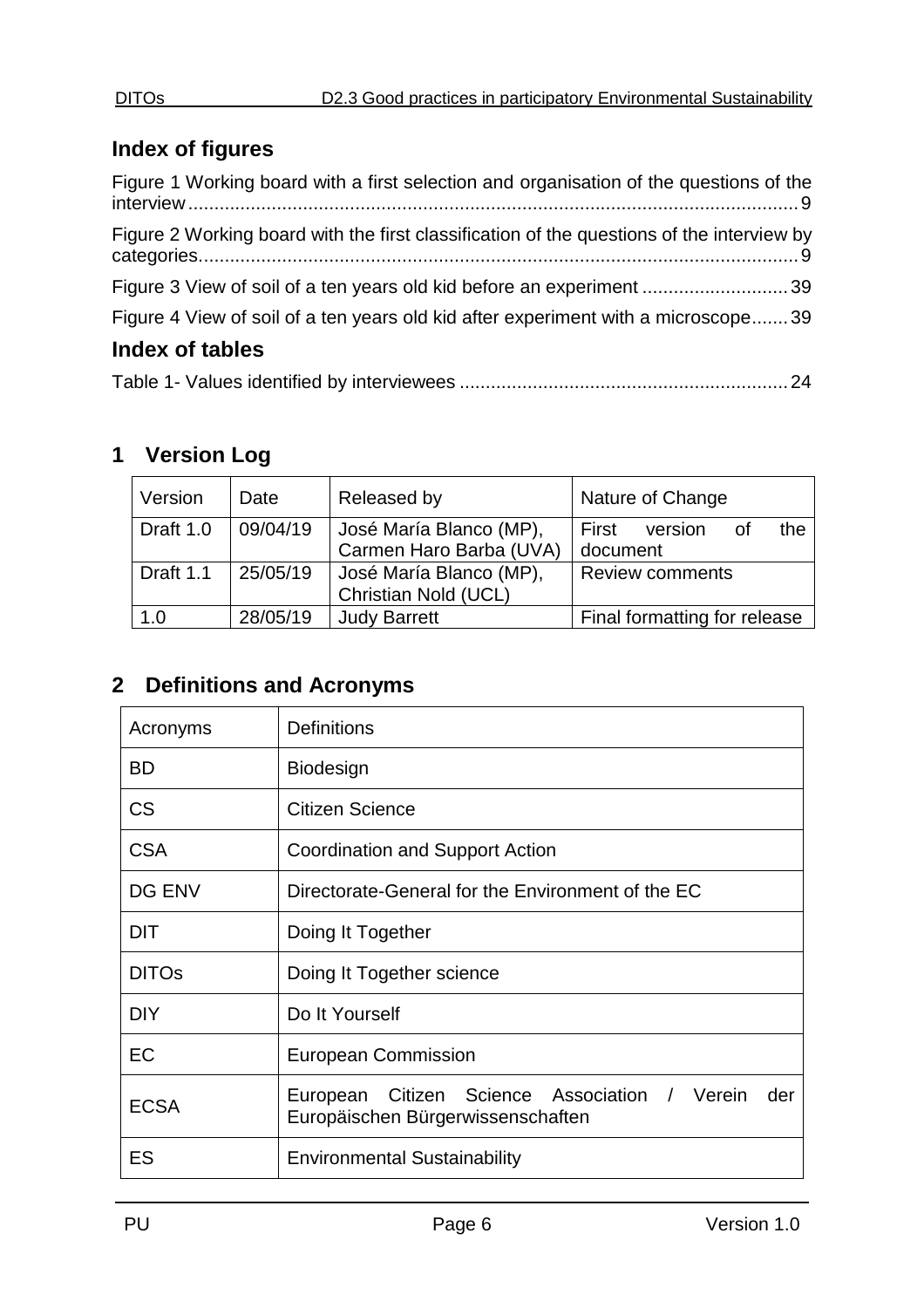| <b>ESSRG</b>      | <b>Environmental Social Science Research Group</b> |  |  |
|-------------------|----------------------------------------------------|--|--|
| <b>EUTEMA</b>     | <b>EUTEMA GMBH</b>                                 |  |  |
| <b>GA</b>         | <b>Grant Agreement</b>                             |  |  |
| H <sub>2020</sub> | Horizon 2020 Programme                             |  |  |
| KI                | Kersnikova Institute                               |  |  |
| <b>KPI</b>        | Key Performance Indicator                          |  |  |
| Meritum           | Centrum Szkolen I Rozwoju Osobistego Meritum       |  |  |
| <b>MP</b>         | Medialab Prado, Madrid                             |  |  |
| <b>RBINS</b>      | Institut Royal des Sciences Naturelles de Belgique |  |  |
| <b>RRI</b>        | Responsible Research and Innovation                |  |  |
| <b>SC</b>         | <b>Science Cafe</b>                                |  |  |
| <b>Tekiu</b>      | <b>Tekiu Limited</b>                               |  |  |
| <b>UCL</b>        | <b>University College London</b>                   |  |  |
| <b>UNIGE</b>      | Universite de Geneve                               |  |  |
| <b>UPD</b>        | <b>Universite Paris Descartes</b>                  |  |  |
| <b>UVA</b>        | Universidad de Valladolid                          |  |  |
| WS                | <b>Waag Society</b>                                |  |  |

# <span id="page-6-0"></span>**3 Executive summary**

The goal of this deliverable is to provide a compilation on good practices and validated methods for outreach activities for citizen science and DIY science in the areas of biodesign and environmental sustainability.

During the Doing It Together science (DITOs) project, partners have organised more than 450 outreach events related to environmental sustainability and more than 180 related to biodesign, reaching in total more than half a million people. These events are an important part of the citizen science Coordination and Support Action (CSA), serving to build collaborations between grassroots communities, institutions and industry (as detailed in project deliverable D2.2).This represents a vast knowledge gathered through experience. This deliverable compiles this knowledge through a set of interviews with facilitators and managers in DITOs, as well as other citizen science managers, facilitators and members of grassroots organisations. This deliverable provides guidance of useful good practices and validated methods for the European Commission, citizen science practitioners and project managers.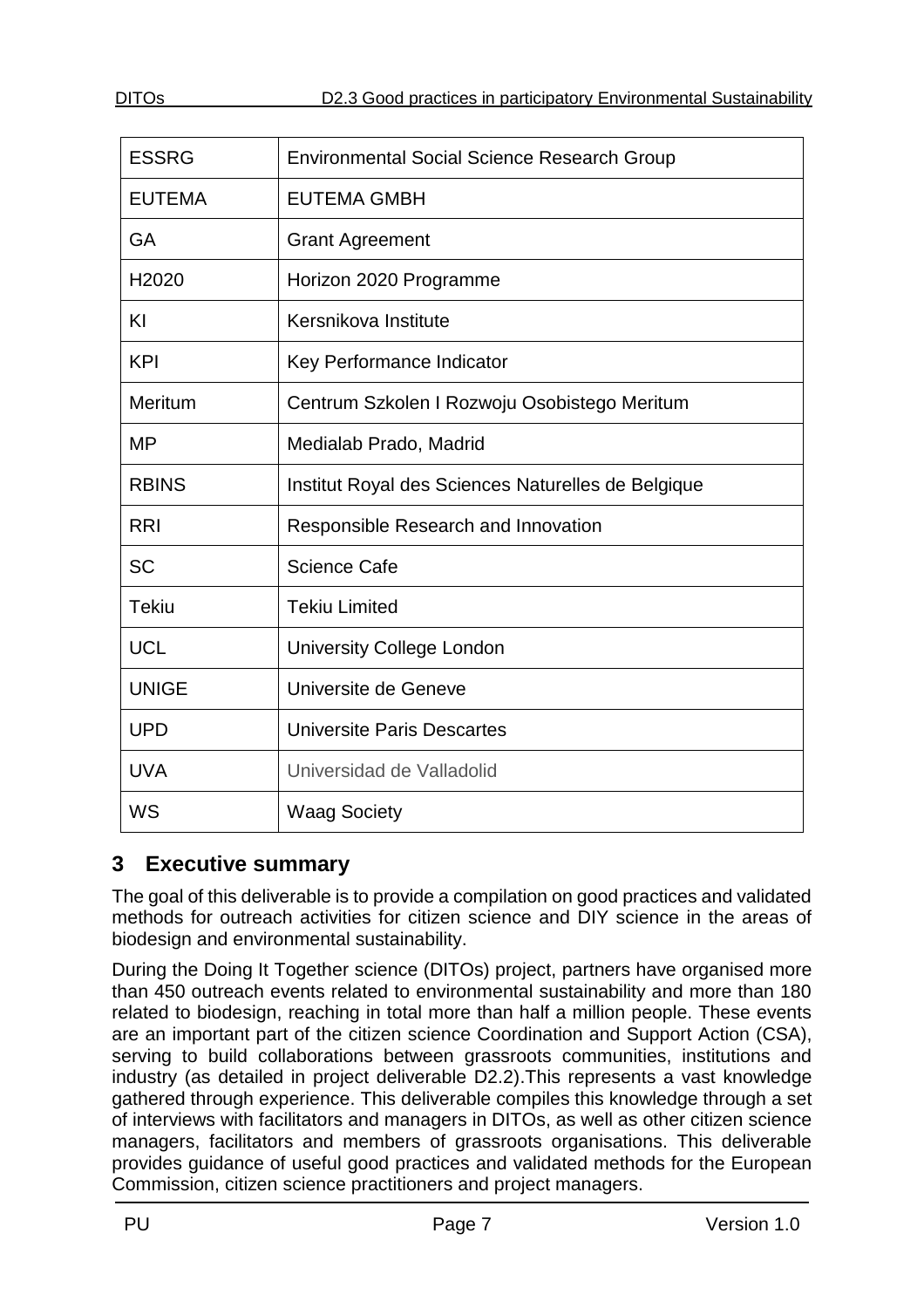This document was written in parallel with D1.3 and should be read alongside it. While D1.3 has compiled the most successful DITOs types of events to describe how to implement these from an organisational point of view, D2.3 looks at outreach events from a wider managing and humanistic perspective highlighting factors that are critical to citizen science engagement.

The Good practices in participatory Environmental Sustainability is Deliverable 2.3 (D2.3) from the coordination and support action (CSA) Doing It Together science (DITOs), grant agreement 709443.

# <span id="page-7-0"></span>**4 Introduction**

The DITOs project involved extensive encounters with citizen science practitioners and organisers. This concentrated and widespread effort to engage citizens, scientists and policy makers in shaping and conducting research using citizen science strategies has enabled a detailed evaluation of which strategies are effective and which mistakes can be avoided.

The report compiles the lessons learnt from these experiences through feedback from a selection of citizen science facilitation experts, both within the consortium and connected with it through the DITOs innovation hubs (see D3.2 for more detail on innovation hubs) The report aims to 1) help the European Commission to understand the potential and difficulties that citizen science projects face and 2) help the broader community to design and organise citizen science projects and outreach activities.

All the data on this report has been gathered through interviews with people involved in citizen science events and projects. The section, *Methodology*, gives further details about how the team has gathered and analysed this information. Then, a summarised and systematic compilation of the most relevant set of answers and experiences related to specific categories are listed in the section *Good practices and validated methods*. These has been extracted from the most common answers, as explained in *Methodology* section. The last section, *General conclusions and recommendations*  provide reflections on the ideas in this deliverable and possible future lines of work.

The report includes an appendix that provides the interview questions used, as well as edited highlights of the most interesting responses from each interviewee, organised by work package and category. Then a full list of questions that anyone organising a citizen science outreach activity or project might find interesting to ask oneself is also given.

# <span id="page-7-1"></span>**5 Methodology**

The types of citizen science outreach events, activities and projects facilitated by DITOs are very broad and have different goals, audiences and budgets. This makes the process of compiling good practices guidance complex but compelling.

Since these insights usually just reside in the minds of event organisers' and are not documented, we used a semi-structured interviewing process. McIntosh y Morse (McIntosh, 2015) argue that semi-structured interviews are designed to ascertain subjective responses from people regarding particular situations or phenomena they have experienced. This methodology employs a relatively detailed interview guide whilst providing the participants with the freedom to answer the open-ended questions and explore issues that they think are important. Analytically, this method "*is*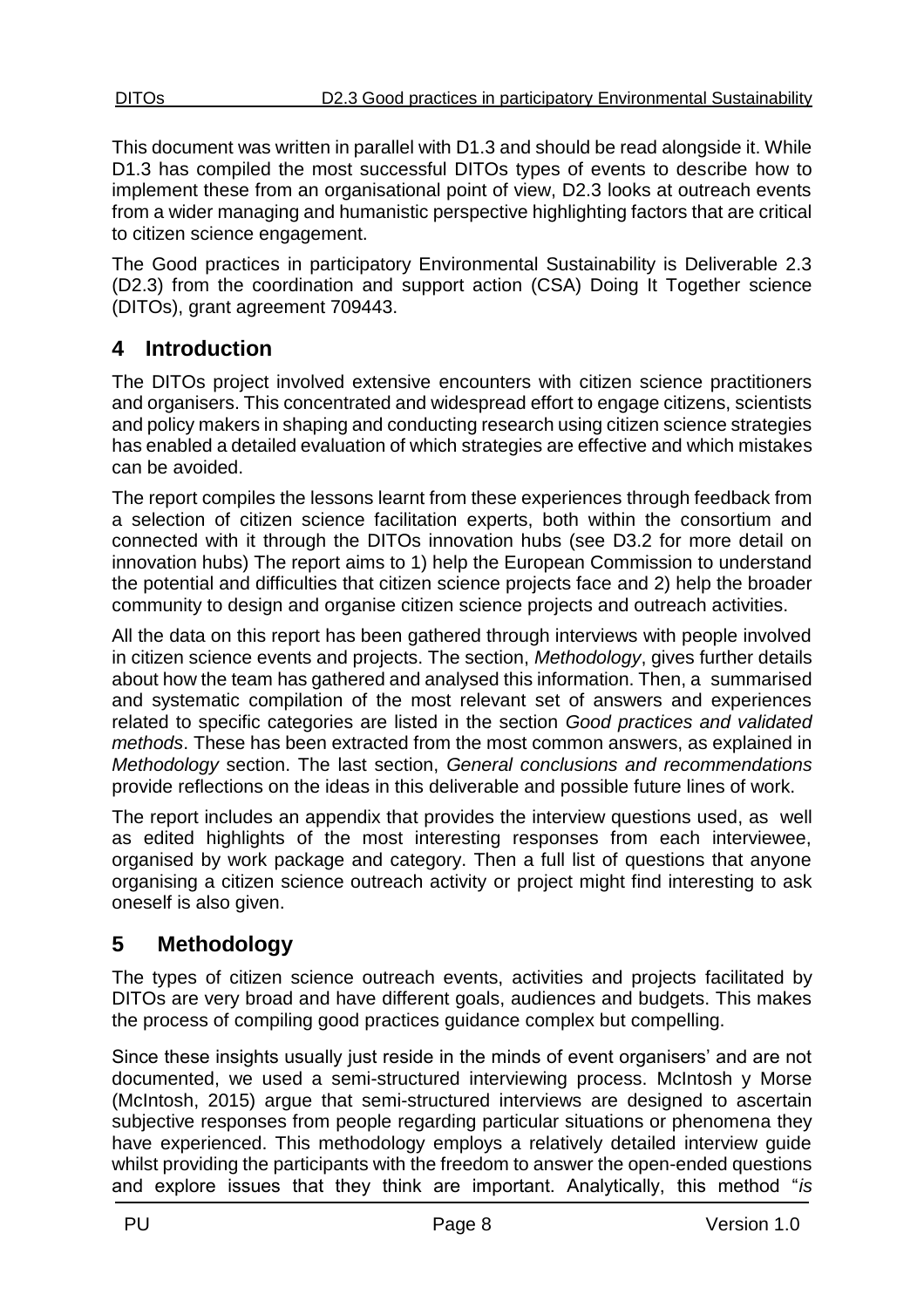*characterised by comparing participants responses by item*". The point of saturation of discourse around the raised questions is reached when no new understanding is produced and there is confidence that no more relevant discourses are going to arise. (Valles Martínez, 1999)



*Figure 1 Working board with a first selection and organisation of the questions of the interview*

<span id="page-8-0"></span>The questions for the interviews were selected through an iterative analytical process. First, a brainstorming session was organised where all the partners described their priorities to discuss. A second phase involved refining the initial set of questions. This was done in Madrid through a capacity building workshop between Cindy Regalado (UCL) and Chema Blanco (MP). During the processes, a series of categories were identified, namely: *value, people, science, purpose, evaluation* and *communication.* 



<span id="page-8-1"></span>*Figure 2 Working board with the first classification of the questions of the interview by categories.*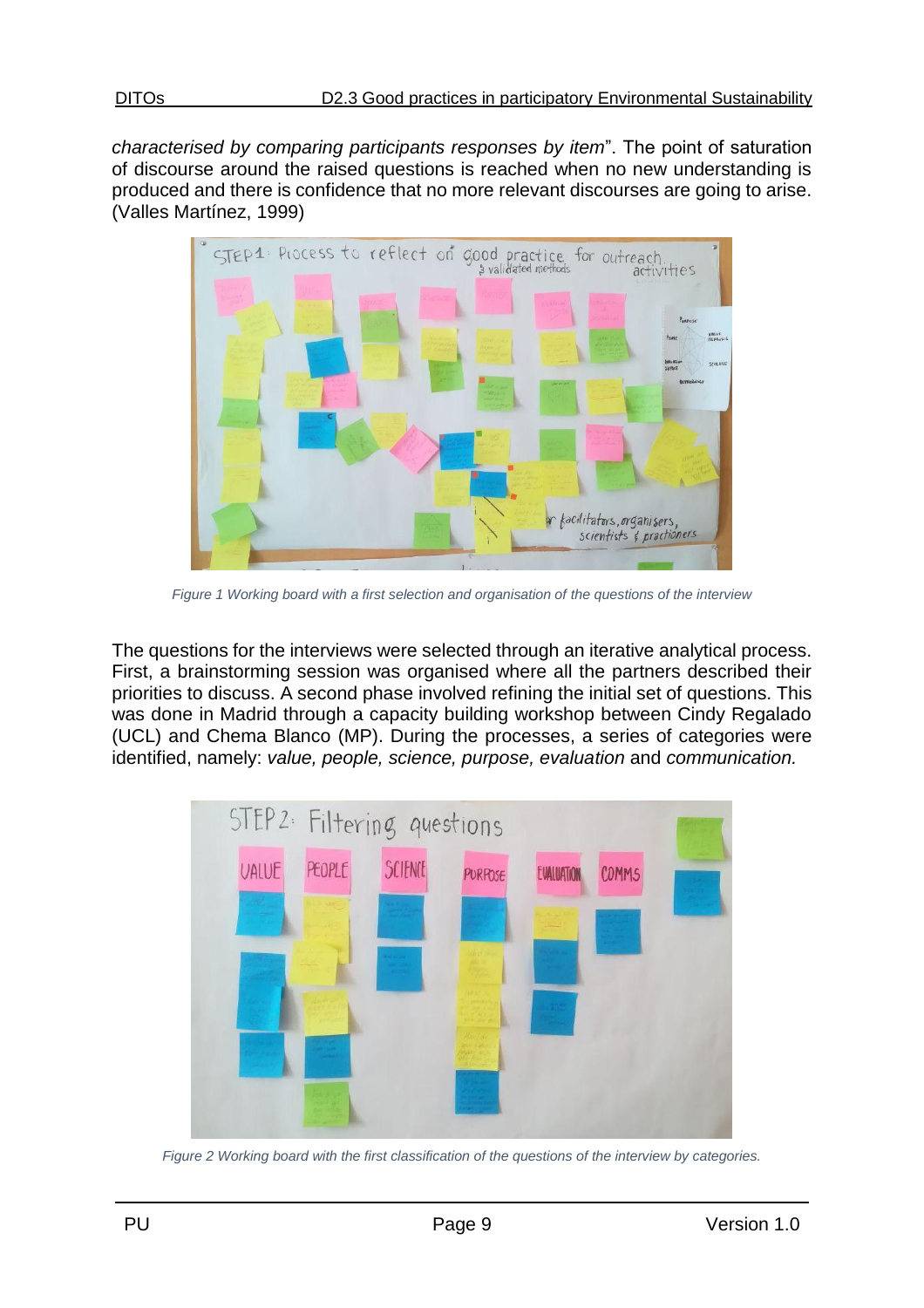Next, DITOs capacity building workshops were used to test the questionnaires and refine the questions. Then, following the *DITOs final event* in Brussels (described in D4.5), an informal consortium-wide review took place (also attended by the EC project officer) and the questions were adapted to guarantee that every question was related directly to public engagement with citizen science and RRI. Throughout, feedback from the interviewees was been taken into account to polish the questions.

This report is based on 16 interviews with people related to citizen science in different ways. We have interviewed people both from inside and outside DITOs, people that manage citizen science projects and people that facilitate them directly with participants, people that work with adults or kids, people that are professional researchers and people that are not. The goal was to provide a diversity of voices, as well as an overview of ideas, perspectives and practices.

The interviews were anonymised in line with the WP7 ethics and data protection and the WP6 datat management deliverables. Interviewee names have been substituted with Spanish names, while keeping some of the description of their roles responsibilities to provide some context when reading their answers<sup>1</sup>:

- Lucía: facilitator in a community health citizen science project.
- Clara: researcher specialized in policy making.
- María: facilitator of biodesign activities in The Netherlands.
- Julieta: coordinator of H2020 european citizen science project.
- Daniel: member of a grassroot ecological group.
- Gustavo: facilitator of DIY bio activities in Slovenia.
- Ramón: researcher of a community health citizen science project.
- Adolfo: environmental educator, botanist and citizen science manager in Madrid.
- Jaime: EU project evaluator without previous experience in citizen science projects.
- Cristina: biodesign citizen science projects responsible in París.
- Raúl: researcher in biodesign, DIY bio educational activities in Geneva.
- Laura: coordinator of citizen science programs in Brussels.
- Sara: facilitator of environmental citizen science programs.
- Lucas: manager and researcher of environmental citizen science projects.
- Ricardo: social entrepreneur in environmental citizen science projects in Poland.
- Alejandro: artistic director of citizen laboratory in Madrid.

1

 $1$  We want to really thank all the people that participated in the interviews. It was a magnificent experience and a real process of integrating perspectives and learning together.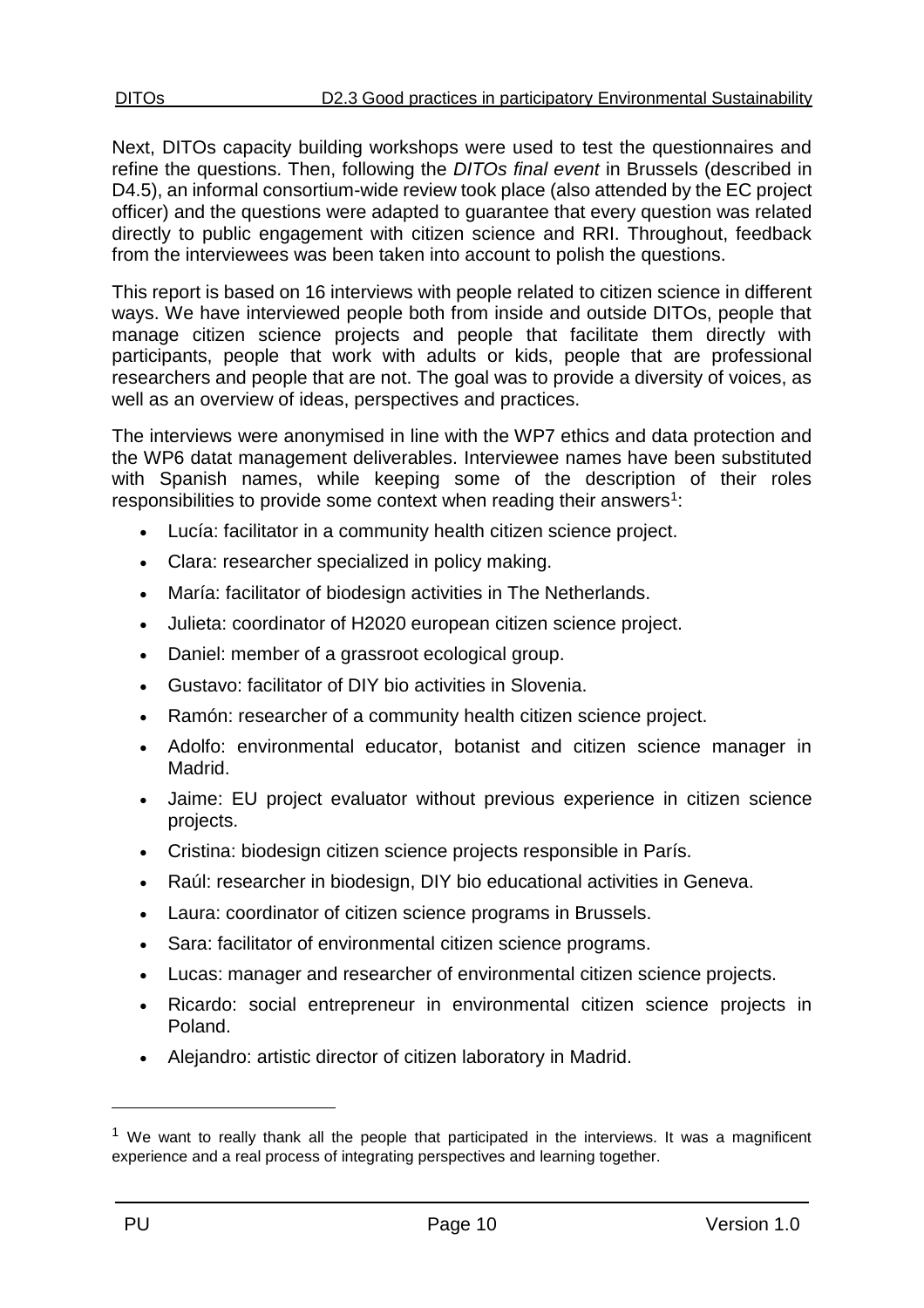Each interview lasted around two hours and was audio recorded. The conversations were transcribed to a collaborative document, so the interviewee could review them to make changes or provide more context.

To analyse the interviews, an approach based on grounded theory was used. During the analysis of the interviews, the authors coded the responses and iteratively defined a set of categories under which to organise the answers. Nine relevant analytical categories were identified: **science, outreach, participants, communities, team, caring for oneself, evaluation and impact, difficulties and mistakes to avoid, purpose and values**.

This process of analysing and summarising so much contextual information, personal views and very rich situations does mean that some information might be lost. So, the appendix includes more detail from each edited interview. These provide examples and concrete situations that expand summaries and bring lessons learnt to living realities. These might be an extra valuable source of information for every citizen science practitioner, facilitator, manager or researcher.

A complete list of questions that have been considered relevant is also provided in the appendix as a checklist. The goal is that every person can go through this list asking herself each question to reflect upon this set of relevant aspects when organising outreach activities and citizen science projects.

# <span id="page-10-0"></span>**6 Good practices and validated methods**

This section compiles in a brief and summarized way the best practices, lessons learnt and best advices gathering through the previous interviews.

# <span id="page-10-1"></span>**6.1 Science**

Since this report is talking about citizen science, it is important to analyse how people (the general public, facilitators and scientists) approach science This includes related questions such as: 'how do you make science accessible?', 'how can you improve citizen science?' or 'how can citizen science lead to better research?'. In this section, the main ideas found through the text are summarised.

#### <span id="page-10-2"></span>**6.1.1 Scientific approach:**

- The relation between science and society works both ways: show society how science works and show scientists how society works.
- There are a lot of topics that are being researched in the scientific world that are extremely relevant to society because of their ethical and social impacts. So, there should be a collective research with all the questions that people can make.
- Opening your research can bring important benefits: sometimes, the research questions of citizens are much more interesting than the ones from the scientists; their participation can enhance communication, increase impact and more contrasted experiments.
- Innovation requires time and resources, so any project focusing on funding pressure will be efficient but likely not innovative.
- How to make science accessible: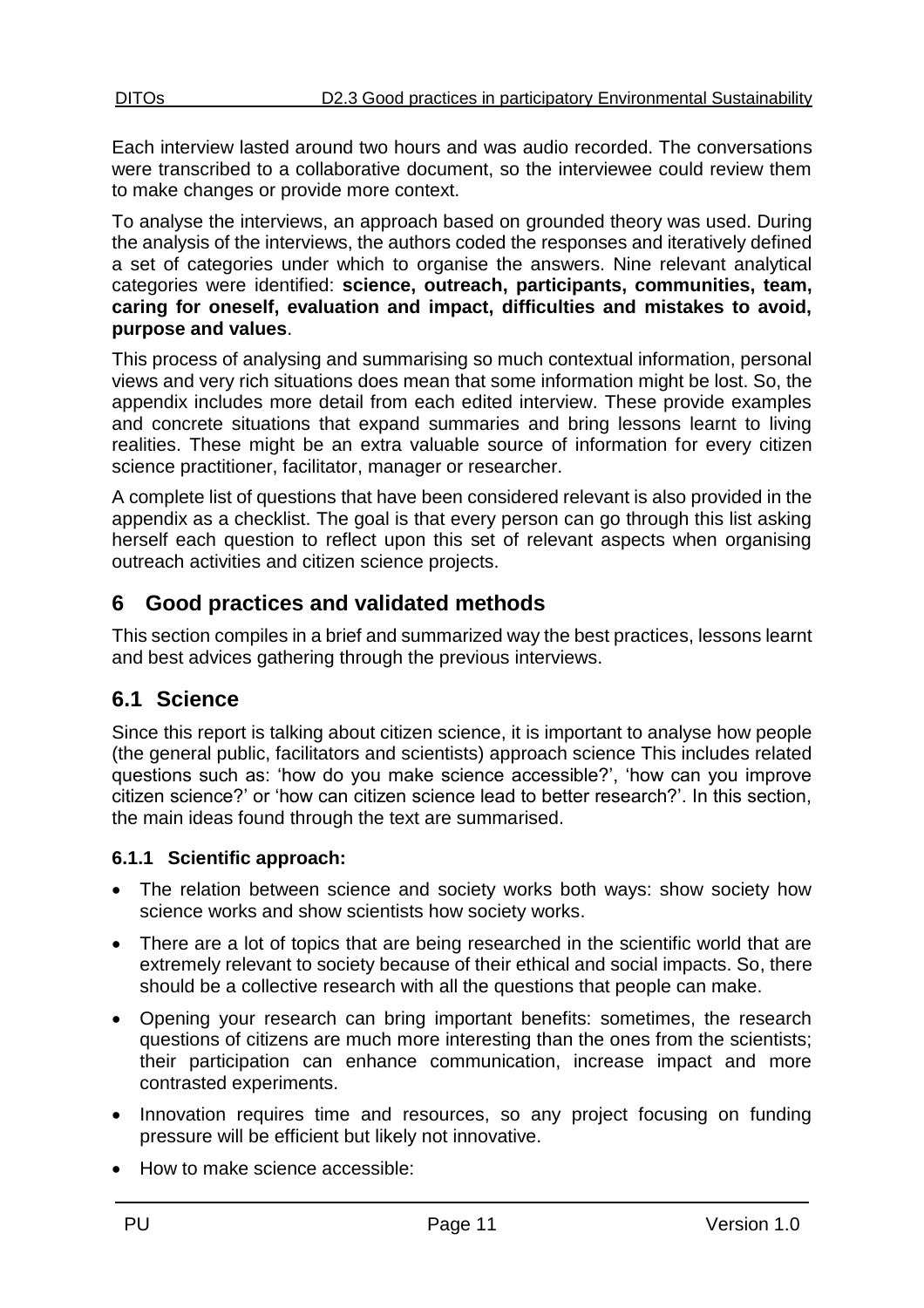- o Design the process in a way that is fun and friendly but also accurate and without oversimplifications.
- o Bring researchers and experts to talk about science but also to show how science is done. Promote science inquiry.
- o Read on a regular basis literature in Science Education, Science & technology studies and Science Communication.
- $\circ$  Language matters. It is good to hire communication experts that get inputs from science experts and write the texts for the public.
- o The role of facilitator is essential, who must understand the audience through a process of co-creation.
- o In every workshop there should be one expert on the topic treated: deep knowledge of the topic provides opportunities for conversation and discussion.
- o It is a good practice to enable different-points of entry into an activity (that means for people who do not know anything, something or a lot). Collaboration between citizens with different levels of knowledge about a topic usually works very well.
- o Technology can play a role in making science accessible. Design platforms for citizens can break barriers. Accessibility and inclusivity must be carefully considered in every technological design.

*"Citizen science is an opportunity where academia, citizens and institutions have a lot of to gain - all of them. Citizens can get empowerment and a better comprehension of reality. Institutions gain a deeper knowledge of what is happening and legitimacy if they recollect citizen requests. Academia gets useful data to take*  advantage and a greater projection of their work beyond their own circles. The *challenge for everyone is go beyond their own logics and inertias to be able to collect the visions of the other two entities."*

*Daniel*

### <span id="page-11-0"></span>**6.1.2 Citizen science considerations**

- Citizen science (CS) provides a way for citizens to understand and get knowledge of what it is being researched to enable them to participate with more awareness in these discussions.
- Science for citizens (not professional researchers) usually is more practical; it is about changing things, about taking action.
- Communities are the real drivers of CS. It might be useful to overcome a limited view of CS that only supports understanding and education.
- In CS, it is important to be humble to question own beliefs, emphatic to listen and to work with other people.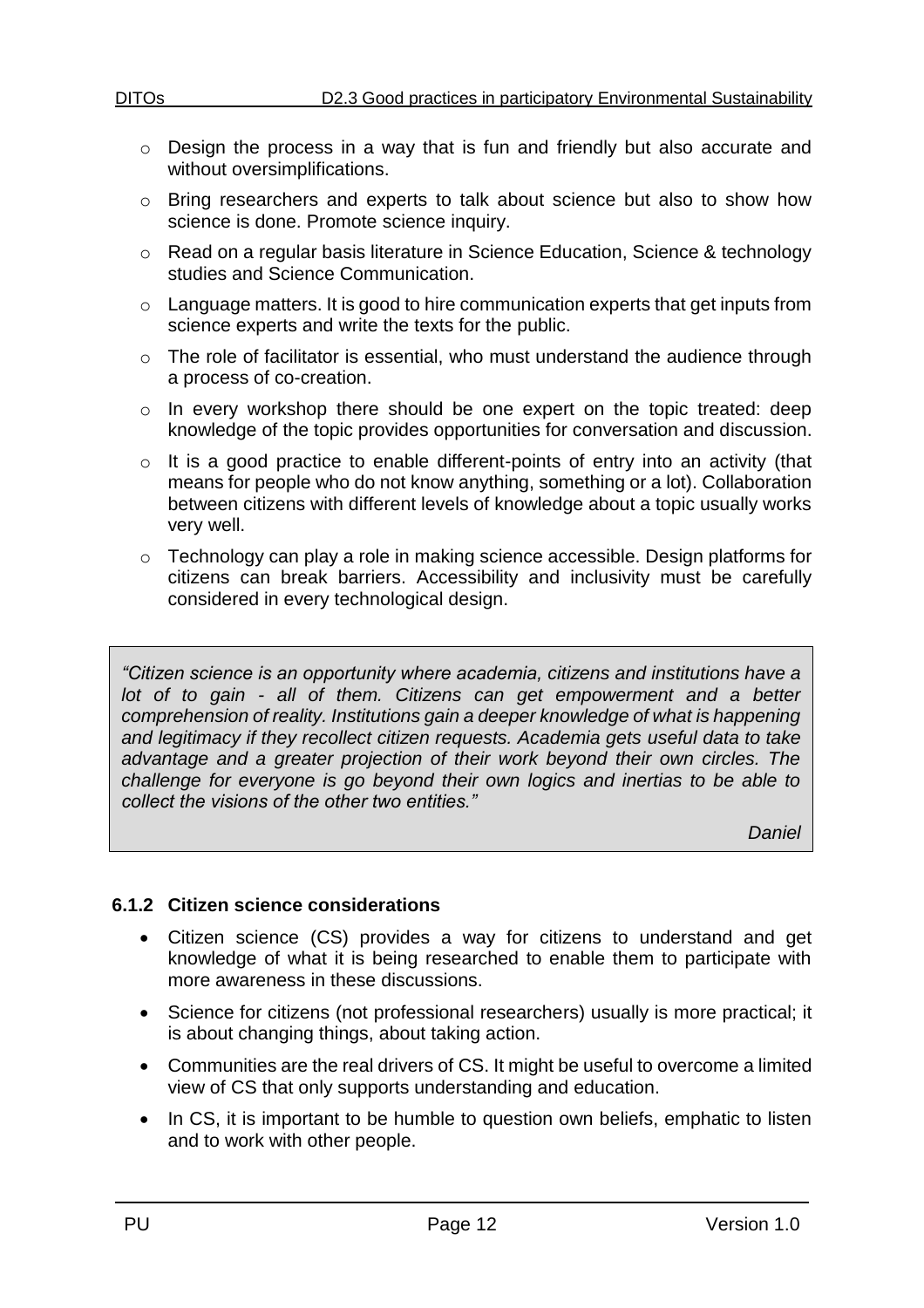- In CS, research questions should be con-constructed. If it is not possible, at least researchers should listen to questions and concerns of the people they expect to collaborate with.
- A CS project is more interesting when it becomes an hybrid between science, art, education, etc. Using artistic supports to communicate CS projects are very useful to make science accessible and increasing impact (e.g.: photo book, exhibitions, etc). The impact is much higher if the citizens are the authors of the art pieces. It also provokes a deeper connection and relation between researchers and citizens.
- Some authors also suggest that CS projects should be explained directly by participants instead of researchers when presenting to the public (not necessarily in science meetings). This creates a better communication and increase confidence between scientists and society.

#### <span id="page-12-0"></span>**6.1.3 Why citizen science?**

- Citizen science can play a prominent role in analyzing and reducing inequalities in cities.
- Listen to people and design a citizen science project based on their needs and problems are one of the most effective ways to engage citizens and make science accessible: bottom-up projects can have much more impact than top-down projects.
- To harvest the full potential of citizen science, one should be aware that the project might change not only citizens but also facilitators, researchers, organisations and institutions. This is an opportunity to reflect upon the relations between them.
- Citizen science can help policy makers to think in new institutional models that are more permeable to society to facilitate new collaborations, experiments and knowledge production. This might lead to models where divulgation or dissemination becomes coproduction.
- Citizen science has the power to create win-win situations:
	- o Citizens get empowered and a better comprehension to reality.
	- o Institutions gain deeper knowledge of what happens in society and more legitimacy.
	- o Academia get useful data and a better projection of their work.

#### <span id="page-12-1"></span>**6.1.4 Tools and documentation:**

- Use open hardware and software (better libre) if possible.
- Use Creative Commons licenses for tutorials, instructions and also the documentation of the projects. This means this material is free to use, distribute, change, etc.
- Code, blueprints, designs and documentation must be open, clear, understandable, accessible, complete and easy to find.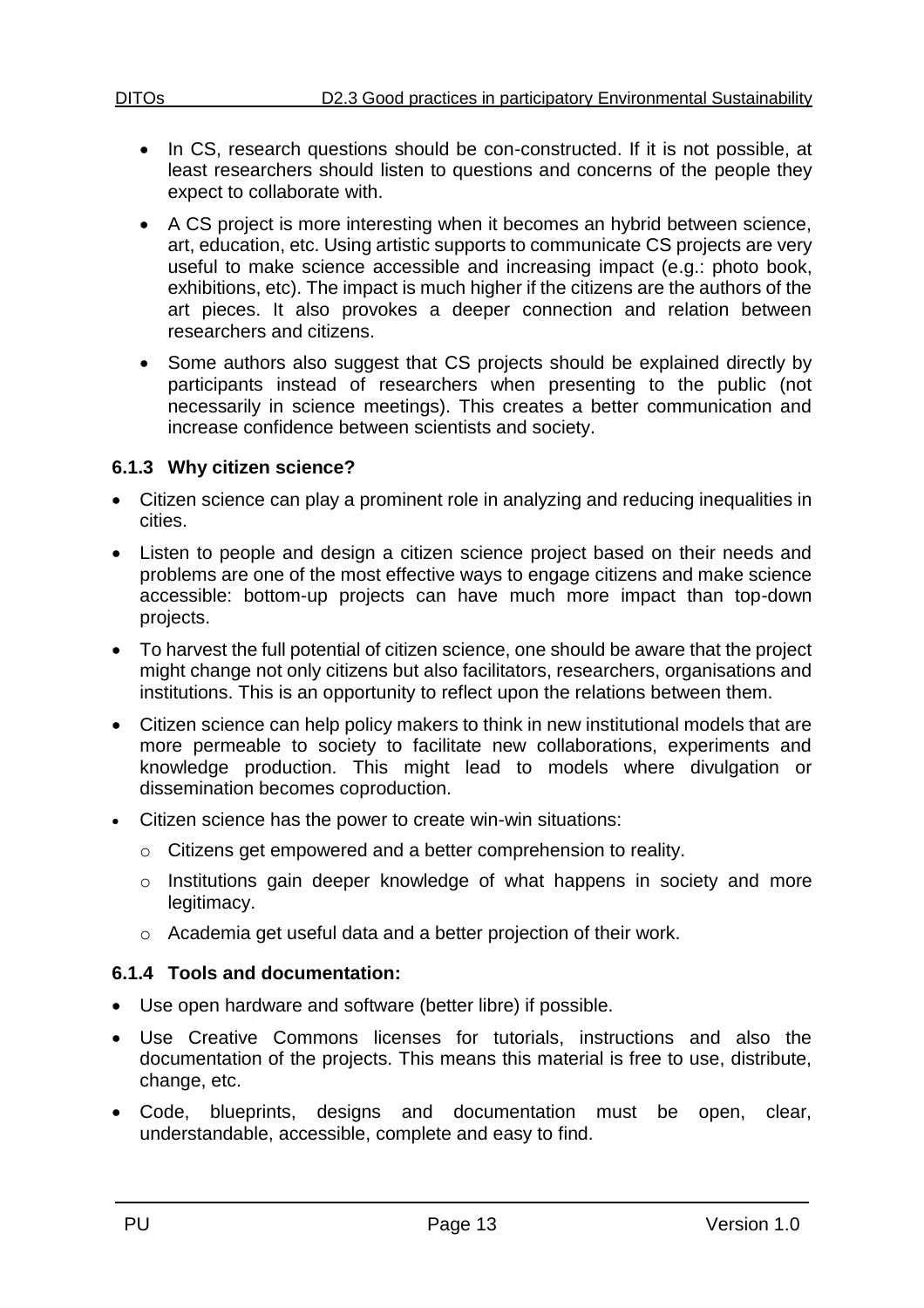# <span id="page-13-0"></span>**6.2 Outreach**

Since there are many citizen science projects, there also different ways to reach people and bring them on board, both for science activities and long engagements in a citizen science project. All the interviewees agree in how important is to reach citizens properly to engage them, but also they agree on how difficult it is.

#### <span id="page-13-1"></span>**6.2.1 Difficulties in reaching citizens:**

- Reaching people is a slow and time-consuming task. So a good practice is to launch pilot projects as soon as possible and to be flexible, since it is very difficult to quantify the actual effort from the beginning.
- It is risky to ignore the specificities of different geographical areas. It is necessary to analyse the demography of the people you want to reach:
	- o One mistake to avoid is not taking into account the political ideology of specific areas where resistance to the project can be very high.
	- o It is suggested that in areas where the socioeconomic level is higher, people tend to mobilise for entertaining reasons, while in poorer areas people tend to act for a social change.
	- o If a specific group is not reached, then try other channels.
- Be aware of the difficulty of creating and sustaining public engagement since communities are based on volunteer work. Otherwise funding is needed to bring on board facilitators and communication professionals that keep specific projects alive through time.
- Hiring a communication specialist is not a wasted cost but a necessary investment.
- Depending on the platform you use to reach people, there is the risk of high dropout rates and low attendance. A good practice is to send a kind and caring message to all participants a few days before the event to remind them of the event and that their attendance is valued highly.

### <span id="page-13-2"></span>**6.2.2 Good practice for reaching citizens:**

- Keep a humble attitude to citizens.
- Put oneself in other's place.
- Adaptation and control of the language is essential to bring and engage people. Specially to promote DIYBio activities, where most of the practitioners have science background, being able to adapt the language to reach other publics becomes critical.
- When working with specific communities or areas:
	- o Collaborate with established structures. Common ones: local neighbourhoods associations, schools, NGOs and local administration resources.
	- o They know the social fabric of the area, they can open doors and make proper connections, always by being aware of the different sensitivities.
	- o Other useful allies are libraries, urban orchards, etc. And meeting active individuals that know well the area and open doors is very advisable.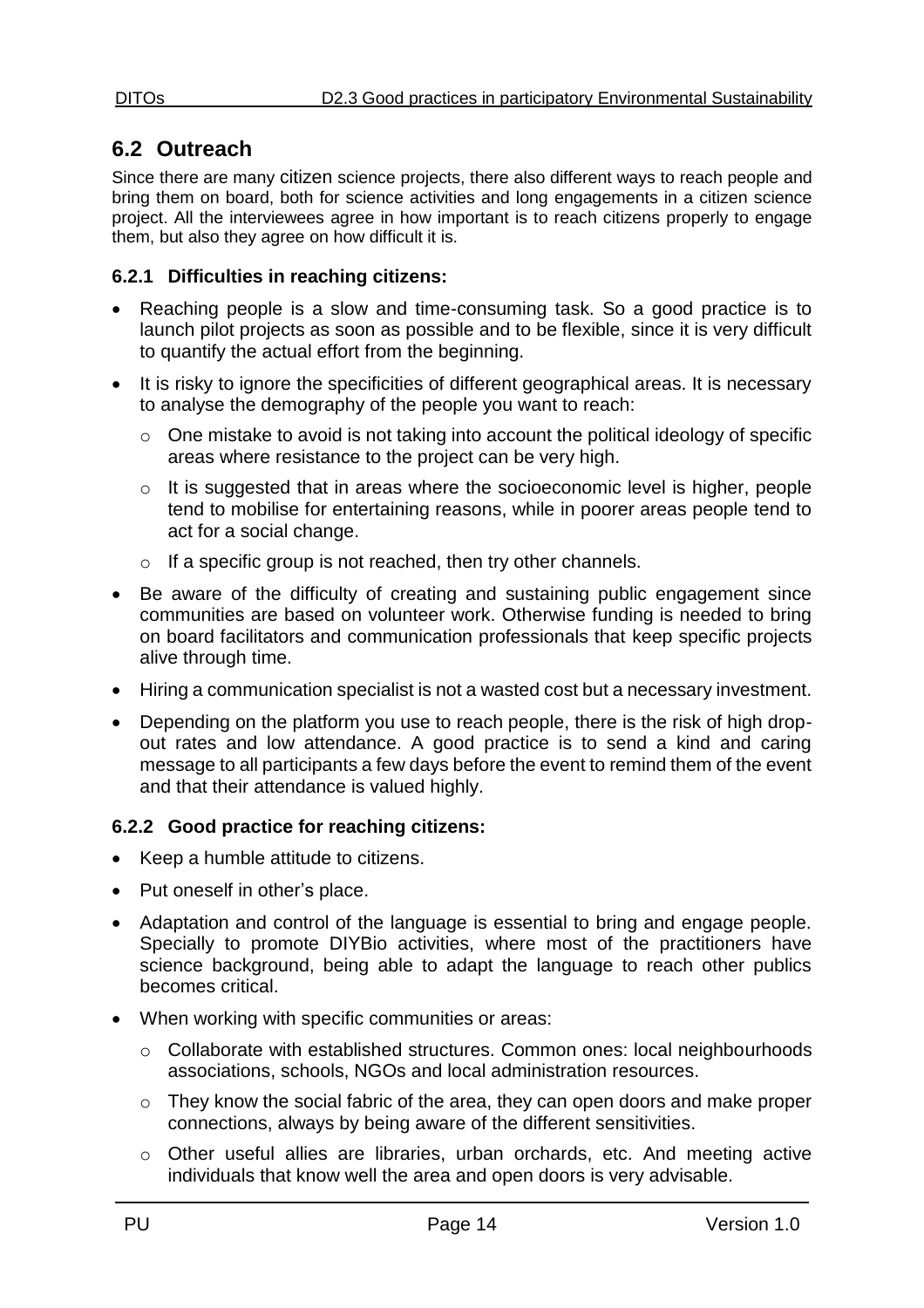- $\circ$  Usually it is necessary to go physically where they are, where they meet, where they live.
- o Face to face activities are needed. Building bridges of confidence works.
- o The role of facilitator or mediator that visits the places and knows the area becomes very important to approach specific contexts. This can take months of work but participation will be increased dramatically.
- When being part of a group or facilitating space to a community, it is advisable to set regular meetings to ease other people join if interested.
- A good practice is also to train trainers, so the impact of specific project can be exponentially increased.

#### **Good practice for inviting scientists and researchers (Sara)**

I share a sample email text from when organising film nights:

*Subject: Invitation to film night*

*"...it is very useful to be able to talk directly to scientists about science documentaries because they often lack scientific depth or are out of date. I am therefore looking for a guest scientist at our event to join us for a convivial postscreening discussion with members of the public. The audiences to our events very keen on meeting with and discussing the state-of-the art in research and its applications. Guest speakers are not asked to give a presentation but rather join a relaxed conversation and help demystify science and university research..."* 

# <span id="page-14-0"></span>**6.3 Participants**

This section talks about what to do with participants that are already in an activity or a project. How to treat them, how to keep them engaged, how to acknowledge their effort, how to make them be an active and enriching part of a project.

*"If you want to engage people, you need to listen, not only teach and lecture. Why? Because engagement means empowerment. If you really want to engage someone, you have to give them power to some degree. For example, the power to influence discourse. It means really to take people seriously."*

Jaime

- It is good if possible to meet some participants in advance to understand their expectations.
- Assisting citizen science conferences and meetings is good because it allows teams to learn different experiences, ideas and ways of working with people to improve their own strategies.
- An exquisite care for participants must be always considered:
	- o Attending participants must happen also before the event: it is good to give them all the available information and be accessible to solve any doubts.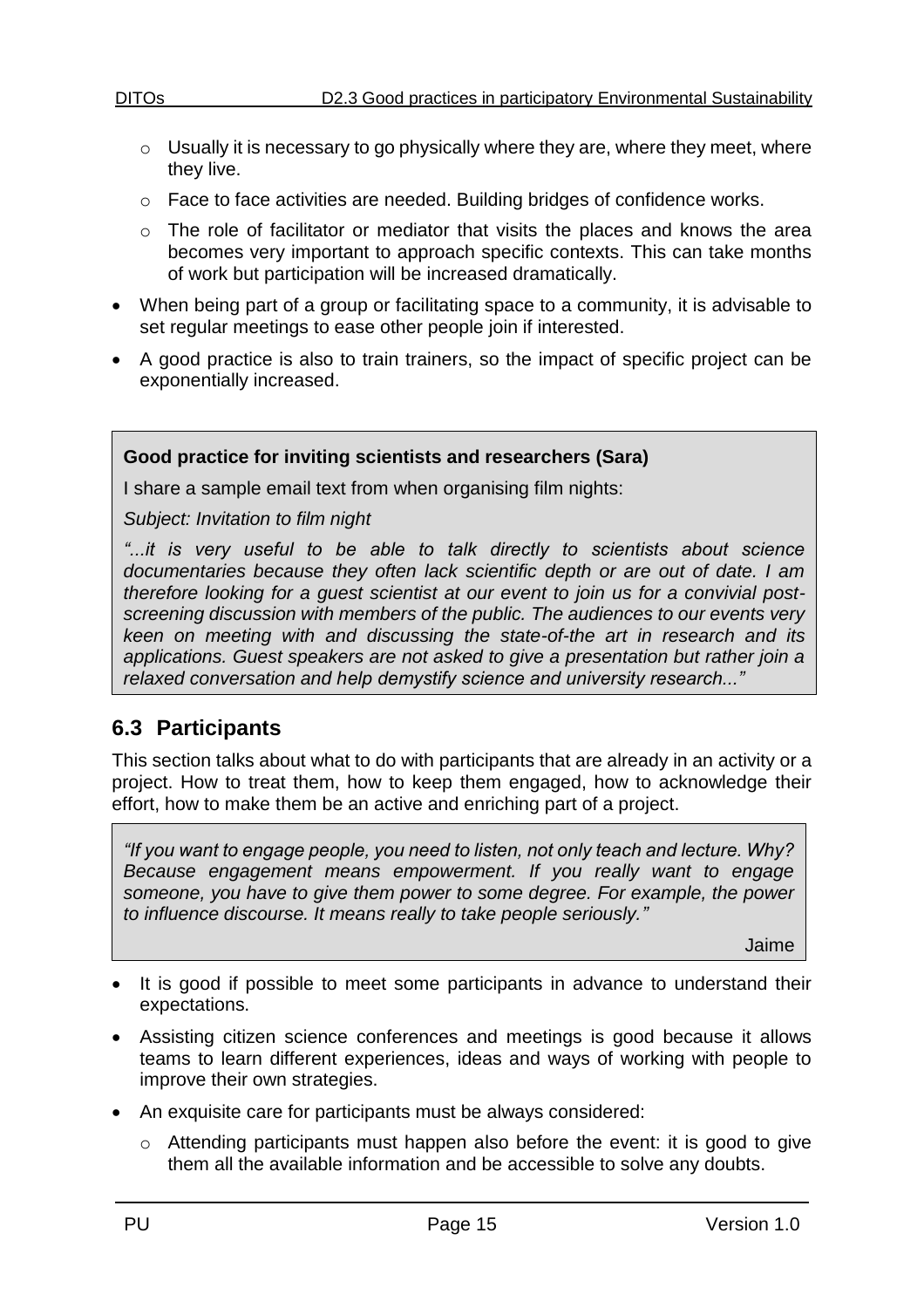- o Ice-breaking activities, playful check-ins, etc are a must.
- o It is advisable to provide your participants with healthy food and drinks.
- o Meeting place should be comfortable.
- o Meeting hours should comply with the participants schedule limitations
- $\circ$  Too much activity might be overwhelming and counterproductive. Breaks matter.
- o Providing not only food, but also accommodation (if needed), services for children, etc, help to guarantee equal opportunities and to be more inclusive.
- Making activities to raise their self-confidence work. Especially with kids.
	- o Allow your facilitators to sometimes answer: "*I don't know*", which totally changes the relation with participants. Change power relations between who teaches and who learns.
	- o Allow everybody to access equally to all the equipment: microscopes, projectors, etc.
- Acknowledging participants is essential. There are different views of how to do so:
	- o Participants usually are diverse, so they might not expect the same acknowledgement.
	- o Making sure the activity meets their interests.
	- $\circ$  Sometimes creating bidirectional communication is enough: listen to them actively and take their recommendations very seriously (nest event might be tailored to their needs).
	- o Co-creation is a very effective way of listening to and acknowledging participants.
	- o Sometimes paying participants is very important, especially when they are showing their work and are not being paid by an institution. Pay per diem in advance is usually the best for them (not everybody has money to pay things in advance and capability to make the administration paperwork).
	- o Including their contributions in the project documentation.
	- o Letting participants to be the main communicators of the of the project.
	- o Ownership of the project might be collectively shared.
	- o Providing an (official) diploma to include in their CV could be an option.
- Working with people is not easy, especially in a medium and long term. Good and bad moments will happen and the team must be prepared to face this constructively.
	- $\circ$  When working with vulnerable population, giving them voice is a must.
	- o If the project continues, provide regular feedback to participants is necessary.
	- o It is advisable to make sure facilitators are available for individual conversations.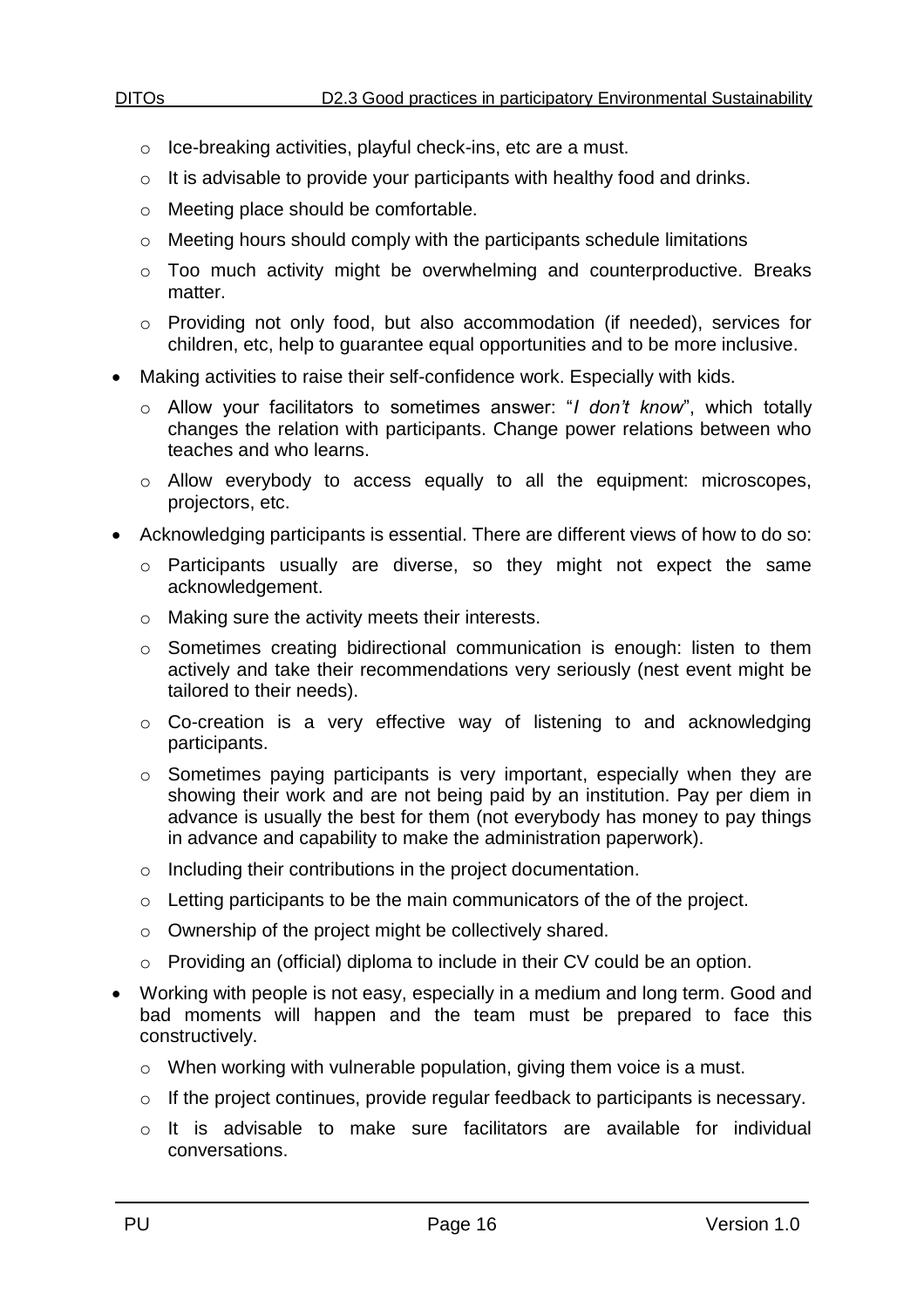- $\circ$  Give more time to the critics than to the ones that shared your vision. It is good if their visions can be integrated.
- o Create collective agreements.
- o Including every proposal sometimes help to create cohesion.
- o When organising projects that can have social consequences, it is essential to be very careful to avoid creating expectations that cannot be fulfilled.
- o In many cases is not about the results of the project itself, but about creating social fabric, a united group that can go beyond these initial results in the next projects. Having people that agree, work together and are self-organised is very valuable in itself.
- In case there is any app, product, etc that is released for free, it is advisable to set which uses third parties might do, including to make profit out of it.

# <span id="page-16-0"></span>**6.4 Communities**

Getting a good coordinated team to work is never an easy task. Moreover, teams in citizen science projects have to deal with tens, hundreds or even thousands of people that participate. This might be an exhausting task but also incredibly rewarding. In this section, the interviewees provide their experience to make the team work together:

- Citizen science means teamwork, intersectional and on many occasions it requires a long-term view.
	- o A team means diversity of people and citizen science projects promote it even more. Being aware that everybody has their own concerns and motivations and knowing them to integrate them helps to create a nice working atmosphere.
	- o Work must be felt as useful for everybody, at least in the long term.
	- $\circ$  It is good to have an "onboard document" in case somebody new comes to the team.

*"The less you pressure people, the most they work. I hardly had problems with people working too little, but I had problems with people working too much".* 

Raúl

- Having a team that love what they do and that like to work together is essential. Getting it is complex and it has a bit of magic but there are things that help:
	- o Paying the team as much as possible helps.
	- o Giving responsibility and freedom to act to everybody in the team seems to be very advisable by the majority of the interviewees.
	- o Creativity should be encouraged. Integrate suggestions and ideas of everybody of the team. Having co-created projects help to share vision and having a cohesive team.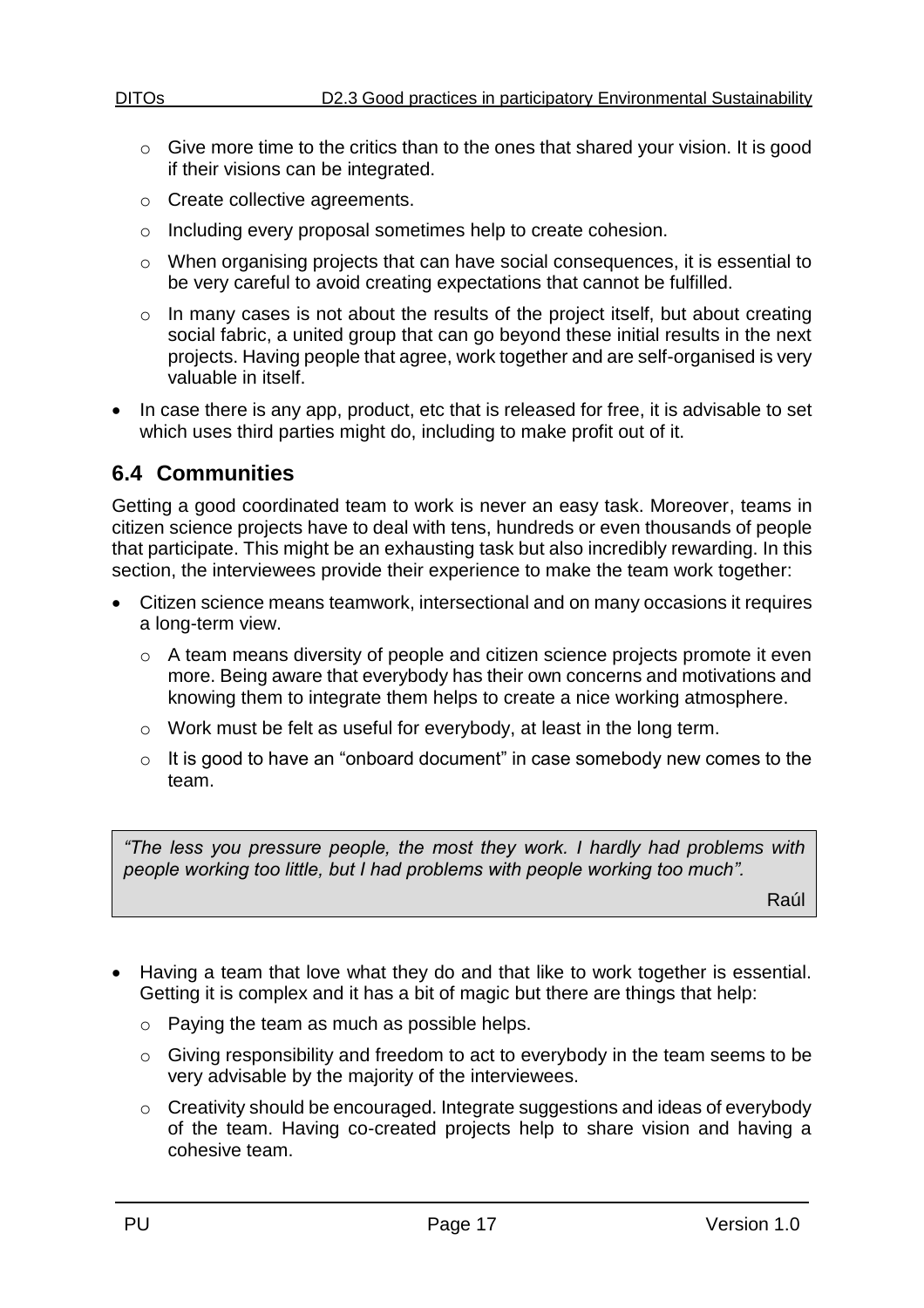- o Non-pressing people works for some teams. People working too much can cause problems.
- o Providing interesting articles about the theme or event/workshop to the team as food for thought.
- o Talking about successes and failures in past events helps to set a good background within a team, so to build upon it. Documenting these is very advisable.
- o Creating a good atmosphere requires work:
	- Giving value to other's time is important: being on time matters. Meeting protocols help: "no agenda, no meeting", for example.
	- A good practice is to spend a lot of time with mentors and too often have a relaxed non-formal event to discuss other things than workshops, so one can communicate openly and all of the work is more transparent. Sharing all the information with the team promotes transparency and trust.
	- A good practice might be to become friends with your team. When you know someone personally, you also care more for them.
	- **EXEDENT Sharing a place where problems can become jokes and one can laugh** every day, creates a very constructive attitude. At the end of the day problems must be solved, and instead of complaints promoting humour helps.
	- **•** The responsible of the team should take the blame if anything does not work.
	- When things are going wrong, you should improvise and make them work. But you never should evaluate during an event or workshop because atmosphere is incredibly important. You can evaluate after, but not during.
	- Giving compliments to somebody in public (in front of the team) and suggest improvements and solve problems with somebody in a private, constructive atmosphere also helps to build trust.
- Hacker and DIY cultures are very fun but are prone to burnouts (for example, people often work during their free time).
- As a warning, working with citizens and communities might be incompatible with standard family life: you team work with people when these have free time, that usually matches your team's free time. It is important to take this into account to plan agenda in order to spend quality time with them.
- If working online, planning personal calls with facilitators to share and reflect on their work is very advisable. Project coordinators should have time to speak and connect with each of the members of the team (specially in Pan-European projects).

"*Cohesion does not come from nothing: you have to encourage it to be generated"* Daniel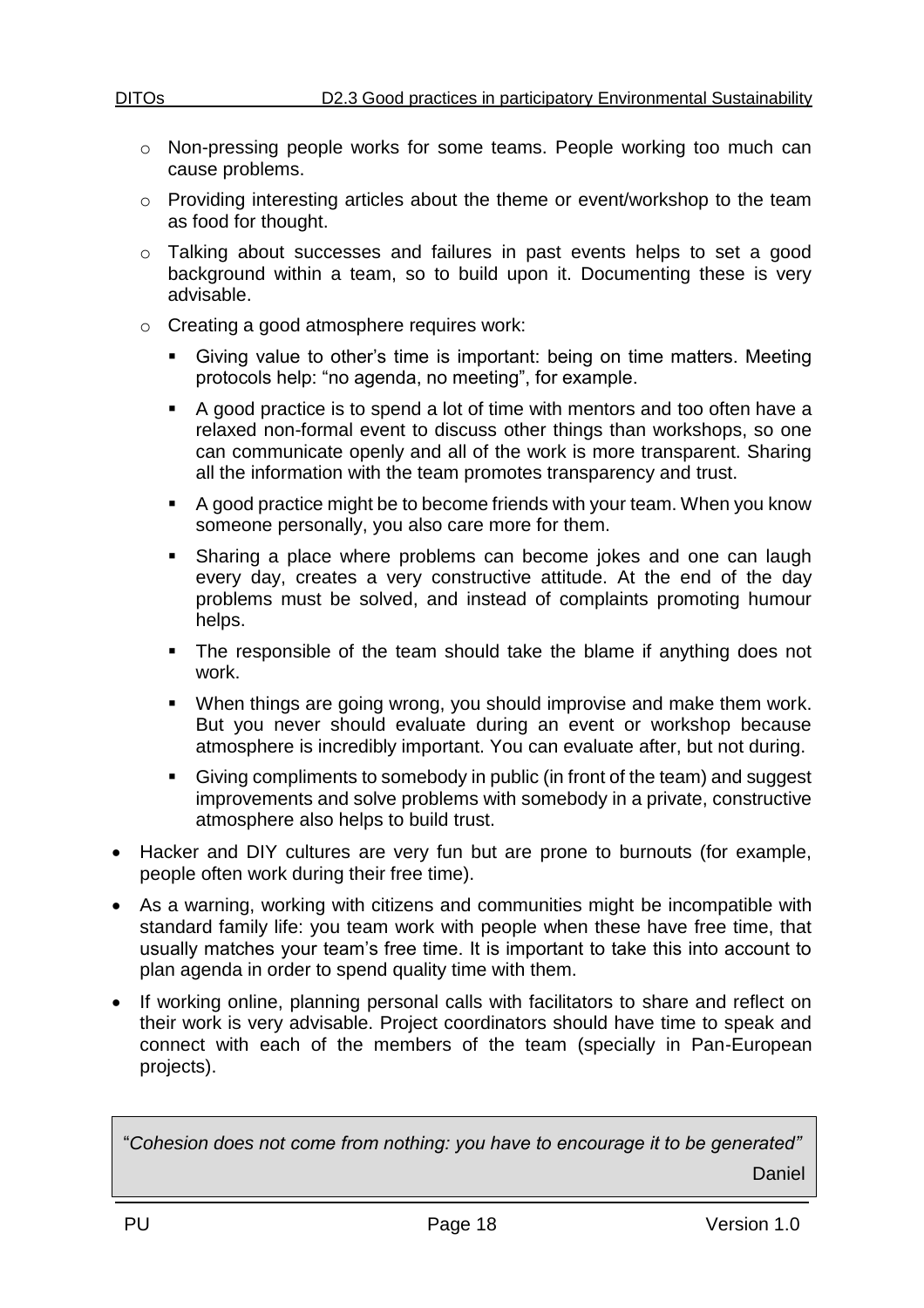# <span id="page-18-0"></span>**6.5 Caring for oneself**

Since citizen science is full of people enthusiastic about what they do (either they do it professionally or not), it seems necessary to share some practices for self-care which often are ignored when putting project results as more important than own life. Most are obvious, but still needed to make it explicit.

*"As my first measure, I try to make sure that everything I do has meaning."*

Daniel

- Selecting carefully the projects where to be involved is first priority. Meaning is important.
- Learning to work in team and being careful on how to delegate and to communicate is essential.
- Preparing as much as possible in advance helps to make that only unpredicted things have to be handled in the last minute.
- Sometimes helps to meet participants personally since they give purpose and meaning.
- Not to work during free time.
	- $\circ$  Spend time with people one likes.
	- o Sports are a must according to all the interviewees.
- If travelling is needed, make sure it is done with enough time.
- Stop if necessary.

*"I try to meet participants personally, especially kids, that give me purpose and meaning. I also try to build actual things and instruments, since being in touch with the materials makes me keep sane."*

Raúl

# <span id="page-18-1"></span>**6.6 Evaluation and impact**

There are very different ways to evaluate success, engagement or to assess impact. This is not supposed to be a complete guide, but a list of different perspectives, strategies and thoughts to help and inspire which anyone to design her own methodology.

### <span id="page-18-2"></span>**6.6.1 Evaluation methods:**

- The scientific dimension can be evaluated by number of articles (and impact), conferences, given presentations, students trained through a project.
- Questionnaires and evaluation surveys are widely accepted but sometimes fail for several reasons:
	- $\circ$  people do not want to use their time to answer them;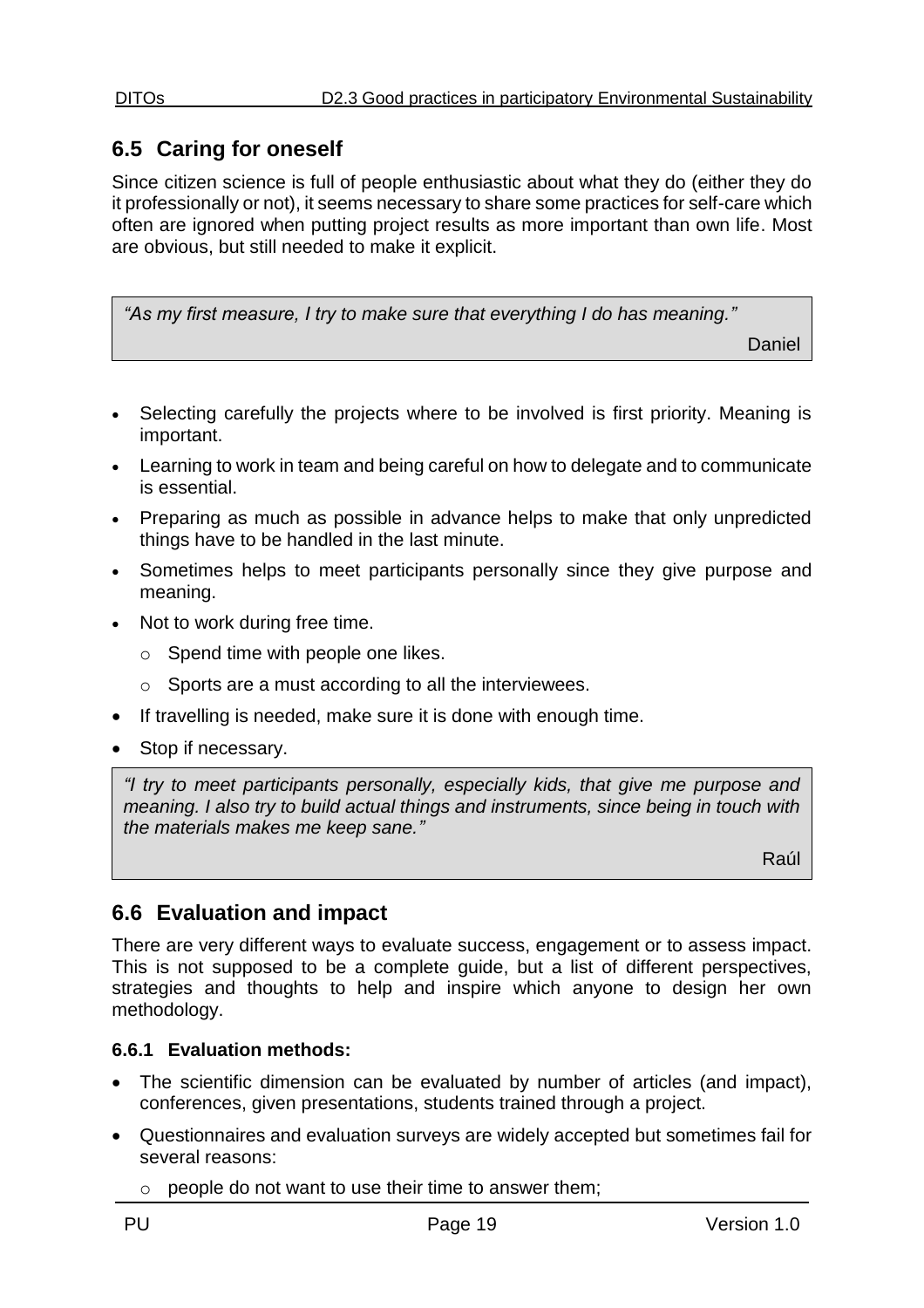- $\circ$  some institutions have their own standard feedback mechanisms so it is difficult to do introduce modifications or propose new ones;
- $\circ$  sometimes standard questionnaires might prevent facilitators from asking the right questions.
- The number of people that has attended a workshop or has been reached by social networks is a very weak measurement to evaluate actual success or impact.

"*A deep change in one thousand might be better to one million retweets*."

Raúl

- Demographics are necessary to see if people without science training have been reached.
- Qualitative evaluation is advisable to find out what participants think.
	- o It is a good practice to train oneself in observing and listening to participants.
	- o Interviews are a fruitful way to get deeper insights.
- Find useful ways to measure learning (knowledge), changing attitudes and conceptions. Sometimes a simple drawing explains more than a five-page questionnaire.
- Longitudinal studies to see if activities change the future behaviour of participants are very advisable. For example: "students involved in citizen science are more likely to include citizen science methods if they become researchers later in their life".
- Sharing a coffee after an activity in another informal place allows facilitators to gather relevant information out of the record.

#### <span id="page-19-0"></span>**6.6.2 Impact assessment:**

Suggested criteria:

- When their inputs at the end of a workshop have changed from the ones they had on the beginning.
- When participants by their own initiative troubleshoot their work in the end of a workshop.
- When ex-participants come to a new workshop and uses knowledge from previous ones.
- When people stay longer to chat to other participants or ask more questions.
- When next time people repeat ("level of permanence") but also bring friends and family.
- When communication is successful, the outputs of the project might be shown in different places and spread through different media.
- When results are attractive for different stakeholders.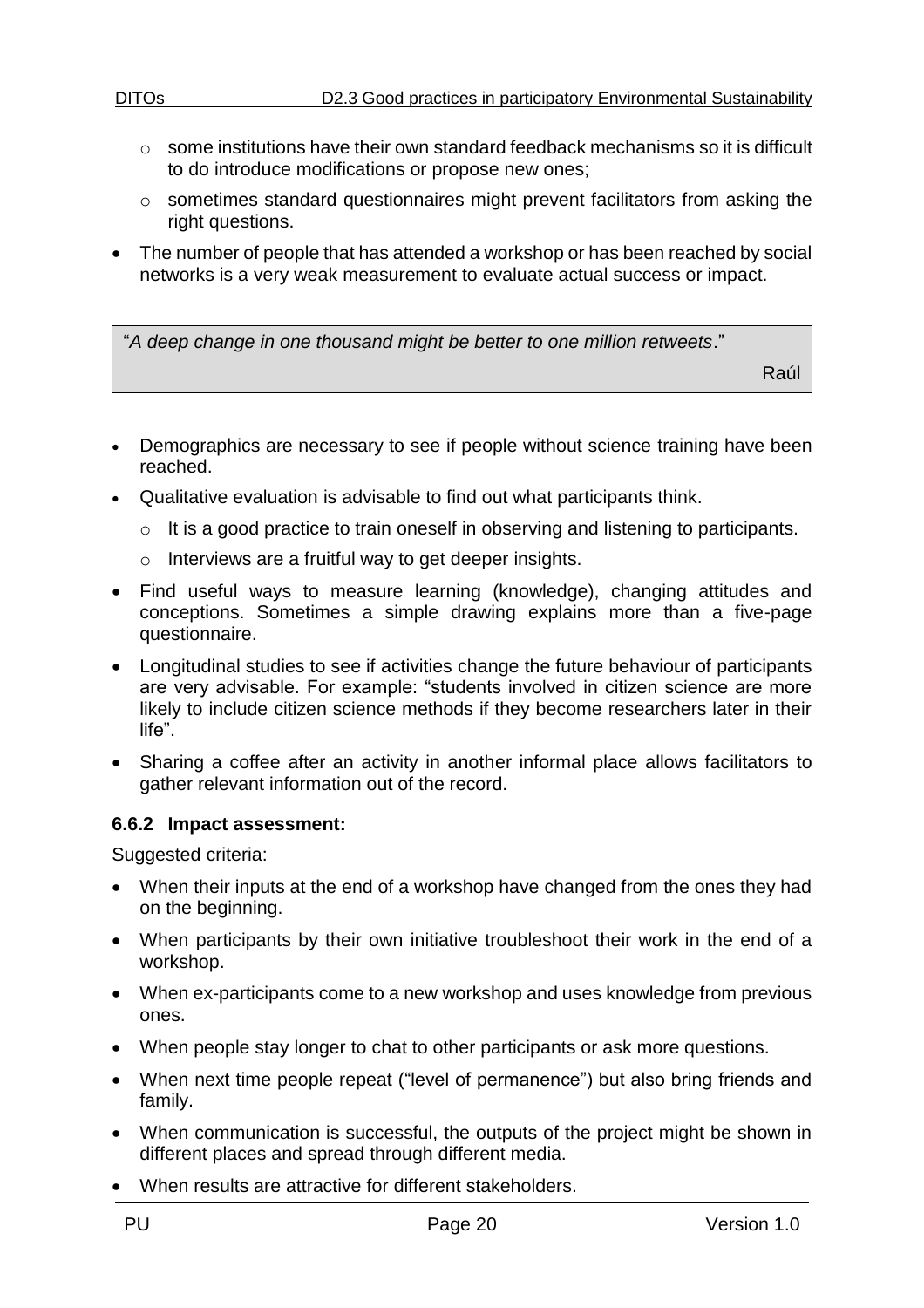• When body language suggests engagement.

# <span id="page-20-0"></span>**6.7 Difficulties and mistakes to avoid**

In this section common mistakes and difficulties around certain topics are listed. This can be used for institutions, facilitators, scientists and policy makers to ease processes where citizen participation is needed. Some of them might be reflect the opposite of a good practice previously identified.

"*A common mistake is to think that when you publish an open call in Internet, this is accessible, but actually it is not."*

Alejandro

#### <span id="page-20-1"></span>**6.7.1 Workshops, projects and public engagement:**

- Complexity of certain topics can be counterproductive.
- CS projects can reduce their impact if citizens do not participate in its communication.
- People are very diverse.
	- o It is a mistake to think there is something called the *general public*.
	- o Do not consider citizens as an empty container that must be filled.
	- o Openly publishing information on internet does not mean necessarily that is accessible and inclusive. Internet does not reach many kinds of public.
- It is easy to underestimate:
	- o the cost in time and money of hand-on learning experiments.
	- o the cost in time and money of reaching and engaging people.
	- $\circ$  the importance of working and mediating with civil society organisations.
	- o the effort in having people comfortable, welcomed and involved.
	- $\circ$  how difficult is to listen truly to people.
	- o the importance of share properly the vision of a project.
	- o how ignorant are scientists about science education.
- It is a mistake not to invite journalists and communication experts to public presentations.

*"Be careful when estimating participants number. Food and money might be wasted. An average of 50%-70% of people register seems to be a reasonable measurement of the actual people attending activities."*

Laura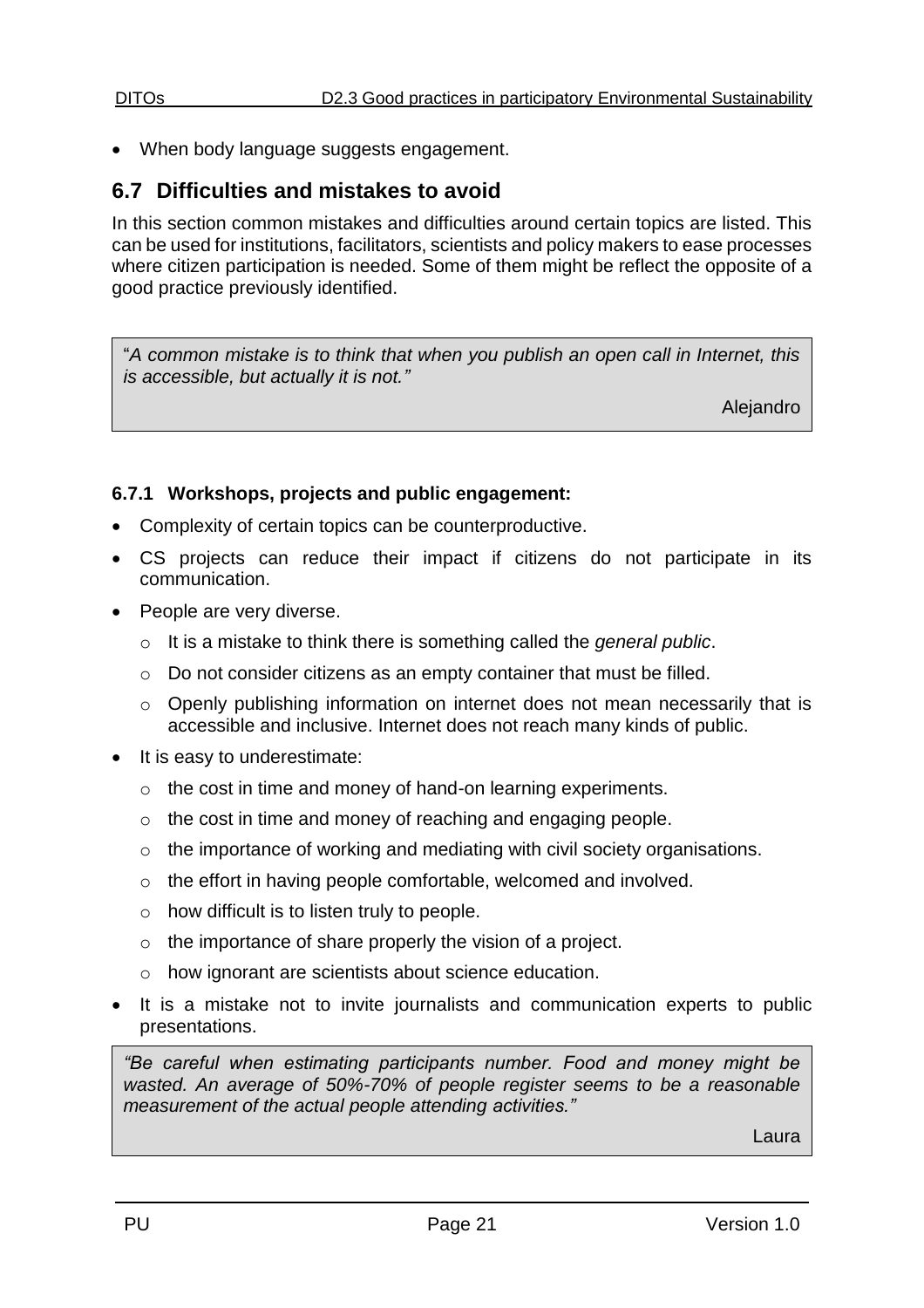#### <span id="page-21-0"></span>**6.7.2 Funding and bureaucracy:**

- When working with citizens and practitioners, sometimes is advisable to pay them. However, some things should be improved to ease this process: 1) administrative paperwork should be done by the institution and not by the citizen; 2) It is better to pay per diem and always in advance; 3) many people cannot and do not know how to invoice and this shouldn't be a problem.
- Every citizen pays taxes just for being a citizen. It seems coherent that also citizens can apply for funding without the need to be part of a bigger organisation or having some legal structure.
- Hiring a person to help develop projects can be very difficult according to local laws and internal rules of institutions.
- Stability is hard for innovation.
- It is a common mistake to underestimate the inertia of institutions and organisations, and therefore their resistance to change.
- There is a high degree of labour uncertainty and instability within the professionals that manage citizen science projects and environmental education.
- When joining to EU projects, you usually are part of an European consortium but to make projects work you need to join to local networks. Sometimes these networks are not part of the project what complicates things. It is necessary to be aware that in these cases you need to meet expectations from both types of partners.
- It will be a good practice for European projects in public engagement to have international facilitators meeting besides consortium meetings to share good practices and lessons learnt by experience in the field.

#### <span id="page-21-1"></span>**6.7.3 Citizen science momentum:**

- Top-down traditional approach in research hinders project codesign and the support of non-professional scientists to do science. Then opening institutions for bottom-up approaches is still a difficult challenge.
- The power of participatory research sometimes is not fully understood in academia and people are still not trained to conduct it.
- Identifying citizen science with free labour and costs reduction is very dangerous to promote citizen science.
- Prioritising research before people can contribute to incoherence and misunderstandings.
- A facilitator vision of citizen science that empowers citizens and shares power to build a better society sometimes crashes with an institutional view of citizen science based in science communication or science marketing.
- Citizen laboratories might be the institutional model that better answers to citizen science paradigm, since they offer space for collaborative experimentation, they promote communities of practice and therefore learning and knowledge creation and overall they encourage networks of collaboration.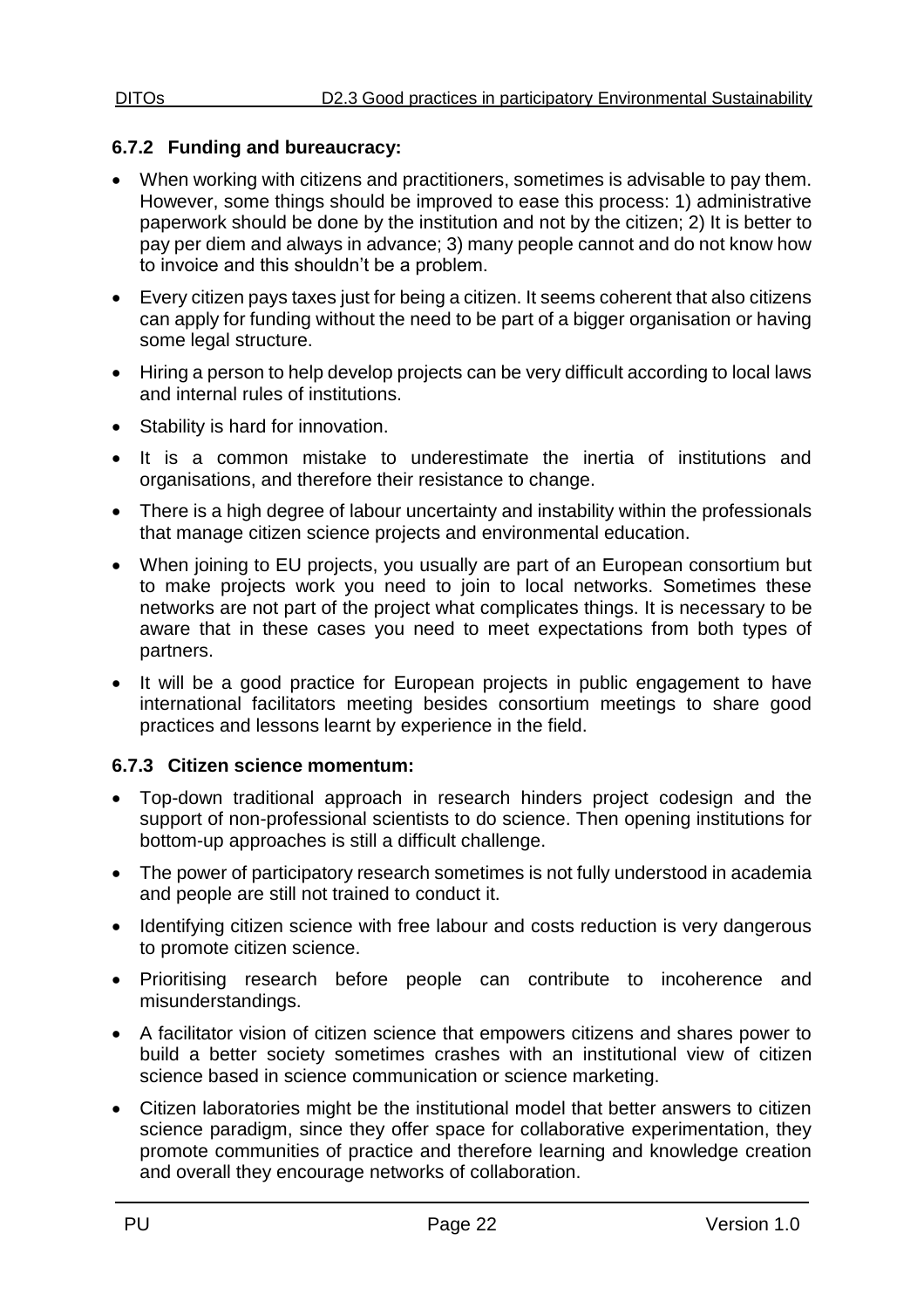# <span id="page-22-0"></span>**6.8 Purpose and values**

Through many conversations with facilitators and citizen science project organisers, it was clear that sometimes production was encouraged over reflection. This is why it seems interesting to talk about purposes and values which show different frames that shape citizen science practices. To give a working definition as a ground, Sara talks about *purpose* as "the reason for which something is done or created or for which exists". In general, before a joining or starting a project, they suggest to face directly the question: "Why are we doing this?" and keep the answer clear through the whole project. Here, there is a list of which are the purposes and values of the interviewees when carrying out projects related to citizen science.

"*Through promoting critical thinking, we don't teach people, we make people."*

Gustavo

### <span id="page-22-1"></span>**6.8.1 Societal purpose**

- Building better citizens and better society.
- Promote citizen labs that connect the actual diversity of the city.
- Showing that participation of citizens is essential for social, political and environmental changes.

### <span id="page-22-2"></span>**6.8.2 Community purpose**

- Supporting bottom-up practice (create spaces to share knowledge, to build collective expertise).
- Catalysing civic action.
- Creating deep interactions.
- Bring together diverse people with diversity of perspectives, experiences and knowledge.
- Help people to solve their problems and engage them in this process.

### <span id="page-22-3"></span>**6.8.3 Scientific purpose**

- Creating purposeful experience.
- Promoting critical thinking.
- Disseminate knowledge
- Encourages citizens to be interested in science.
- Demonstrating that scientists are not getting all the necessary information to understand the challenges of the whole ecosystem

#### <span id="page-22-4"></span>**6.8.4 Value**

Since people are driven by different values, the table below shows the ones that were mentioned.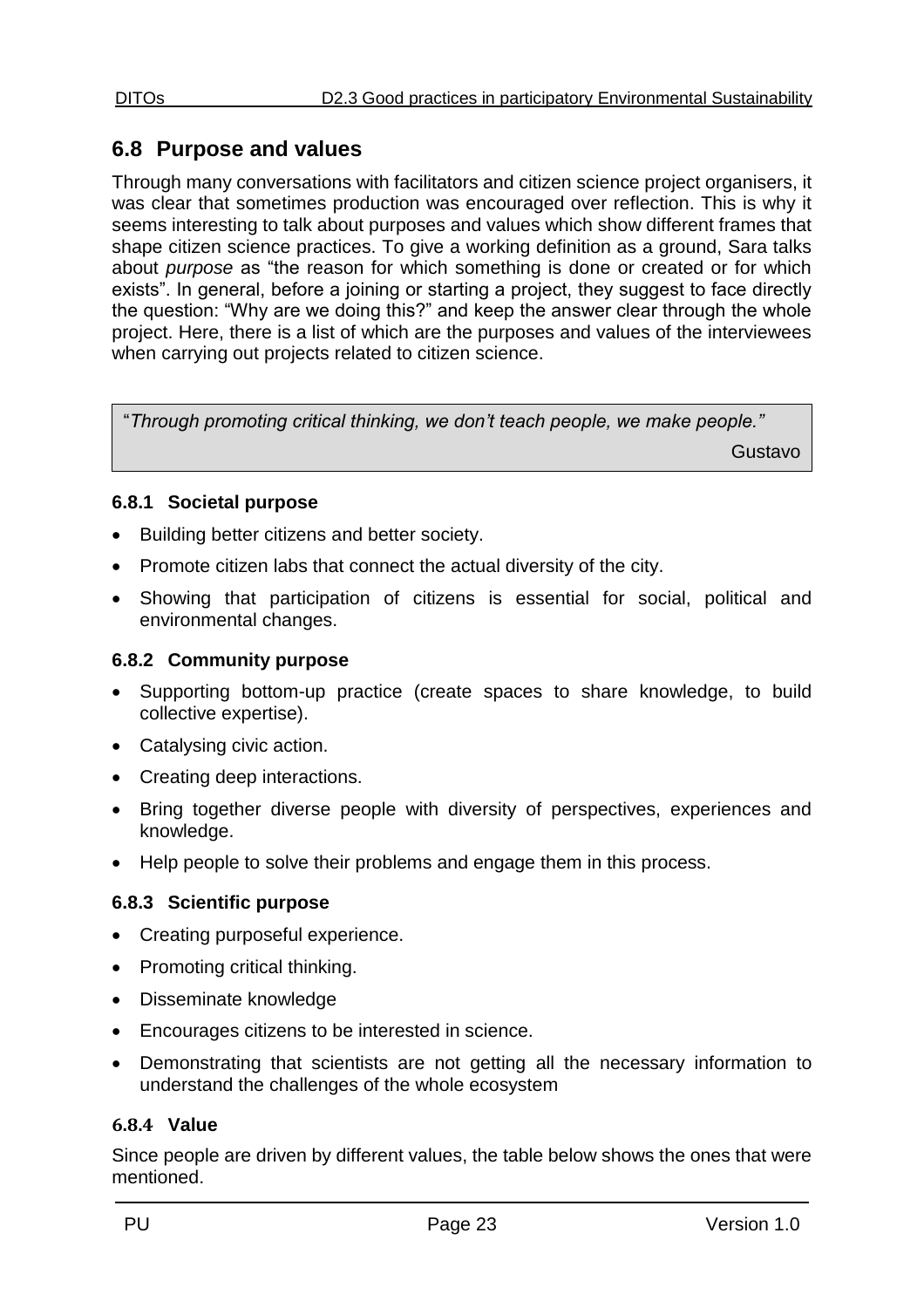<span id="page-23-1"></span>

| Passion        | Equity               | Connections              |  |
|----------------|----------------------|--------------------------|--|
| <b>Justice</b> | Democracy            | Ecology                  |  |
| Solidarity     | Trans-disciplinarity | Coherency                |  |
| Mutual support | Interdependence      | Sustainability           |  |
| Meaning        | Strategy             | <b>Community stories</b> |  |

|  |  |  |  | Table 1- Values identified by interviewees |
|--|--|--|--|--------------------------------------------|
|--|--|--|--|--------------------------------------------|

# <span id="page-23-0"></span>**7 General conclusions and recommendations**

This report has collected and described many experiences told by some of the main characters of citizen science practice, including both managers and facilitators of different activities, events and projects. Although getting and organising this information has been a complex task, the need to gather the experiences collected by the people involved in DITOs together with other practitioners seemed to be essential to improve CS practices.

There is not one type of citizen science project or activity, but a whole ecosystem of practices, perspectives and approaches that range from top-down projects, designed by research institutions that approach citizens to communicate science and get data for an academic research, to very bottom-up experiences, where a group of people affected by a common problem self-organise to look for solutions and actions based on science. There is a whole diversity of projects, what is coherent with the idea that people are basically diverse. So, under this premise, this report has collected many of these views, but not everyone, so further work could be done to get even more diverse perspectives.

Purpose and values have been revealed as a primary tool to start building a project and to cohere a team around this. According to the project, science can be communicated and become accessible by many strategies, but three of them must be highlighted: using different language for different audiences is essential, hands-on experiments and practical experiences encourages questions, critical thinking and therefore learning, and finally research questions should be co-created to engage and empower citizens. In order to reach people and work with communities, working with local associations and promote alliances seems to be the best way not only to communicate but to reach and involve all kinds of audiences. Being very careful and sensitive when approaching citizens is necessary and it needs to be trained explicitly. Having professional facilitators and mediators within the team that are trained to listen to others and bring their interests, concerns and problems to make them be integrated in a project is a very encouraged strategy.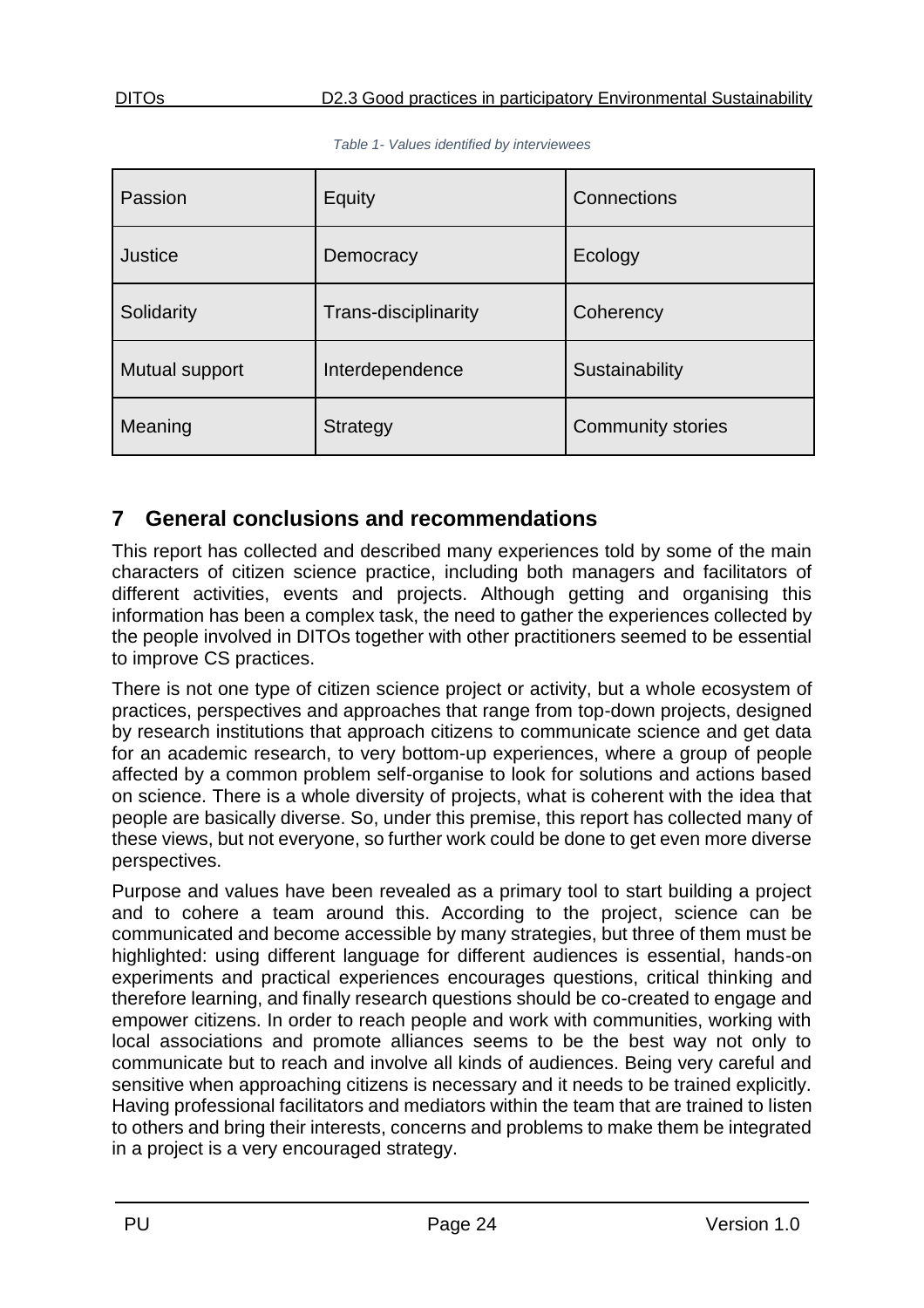Once the project is running, listening carefully to all the participants might be the key to success, although it can even mean to change the research question. Caring is not only a necessary tool, but a human need, and caring for every person involved in a project is something cannot be ignored or stated implicitly. Caring strategies should be designed explicitly within the team, for every participant and even for oneself.

When evaluating, questionnaires and evaluation forms seem to have been overrated, and according to facilitators a more personal approach usually works better (personal conversations, interviews, informal gatherings, etc.) when measuring the degree of satisfaction and to learn from mistakes for future events. To assess impact, check learning and change of attitudes are advisable as they are longitudinal studies.

Both difficulties and mistakes have been also identified. The need to consider citizens as a useful ally to conduct science projects should be promoted within academia and accordingly to ease this involvement administrative barriers should be lowered.

Finally, an apparently simple common action has been repeated by almost every interviewee when doing CS projects and activities: to listen. Listening to your team, to your participants, to your public, to other institutions, to other communities, to critics, etc seems to be the key for successful participatory research, to develop quality citizen science and therefore to contribute to excellence in science while aligning with the principles of RRI. This report suggests that listening to others is precisely the key to do science together.

Besides the best practices, validated methods and lessons learnt shown in this report, a common agreement among interviewees was the importance for self-reflection and team reflection. This process seems to be particularly promising during the phase of designing or co-designing a CS project or activity, but it should be maintained during the whole process. This helps to provide meaning to everybody's work and effort and might have a positive effect in engagement and impact. This will also help to refine initiatives to make them more aligned with RRI practices. In order to ease this process, two additional outputs have been included in the Appendixes of this report. On one hand, the template of the questions that was used for this interview is provided in section 9.1 and more importantly, section 9.2 provides a complete set of questions organised as a "checklist" that can guide this process of self-reflection.

# <span id="page-24-0"></span>**8 Bibliography**

McIntosh, M. J. &. M. J. M., 2015. Situating and constructing diversity in semistructured interviews. *Global qualitative nursing research,* Volume 2.

Valles Martínez, M. S., 1999. *Técnicas cualitativas de investigación social: reflexión metodológica y práctica profesional.* Síntesis

# **APPENDICES**

#### <span id="page-24-2"></span><span id="page-24-1"></span>**APPENDIX 1 Template of the interview questions**

Here there is the template of the questionnaire that has been refined over this project. This acts as a guide through every interview, but interview is alive, so if during this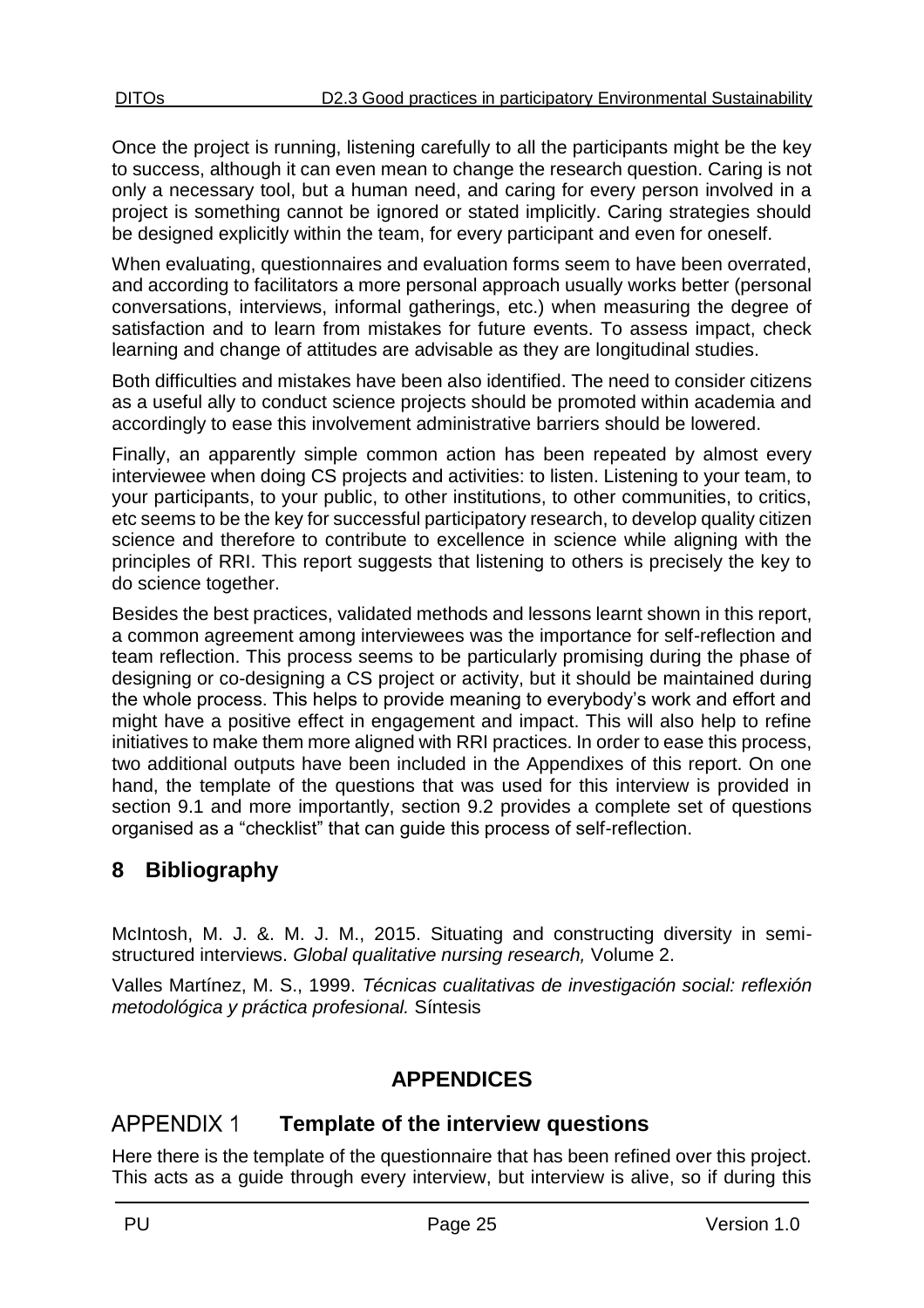process a new question or detail emerges that is worth to explore, the interviewer will ease that.

#### A. **Introduction to situate the reader**

- o What do you do and where do you do it?
- o Which kind of events do you do?

#### B. **Science**

- o How/ do you make science accessible?
- o What are the biggest mistakes you've made or pitfalls you've found when trying to make science accessible? What things should you have considered?
- o Do you think that CS and outreach activities can link research and educational institutions to work with communities? If so, how (do you have an example) and which benefits have you found?
- o How/ do you think your research improves and becomes excellent through CitSci?
- C. **Call** (how you try to advertise your event and reach people)
	- o How do you design and spread your call?
	- o How / do you reach people from outside your circles (out of citizen science communities, communities of interest, etc) to get new audiences?
	- o How / do you reach excluded groups? (just if you do anything different from previous questions)
	- o Which are the biggest mistakes you've made or pitfalls you've found in your calls? What things should you have considered?

### D. **Evaluation**

- o How / do you define and assess/measure the success of your event?
- o Which have been your biggest mistakes when organising an event? What things should you have considered?
- $\circ$  What is the "impact" of this event for you? How / do you measure it?
- $\circ$  How / do you follow up the event?

### E. **People**

- $\circ$  How / do you care for your team? (strategies, reasons to do it, etc)
- o How / do you care for your participants? (How / do you pay or reward your participants?)
- o How / do you acknowledge your participants?
- $\circ$  How / do you build and sustain a community? (How / do you work with communities?)
- o How / do you care for your own well-being?

### F. **Purpose & values**

- o What is the purpose for your projects/events? And how do you decide or select the purpose for your projects/events?
- o Are there/ Which are the common values across all your projects/events?
- o Do you face any institutional barriers or incoherencies to carry out your work? If so, which ones? Do you have any strategies to overcome those?

### G. **Any other question that you miss here?**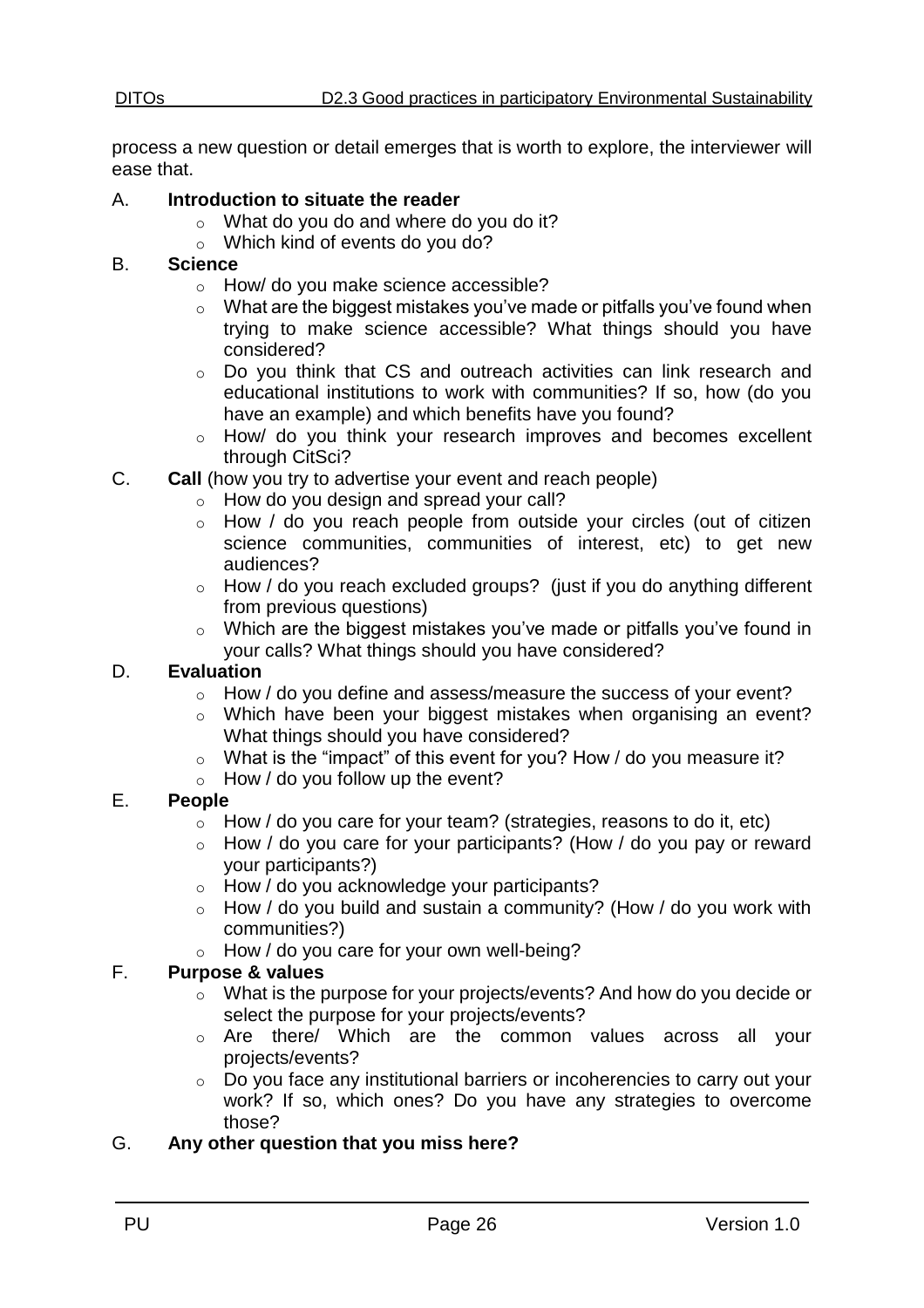#### <span id="page-26-0"></span>**APPENDIX 2 Checklist of to ask oneself questions**

This section provides a set of questions that were considered relevant for selfreflection during the interviewing process. This is one of the most interesting outputs of this report. We encourage every CS practitioner to go through these bullet points in the process of defining and designing an specific CS project or activity. Perhaps not every question can be specifically answered, but the mere fact of reflecting upon them will ease the whole process of design and will help to create a common vision when working within a team.

# <span id="page-26-1"></span>**8.1 The big questions**

- What is citizen science?
- What is not citizen science?
- What should and should not be?
- How citizen science and DIY science relate to each other?
- What happens if people that are not scientists participate in doing science or even if the whole knowledge production happens outside the normal academic context? Can we still talk about science?
- What are the ethics and concerns about crowdsourcing?

# <span id="page-26-2"></span>**8.2 Purpose and values**

- What is the purpose of my activity/project/event?
- Is your event about people or about science? About both equally?
- How do you determine the values for your activity/project/event?
- What value does your activity/project/event create and promote?
- Are your goals well defined?

# <span id="page-26-3"></span>**8.3 About an activity/project/event**

- Is your communication to the target audience clear enough?
- Do you have communication professionals for proper writing and disseminating?
- How do you get funds for your activity/project/event?
- What will be the budget / time needed to do this activity/project/event?
- Is it efficient enough to justify to hold this activity/project/event?
- What is for you that your activity/project/event has been successful?
- How will you measure that your activity/project/event was successful?
- Is it enough a survey to know what you want to know about the success of your activity/project/event?
- How will you use the results of the survey you led?
- How do you plan to sustain interest throughout your activity/project/event?

# <span id="page-26-4"></span>**8.4 About science**

- How do you select your tools & techniques?
- Which are your science sources?
- How do you share knowledge in your event?
- Do you want to teach?
- What do you want to teach about?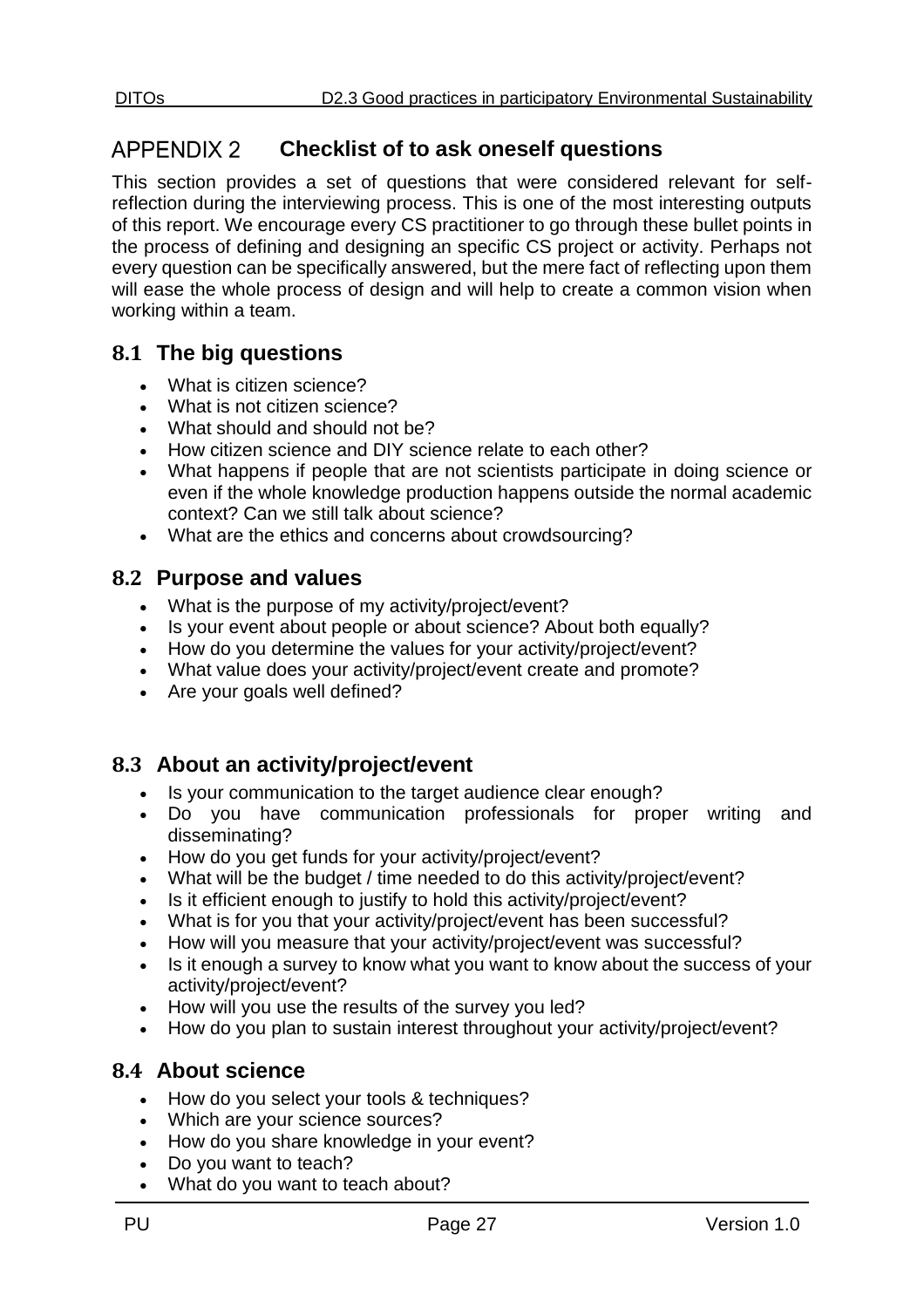- - Does science benefit from your event? / How?

# <span id="page-27-0"></span>**8.5 About institutions**

- Which are the coherences and incoherences between your institution and the project/event to carry out?
- Do you care for our institutions? How? (organisational culture change)
- Does your institution cares for people (team, participants, others...)?
- Is your institution open to criticism and change?
- How do you encourage and improve constant and bidirectional communication between institutions (including educational ones)?
- Have you planned to work with educational institutions? Which ones? How?
- Have you planned to work with civil society organisations? Which ones? How?
- Have you planned to involve policy makers? Which ones? How?

# <span id="page-27-1"></span>**8.6 About people**

- How do you provide a human touch in activity/project/event?
- How do you listen?
- Do people benefit from your activity/project/event? / How?
- What is your responsibility when doing science outreach activity/project/event?
- Which kind of language do you use?
- Is it adapted to the audience you want to reach?
- How do you obtain/engage/seduce collaborators?
- How do you link/care communities and the topic you've selected?
- Do you plan to build and sustain engagement? How?

# <span id="page-27-2"></span>**8.7 About outputs**

- How / do you select the objectives/goals of your project/event?
- What are your KPI's?
- What is the impact you want to get on your project/event?
- How do you define impact?
- How can you assess impact?
- Do you ensure production of knowledge? How?
- How can you give feedback to my audience and keep them interested / involved?
- Do you produce scientific knowledge during your project/event? Which?
- Do you plan to create documentation? How?
- What do you plan to document? Experience, success, evaluation process, impact, science results, good practices, lessons learnt, mistakes, blueprints, code, success cases, audio and video, etc?

# <span id="page-27-3"></span>**8.8 About you**

- What is your motivation in doing science?
- What is your motivation and goal in organising this event?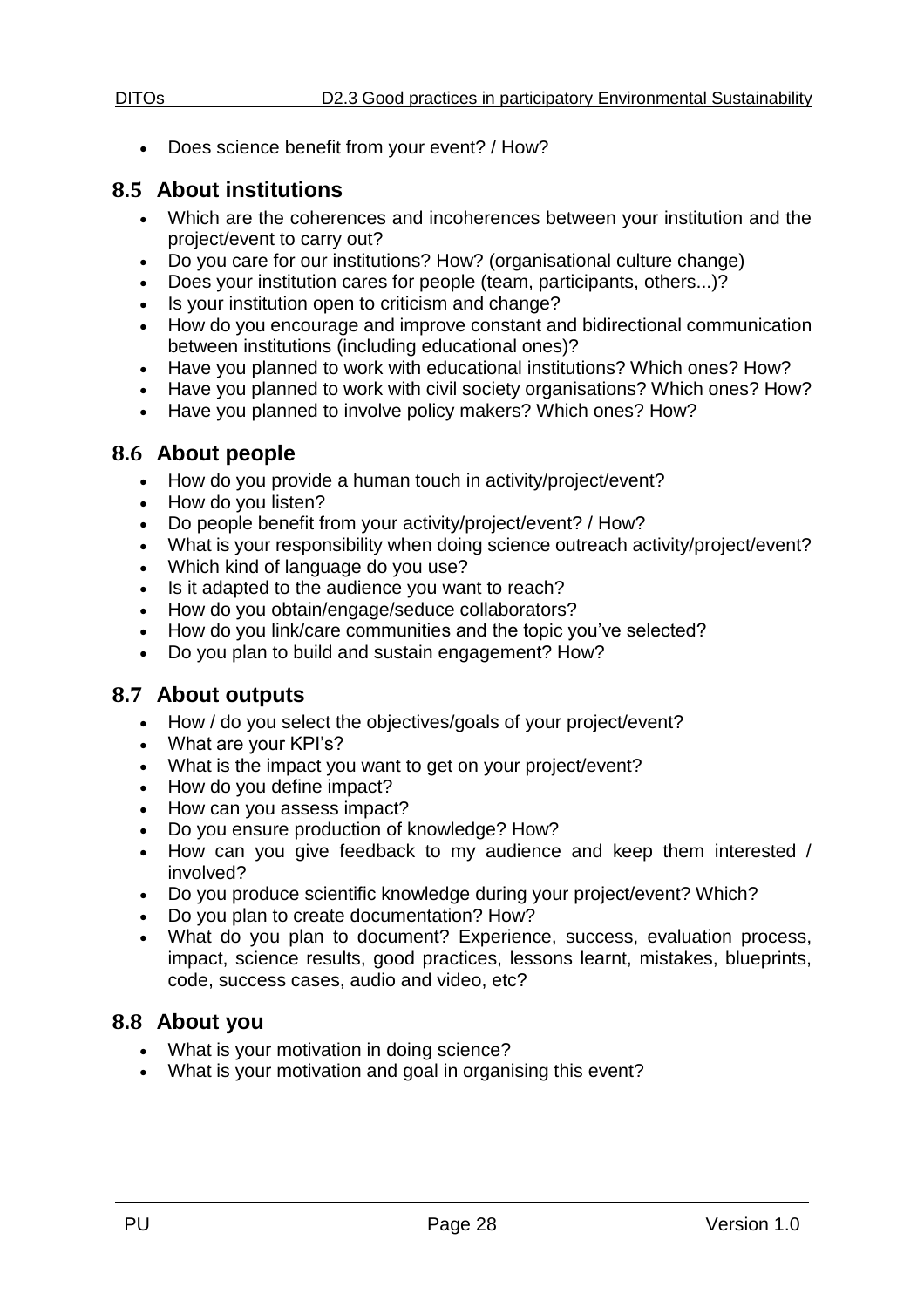#### <span id="page-28-0"></span>**APPENDIX 3 Results of WP1 interviews**

# <span id="page-28-1"></span>**8.9 Science**

### *[Gustavo: facilitator of DIY bio activities in Slovenia]*

Gustavo explains that in their approach to science they try to **identify relevant sources of information** when tackling the technical and scientific part in the design of their workshops. He works with kids, so they made a big effort to assure that **the process is fun and friendly** but at the same time **accurate and without oversimplifications**. They try to use **open software and hardware** (**libre** if possible), and every code they write is licensed with **GPL license** which gives power to the use and it is published on the gitlab webpage. All of the designs and instructions are licensed under **Creative Commons and are free to use, distribute, change, sell, etc**. They spend some **time to teach participants where to get all of the parts that they need** for this workshop (gitlab, other webpages). All of these components **makes science accessible even after the workshop is finished**.

### *[Cristina: biodesign citizen science projects responsible in París]*

Cristina, through the Center for Research and Interdisciplinarity at Paris Descartes University, makes science accessible in two different dimensions. On one hand, they organise events for different publics (for example in schools) where they **bring researchers and scientists to talk about science and to really show how science is done**. On the other, they do policy engagement by going where policy makers are to talk to them and they also write **policy brief recommendations**.

For her, citizen science plays an important role in excellent science: since CS it is about **opening research**, that builds a bridge that allow people to be involved, what, in turn, can provide **more feedback and data for scientists what means more rugged science**. Besides, opening the process favours that some experiments are repeated and therefore results might be contrasted several times.

# *[Raúl: researcher in biodesign, DIY bio educational activities in Geneva]*

When approaching science, Raúl is not only interested in scientific facts, but also in the nature of science and science inquiry, so they want to show and teach how actually science works, and this involves tofail sometimes, to make visible the disappointments of science. Their **facilitators answer some questions saying "I don't know", what totally changes the relation with participants**.

They are inspired by Paulo Freire and Enriz Mazur, and they try to **change the power relationship between who teach and who learn**, by **breaking privilege spaces in class**, **adopting the approach of hackers and tinkers** and approaching peer instruction. Everybody has same access to microscopes, projectors and they all can write freely in the blackboards. The class where they organise the courses is perfectly symmetrical so at some point of the class the teacher who was at the front, goes to the back and continues teaching, so nobody can stay at the last row during the whole class and everybody gets engaged.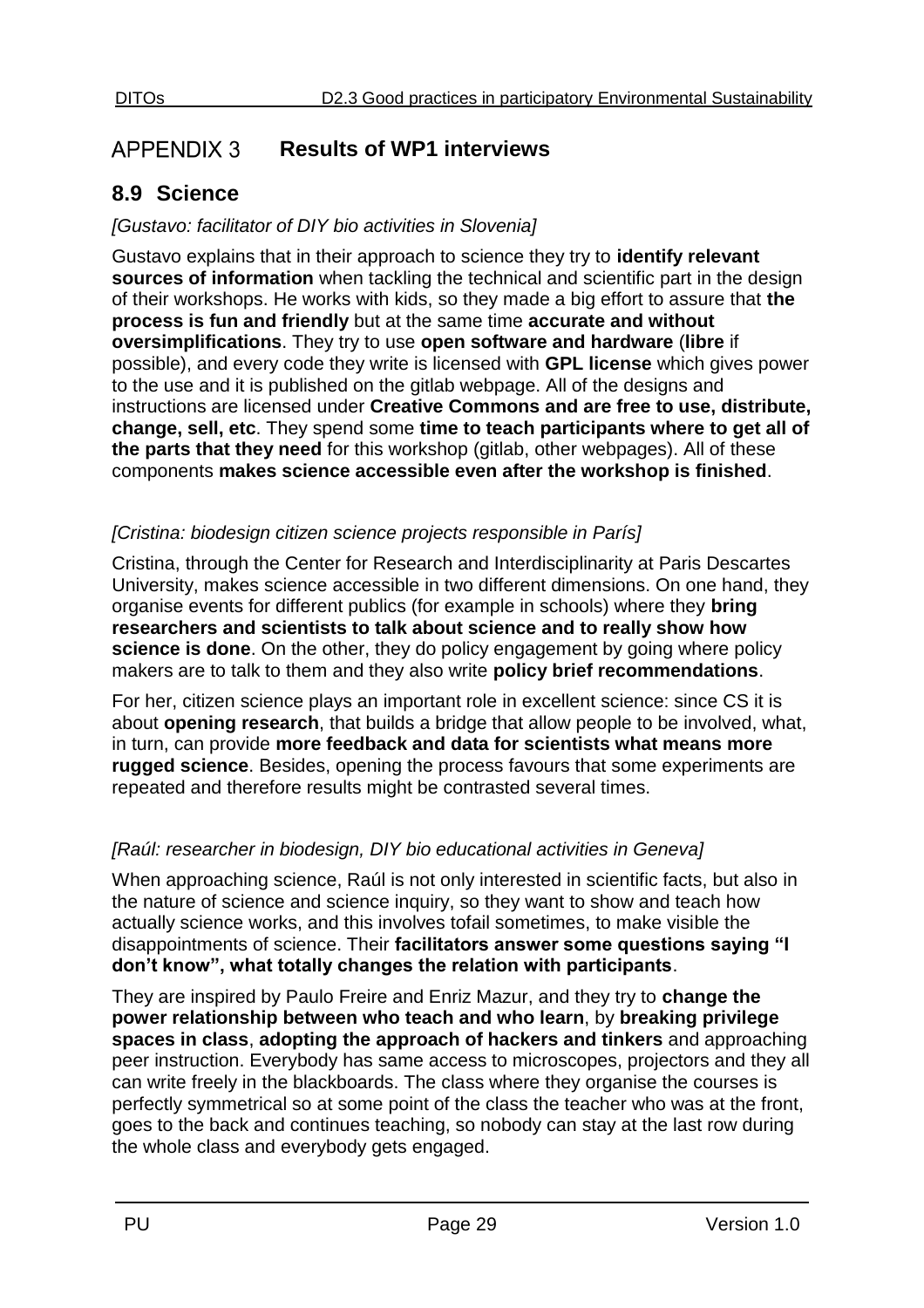He explains that one of his biggest **mistakes was to underestimate how expensive in terms of time and money is focusing on hands-on learning**. Although the cost-efficiency ratio might be higher in traditional teaching methods, these are focused on what the teacher want a student to learn instead of promoting inquiry. For him, **innovation takes time and resources, so any project focusing on funding pressure will be efficient but not innovative.** 

In order to improve their practice, **they read continuously literature in Science Education, Science & Technology studies (STS) and Science Communication.**  He states that it is **often underestimated how ignorant are scientists about science education** and points out that between scientists and society a good dialogue cannot be created unless **a scientist knows how society works and society knows how science functions**.

When talking how **citizen science** can constitute a excellent link between scientists, education and communities, Raúl highlights how important **humility and empathy** are: humility **to question own beliefs** (specifically if you are a professional scientist) and empathy **to listen and to work with other people**. According to him, to promote and spread citizen science, it is essential that the **research question is coconstructed** to avoid these situations where a scientists basically use volunteers to have the work done. Perhaps this cannot be done all the time, but at least the **scientist must listen to the questions and concerns of the people** she is working with. Sometimes their questions are very good.

Moreover, he illustrates that citizen science can improve traditional science with a simple example: it is well know the distribution of rare species of birds but scientists did not know much about common birds. Citizen science has totally changed this: ornithologists have learnt a lot thanks to citizen observations. Citizens are very good at spotting local environmental problems, and local is very important because it rises awareness when you are dealing with a problem that affects you directly. One example of a good approach is the one taken by *Public Lab [\(https://publiclab.org/\)](https://publiclab.org/).*

# *[Jaime: EU project evaluator without previous experience in citizen science projects]*

Traditionally, Citizen Science looks at citizens as people that need to be improved by teaching them science but Jaime learnt that this is very questionable. He called this the "**deficit model**". He thinks **scientists need to be more open to the interests, concepts and understandings of citizens**.

For Jaime, in order to make science accessible, **the role of the facilitator** i**s essential. They must understand the audience in a process of co-creation**. He thinks it is a **mistake to consider citizens as an empty container that needs to be filled**. For him the relation between citizens, facilitators and organisations need to remain open to react to citizen science activities. This might **change not only the citizens but also the facilitator or the organisation** if the full potential of citizen science really wants to be harvested.

From his work with UCL, they learnt that science for institutions often is a theoretical activity but **for citizens is very practical** sometimes: it is not so much about *understanding* but **it is about** *changing* **things, it is about** *action*. So citizen science can constitute a link between institutions and **communities**, but the communities are the ones that **are the real drivers of citizen science**. For him it is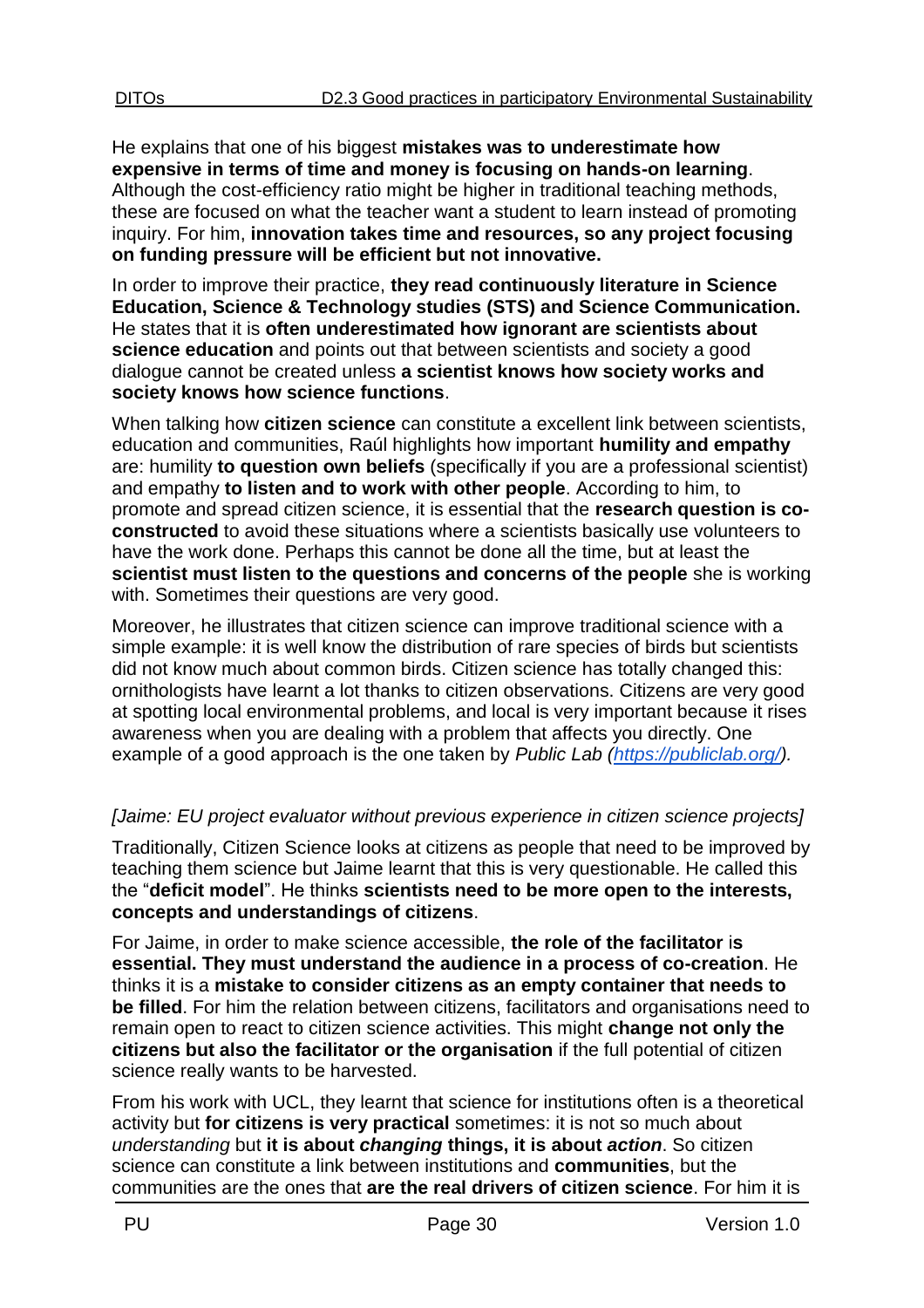necessary to overcome a view of citizen science that supports only understanding and educative goals.

He thinks that beyond the fact that citizen science can **contribute to excellence of science** by having citizens collecting vast amounts of data, **citizens are very creative and science should take advantage of this**. Moreover, this contributes to **question the relation between scientists and citizens**, so it constitutes an opportunity of reflection for scientists and facilitators.

#### *[María: facilitator of biodesign activities in The Netherlands]*

In Waag, Maria brings science to society by **finding a hook** close to someone's own life an interest. For example: when doing something in relation with bio experiments, **they look for something close to people**: food, households, beauty products, health care or subject topics that have been widely read in media.

They organise hands-on workshops where people experiment by themselves. In every workshop **there is people with different levels of knowledge**. Almost always a **workshop is a mix between getting info and hands-on activity** and during the workshop they discuss about the topic.

**Language is very important**: they try to make very understandable what is the workshop about when they announce it. They also try to make complicate topics to be accessible not only by the event itself but also language wise to not exclude people. This is always a difficult thing because **you don't want to simplify a topic**. So it is a trade-off. **Experience** is very important to do this. They pay much attention to this element: there is a whole communication team: **the science experts give the input but the communication team are the ones that write the published texts**.

Through experience they also realised that **deep knowledge of a topic is important** even for the smallest workshop, since it provides opportunities for conversation and discussion with participants. So, either facilitators are experts on the topic, or there is at least one expert on it.

She really strongly believes that a lot of **topics that are being researched within scientific world are extremely relevant to society**. And because of that you need **perspectives** since there are **a lot of ethical and social impact in scientific research**. For instance: when you think about bo sciences but also on IA, there are so many questions and as a society you need to think which relation you want to have with these technologies. There should be a collective research with all the questions that also people from outside the scientific world can make. There are some **questions that emerge that are very interesting that do not come from scientists**. They can also shape your research questions. You can have different perspectives and insights that scientist can benefit of that.

# <span id="page-30-0"></span>**8.10Outreach**

*[Gustavo: facilitator of DIY bio activities in Slovenia]* 

He thinks that best thing to do to attract people is to show presentations on the relevant faculties/universities, open forums, other hackerspaces, etc. A good advice is if you are part of a community or a community meets on your place, **to ease other**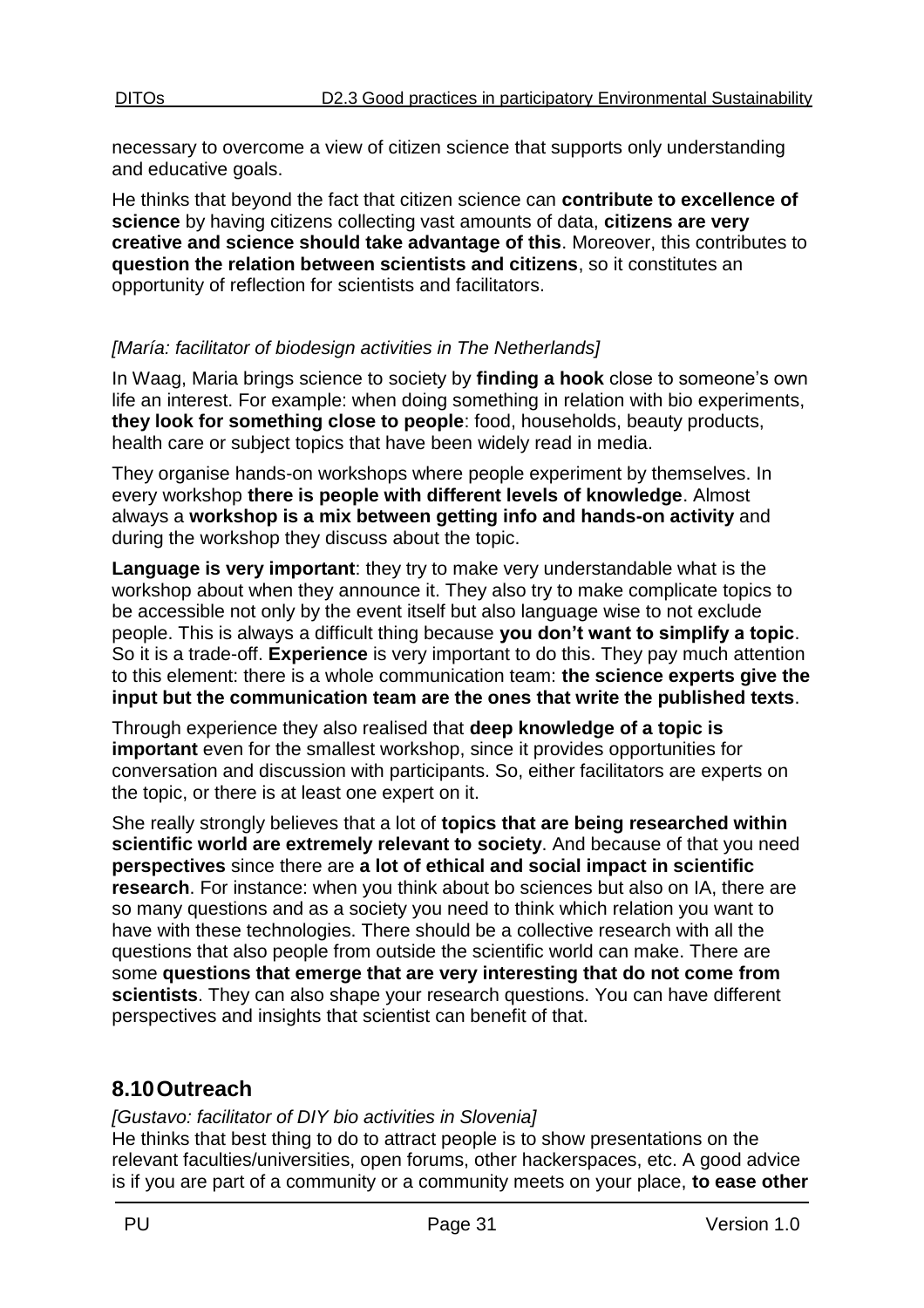**people to be involved is very useful to set regular meetings**, like weekly so everybody knows when and where to find you.

#### *[Cristina: biodesign citizen science projects responsible in París]*

One thing she thinks is **important is to be aware of the language to use and adapt it when talking to people** and try to adapt language every time communicate something to make sure it is understandable for the kind of public they want in each event. Even it is advisable to test it with family and friends.

It happened to them that the **most of the people working on DIY Bio have a science background**, but when they wanted to promote this activities they faced some difficulties. As she points out, firstly, **it is not easy to make it accessible**; secondly, **not everyone wants to engage in a DIY Bio projec**t. Another issue that she explains when they organised an event is that they wanted to reach some marginalised groups, but the most of the people that appeared were already familiar with DIY Bio, they had science backgrounds and there were people that could use their time in these kind of activities, so they were somehow privileged. So **in her experiences there are two types of citizen science practitioners**:

1) **People who really need to do DIY science because they don´t have another way to do some research** (for example they have to build their own tools because they do not have access to professional labs, or they have to create their own medicines and drugs since they are too expensive).

2) **People that have the means and the resources but they do DIY science for fun**.

The experience they had is that people used to come to one or two events, but **it is very difficult to create and sustain a deep public engagement, since everything is based on volunteer work**.

Also she this is important to **properly design the calls**. For example, when lookingfor collaborators, they provide **a form with a list of questions that helps them to select half of the participants with science background and the other half with other backgrounds suchs as design, architectures, photographers, etc or without any specific background**. In the case of schools, they use to ask to the academic inspection for a list of schools to contact with. They never contact to students directly. For those schools that are interested they provide some **teacher training**.

In order to reach very different types of public they contact with **high schools that are in the suburbs of Paris, where attend a public that hardly ever go to a museum**. They also collaborate with a project called *Solidary fablab* that involves drug addicted students. Besides, through the DITOs Science Bus, they could integrate science into other events to approach to people not previously interested.

#### *[Raúl: researcher in biodesign, DIY bio educational activities in Geneva]*

When organising outreaching activities Raúl highlight the importance of being critical with who come to their workshops and **analyse their demography. If a specific group is not reached, they try other channels**.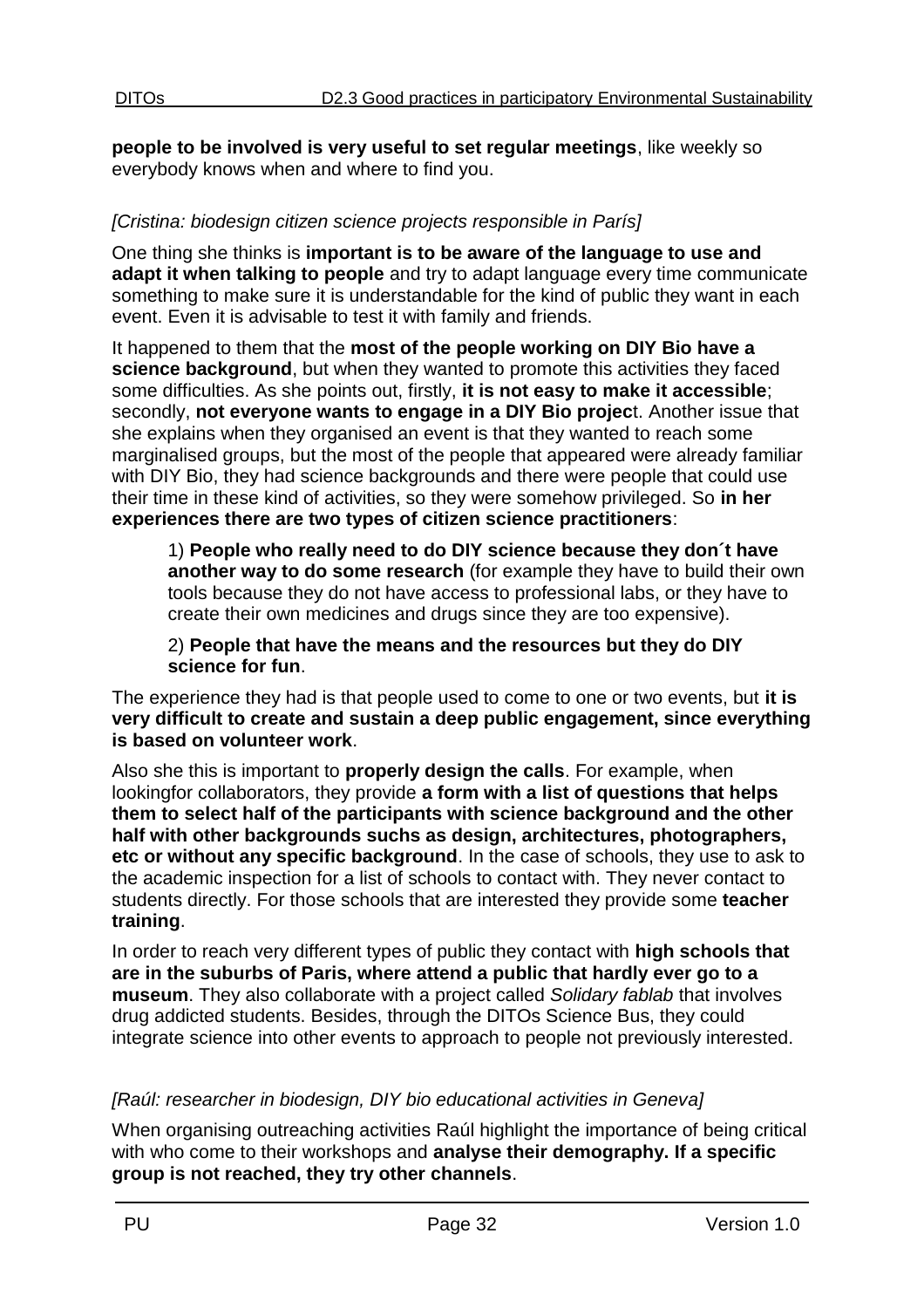"*There is no such a thing as a general public*". Raúl

Twitter and the web attracts specific public, but when working with certain communities or excluded groups is **essential to go where they are, to collaborate with NGOs and other civil society organisations**; or even to go to other spots such as public spaces or parks to engage with a different public.

#### *[María: facilitator of biodesign activities in The Netherlands]*

When you communicate, text and image are crucial: what it is about, what you expect from participants, what you want to achieve (impact: you want to explore a topic in a workshop - like experiment- or you want to cause an impact or act ion specific area - likely you need to engage people for a longer time and that is a different story).

# <span id="page-32-0"></span>**8.11Participants**

#### *[Gustavo: facilitator of DIY bio activities in Slovenia]*

They develop their workshops in a manner that **gives every individual some freedom to express him/herself**. Since they know that every kid is good in something, they give a lot of **attention to the individuals**. He states that as the **food** is very important part of the human beings, they tries to feed their participants with healthy decisions, such as fruit, drinks without sugar, etc.

About rewarding participants, he **treating them equally** and give them the chance to participate actively in the workshops what tend to **rise their self-confidence.** According to him, this is crucial for their creativity and collaboration in the workshop. If they feel **comfortably enough**, they tend to make proposals and ideas for the rest of the workshops. Most of the times **they include their wishes and ideas and we adjust the rest of the workshops**, so it is even more interesting for kids. Basically they give them the chance to **co-create the workshops**. This generates a positive loop where the facilitator teaches about science and also he gets new proposals for the events.

#### *[Cristina: biodesign citizen science projects responsible in París]*

When caring for participantes, Cristina distinguish two phases:

- 1. **Before the event, where they send them all the information they need and make themselves available to answer their questions**.
- 2. When the event starts, participants are welcome with **ice-breaking activities**  and the facilitators remind them the objectives of the activity. She highlights the importance of having breaks, so participants can breathe. The **place should be beautiful and comfortable**, they provide **food** and facilitators try to talk to participants to see if the event has satisfy their expectations. And if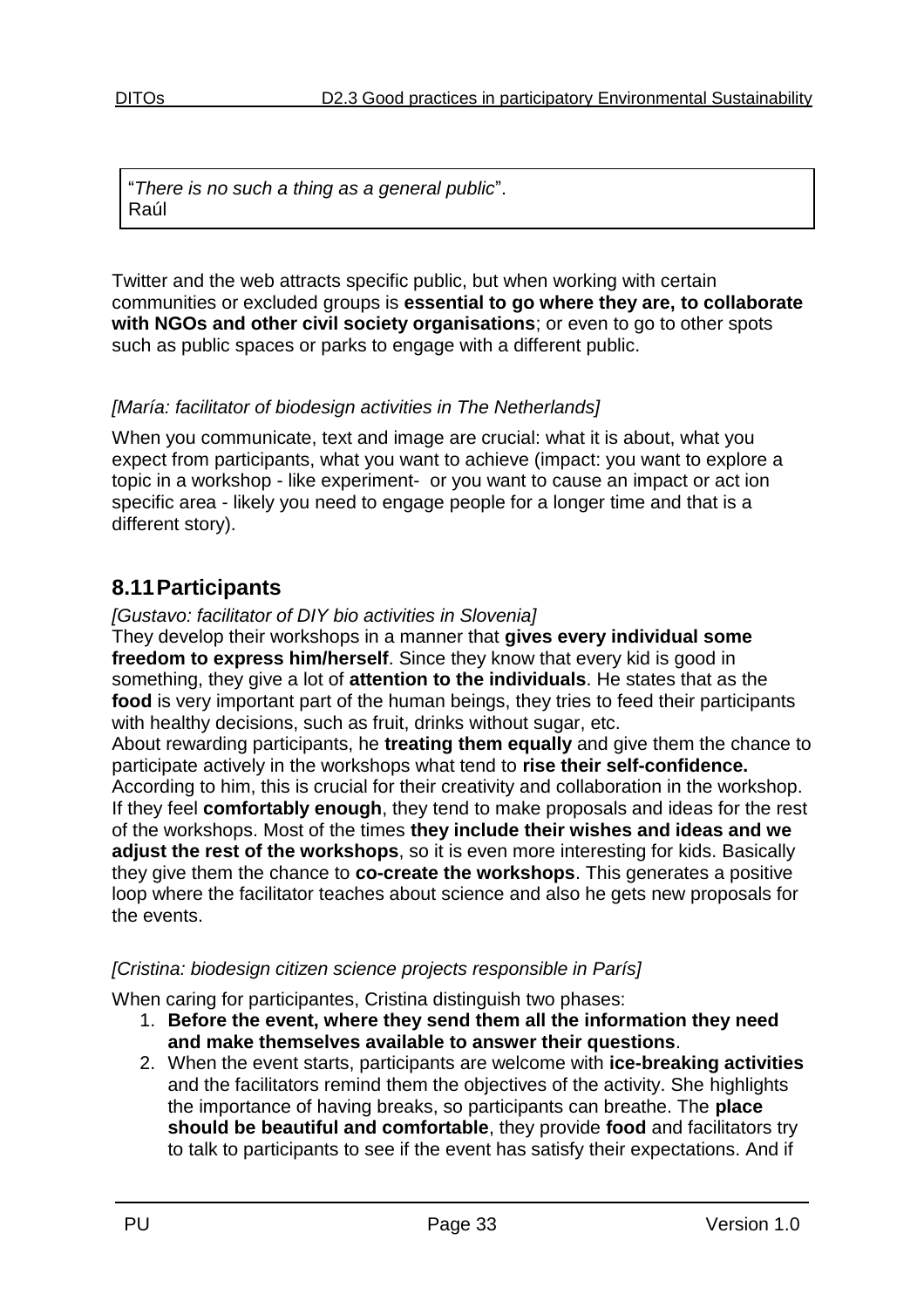the group is not big, sometimes they try to do something together in the evening such as dinner all together or a tour in the city. A mistake she tries to **avoid is to overload participants with too much activity.** 

#### *[Raúl: researcher in biodesign, DIY bio educational activities in Geneva.]*

Raúl states **how important is to pay participants sometimes**. For example, where some practitioners, such as biohacker, run an experiment or demonstration in a workshop. However this rises a very essential issue: **it is very difficult to pay an individual from an institution since this usually does not have cash, need invoices, etc.** In order to find a solution for this difficulty they suggest that institution firstly **need to understand how independent people work** (sometimes they have two jobs, they do not have a secretary or an accountant, many times they cannot advance the money or even invoice ). As an advice he thinks that **it is much reasonable to pay per diem (always in advance)** that reimbursing costs and **institutions must keep the paperwork for themselves**. He explains that for DITOs Biofabbing conference he had to use his personal credit card to get cash and pay some participants there.

#### *[Jaime: EU project evaluator without previous experience in citizen science projects]*

For the events they have organised, he tries to make sure he **meets their interests and their constraints** (such as schedule). Since it is difficult to know everybody's needs in advance, **he tries to meet some people before hand, talks to them and then generalise**.

To **acknowledge participants**, he tries to demonstrate that there is an opportunity for them: for example, that they can provide input for a policy brief. So this is **about bidirectional communication: actually listening to them and taking recommendations on board very seriously**.

# <span id="page-33-0"></span>**8.12Communities**

#### *[Gustavo: facilitator of DIY bio activities in Slovenia]*

Gustavo says that **the most important thing of the community is that you have at least one person that is passionate about the idea, that community is following**. That passion has to be transferred to new members. Their **meetings must be on the regular basis**, so people know when to find you. He also says that an important lesson learnt is to **give communities freedom about the program they want to do**.

"*Community has to feel welcomed at your institution, which means that they have access to the kitchen, know the people who works there and attend your events."* Gustavo

For example on the "Rover to Mars" set of workshops (where kids built a rover from scratch by kids, [http://biotehna.org/en/dogodki/friday-academy-next-stop-mars/\)](http://biotehna.org/en/dogodki/friday-academy-next-stop-mars/), they included a lot of ideas that arrived from participants. The kids identified themself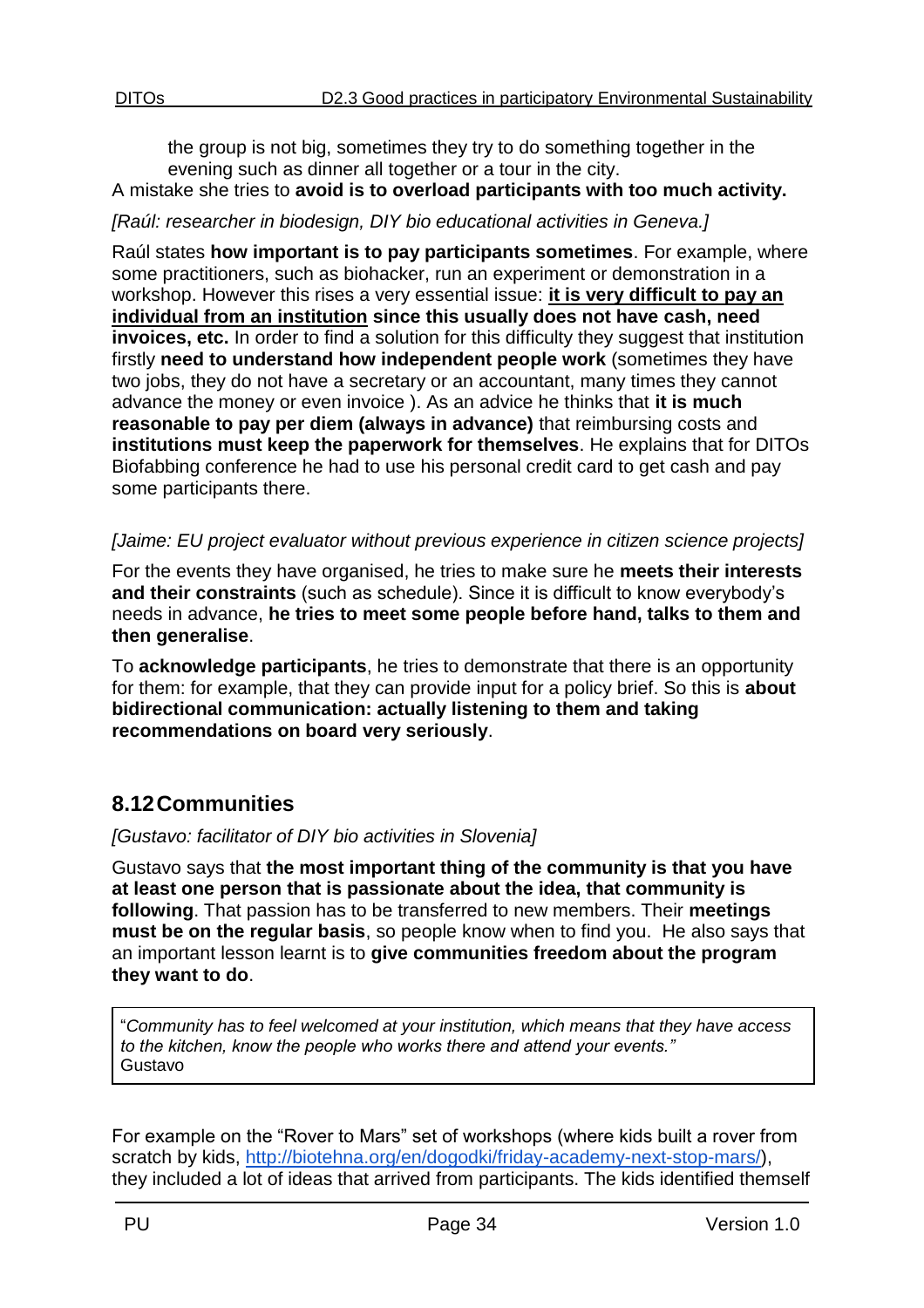with Rover so much, that they asked the facilitators whether they could come to Kersnikova once per week and continue to upgrade the Rover. They met every Tuesday and KI provided the infrastructure with all of the materials, tools and professional help that they needed. They have freedom on what they will do, but **Kristian also tries to inspire them with art pieces**. They finished the "Rover", but they decided to continue, and in the last couple of months of this interview they have been building a quadcopter from scratch.

#### *[Cristina: biodesign citizen science projects responsible in París]*

To promote specific communities, they try to i**nvite people that they know they share same values**, and organise networking activities during the events so they can connect easily. For specific events they even create a email group/mailing list or a Facebook group so people can still be in touch.

The strategy to sustain a community is much more difficult because **people are busy**. They simply care for their Skype of Facebook channels and make sure everybody can use them every time they want. So in a way, she thinks the **community must be self-sustainable**, but it helps to invite again and again the same people to promote the contact among them.

### *[Raúl: researcher in biodesign, DIY bio educational activities in Geneva]*

Although he is not very experienced in working with communities, he proposes to have a **community manager that give participants continuous feedback**, what basically costs money. He also points out a very fundamental issue: **this work often is incompatible with standard family life**. For example, if you do DIY Bio, although this is fun, it is done after 20h or during weekends. This is one of the reasons that are adult women are not that common in these kind of communities. So **in order to be more inclusive it is necessary to care about this**.

### *[Lucía: facilitator in community health citizen science project]*

When working with communities, she does think one can sustain them. What she does is to accompany them or to **favour or facilitate a comfortable situation to let the connections that support a community emerge**. When working with **vulnerable communities, giving them voice** is essential.

### *[María: facilitator of biodesign activities in The Netherlands]*

When you want to engage people for a longer period of time and create a community, you have to make sure your are reaching the right audience that means that they should have already a drive or an interest to participate (internal motivation). They look for already motivated people. For example: in topics related to health, food or environmental issues. It is important to inform people on a regular basis (newsletter, ej). And also you need leaders (community leaders) that bring people together. They do research (look online what is happening in a specific area) to find these communities of interest, and then we go and talk to people of these communities. Sometimes they publish articles and calls in local newspapers, and the first event is just to inform people of our plans and invite them to join.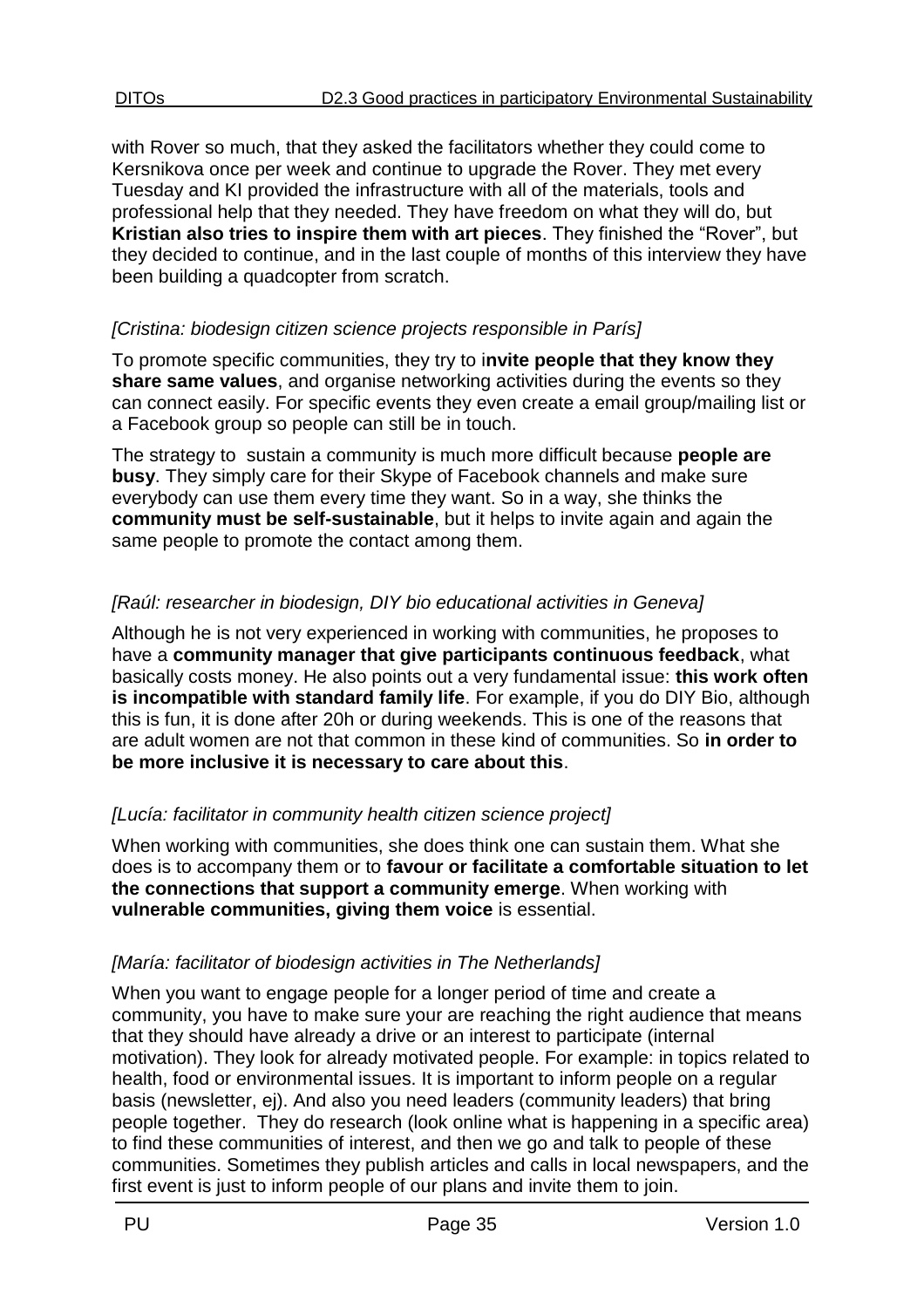# <span id="page-35-0"></span>**8.13Team**

#### *[Gustavo: facilitator of DIY bio activities in Slovenia]*

In order to care for his team, Gustavo **provides interesting articles about the theme** of each particular year as **food for thoughts** because they help them to cope with the events. Some members of the team are **mentors**. He works constantly with them and **talk to them about past workshops** to share what was good and what was not that good. If there is any problem on a workshop, they discuss it and try to find solutions.

#### *[Raúl: researcher in biodesign, DIY bio educational activities in Geneva]*

Raúl has one team in Bioscope and two research teams. He advices to form a group with **people that love what they do but also love working togethe**r although getting this is very hard. He thinks there is **partially magic** but it can be eased by **giving everybody responsibilities, so everybody is a chief or boss for something** (e.g.: biodiversity, public events, diy tools, etc), what constitutes a partially flat organisation. Besides, **he pays as much as he can to his team**.

"*The less you pressure people, the most they work. I hardly had problems with people working too little, but I had problems with people working too much*". Raúl

He highlights the importance to find **trade-offs between performance of the group and the well-being of the team**: sometimes it is necessary to forget about some crazy deadlines. He also reminds that **hacker or DIY culture is very fun but it is prone to burnouts and this is something that must be explicitly treated**.

*[Jaime: EU project evaluator without previous experience in citizen science projects]*

Jaime tries to give certain **degree of autonomy to his team**, since he thinks it is a mistake to micromanage everything.

### *[Lucía: facilitator in community health citizen science project]*

Having leisure moments is important, **eating together and bring food to cook altogether is also a fantastic experience**. To provide **emotional spaces** where you can say how you feel openly, including how you feel with the rest of the team. It is very important, specially in hard situations to **bring opportunities to laugh together**. **Give value to others time, so be on time is important**. Let other people speak and feel heard.

# <span id="page-35-1"></span>**8.14Caring for oneself**

*[Gustavo: facilitator of DIY bio activities in Slovenia]*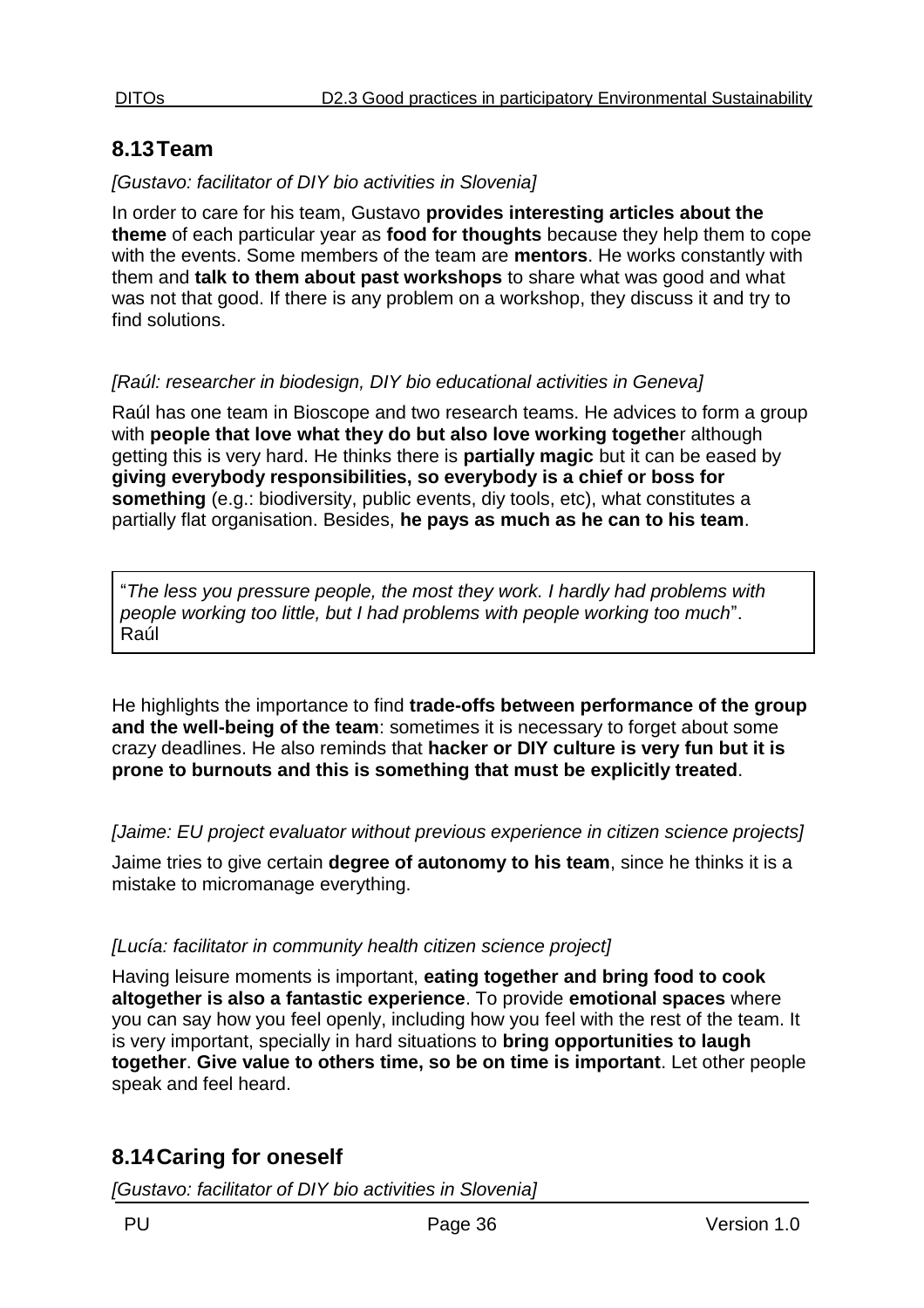Gustavo tries **not to work during his free time**, and **sports** as much as he can (Ryu Kyu Kempo, Modern Arnis, cycling). Besides he also tries to enjoy long mornings and **spend evenings with people he likes**. He also **reads articles connected with his work but because he likes them** (usually about new technologies or biotechnology).

#### *[Cristina: biodesign citizen science projects responsible in París]*

For Cristina it is very difficult especially since **she was working by herself for a long time**. She says that **she put a lot of pressure on herself** and that she was not caring at all. After some time, in her words, she realised that **nothing is very serious and she learnt to trust people, to delegate, to communicate to your colleagues and collaborators, to prioritise, to have feedback from others and the importance of not working on her own**. Once she could have a colleague to work with, she came back to **sports** and **get a lost balance again.** Anyway, she says that she stills check her emails during the evening on weekends, but only looking for emergency emails.

#### *[Raúl: researcher in biodesign, DIY bio educational activities in Geneva]*

Raúl tries not to work so much, but sometimes he does not succeed. He tries to **meet participants personally**, especially kids, that **give** him **purpose and meaning**. He also tries to build actual things and instruments, since being in touch with the materials he manages keeps him sane. **Running** empties his brain.

#### *[Jaime: EU project evaluator without previous experience in citizen science projects]*

One way to care for oneself is **making sure he has enough time for travel,** so he avoids meetings in Europe that forces go and back in the same day. However this does not work sometimes. One advice he gives: "**carefully select your project**".

# <span id="page-36-0"></span>**8.15Evaluation and impact**

#### *[Gustavo: facilitator of DIY bio activities in Slovenia]*

For Gustavo a workshop is successful firstly when participants by **their own initiative troubleshoot their work in the end of the workshop**. This means that they have learned enough to know how it works. Secondly, when participants actively discuss at the end of the workshops and their **inputs are different from the beginning**, what shows that they have understood the issues of the workshops.

"*The biggest success is when you meet ex-participants at the next event and they include knowledge from the previous workshops.*" Gustavo

In order to assess the success of an activity for kids **they tried different paper questionnaires, but he says they all failed miserably**. Participants just do not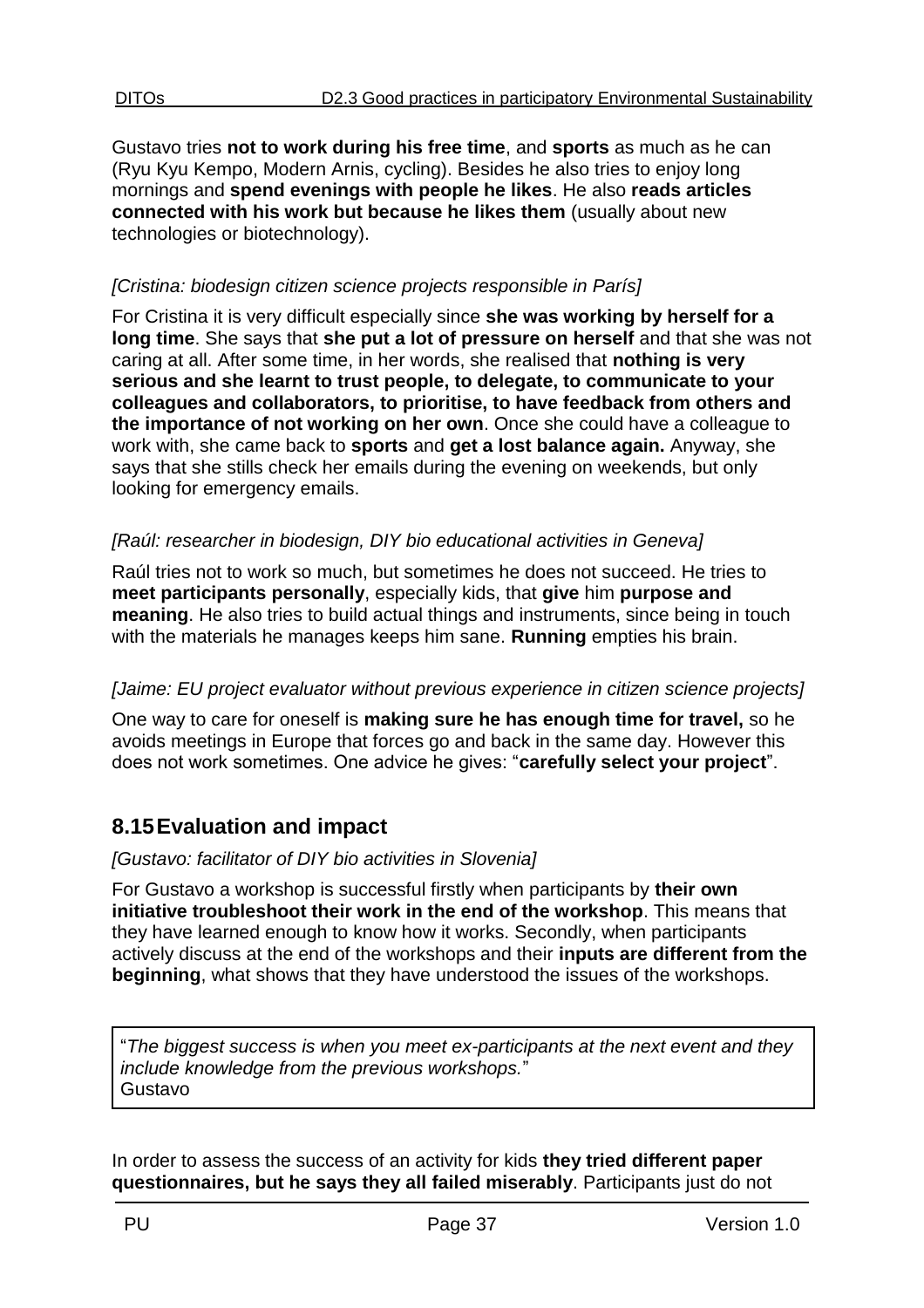want to spend their time on the questions about the knowledge they have obtained: they resemble school tests. So what they do nowadays is **a special ceremony**. In the first part of it, **participants present what they have done and what was the most difficult thing to do**. In the second part they **receive diplomas**, and in the last part, **they explain one-on-one to their parents how does the final product works**. If they can explain what they did and how it works, it means that they learned something on the workshops.

### *[Cristina: biodesign citizen science projects responsible in París]*

For Cristina there are different criteria to evaluate. **First one is whether or not people smile, yawn or leave very soon**, as ethnography observation. Their second method is talk to participants through interviews or informal conversations. Their third one is through questionnaires, either on paper or electronic.

Cristina thinks that one **mistake to avoid when organising an event or an activity is to focus on the organisation without previously asking oneself**: "why do we want to organise this event? What do we want to have at the end? What could be the deliverables? What are the interests like the motivations for us as organisers to this? what could be the motivations for the public, for the guests?". Another related **mistake is to have so many events that prevent the team precisely to ask themselves the right questions**. She thinks that is important to be aware that one cannot please every single person, and it is very almost impossible. That is the reason why it is usually much more efficient to be more specific in the kind of public you want to attract.

### *[Raúl: researcher in biodesign, DIY bio educational activities in Geneva]*

Raúl explain another common mistake they used to make: to **underestimate the importance of evaluation, that is, measuring learning, changing attitudes and conceptions.** He advices to resist to usual metrics (e.g.: number of people reached) and states that **is much useful to provoke a life change in one thousand people than reaching one million in Twitter.** As an example, they did an activity in soil biodiversity. Ten years old children drew soil around the school. Basically they drew concrete. Afterwards they saw soil in microscope and they make a second drawing. Now this shows that soil is plenty of life and beings, what in a very simple way this shows how they see nature. Below both pictures are shown.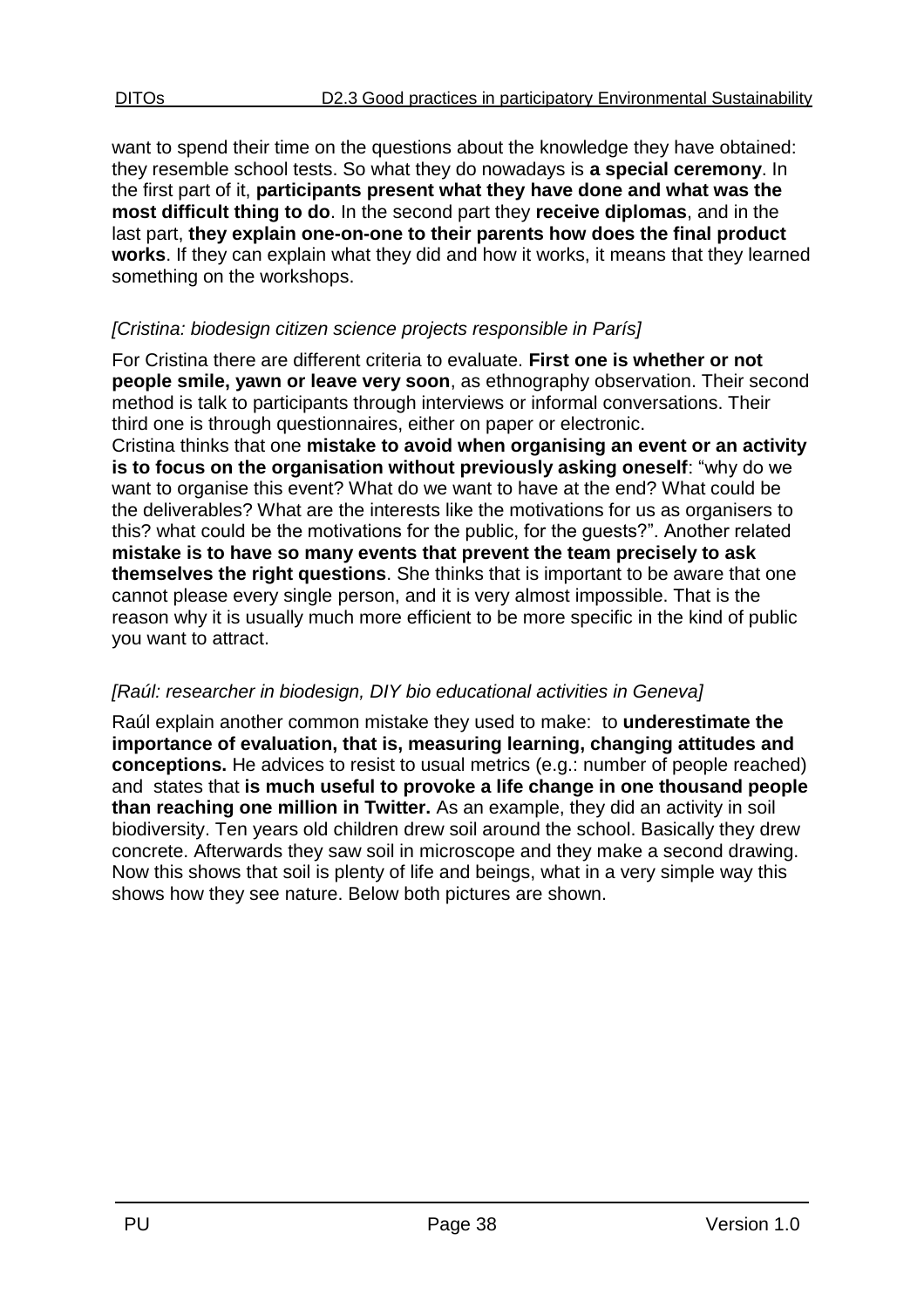

<span id="page-38-0"></span>*Figure 3 View of soil of a ten years old kid before an experiment*



<span id="page-38-1"></span>*Figure 4 View of soil of a ten years old kid after experiment with a microscope*

He provides four dimensions that should be systematically evaluated:

1. Learning outcome (knowledge): it can assessed through **quantitative and qualitative** measurements. They have doctoral students that design that. One good example is the picture of soil that can be seen above.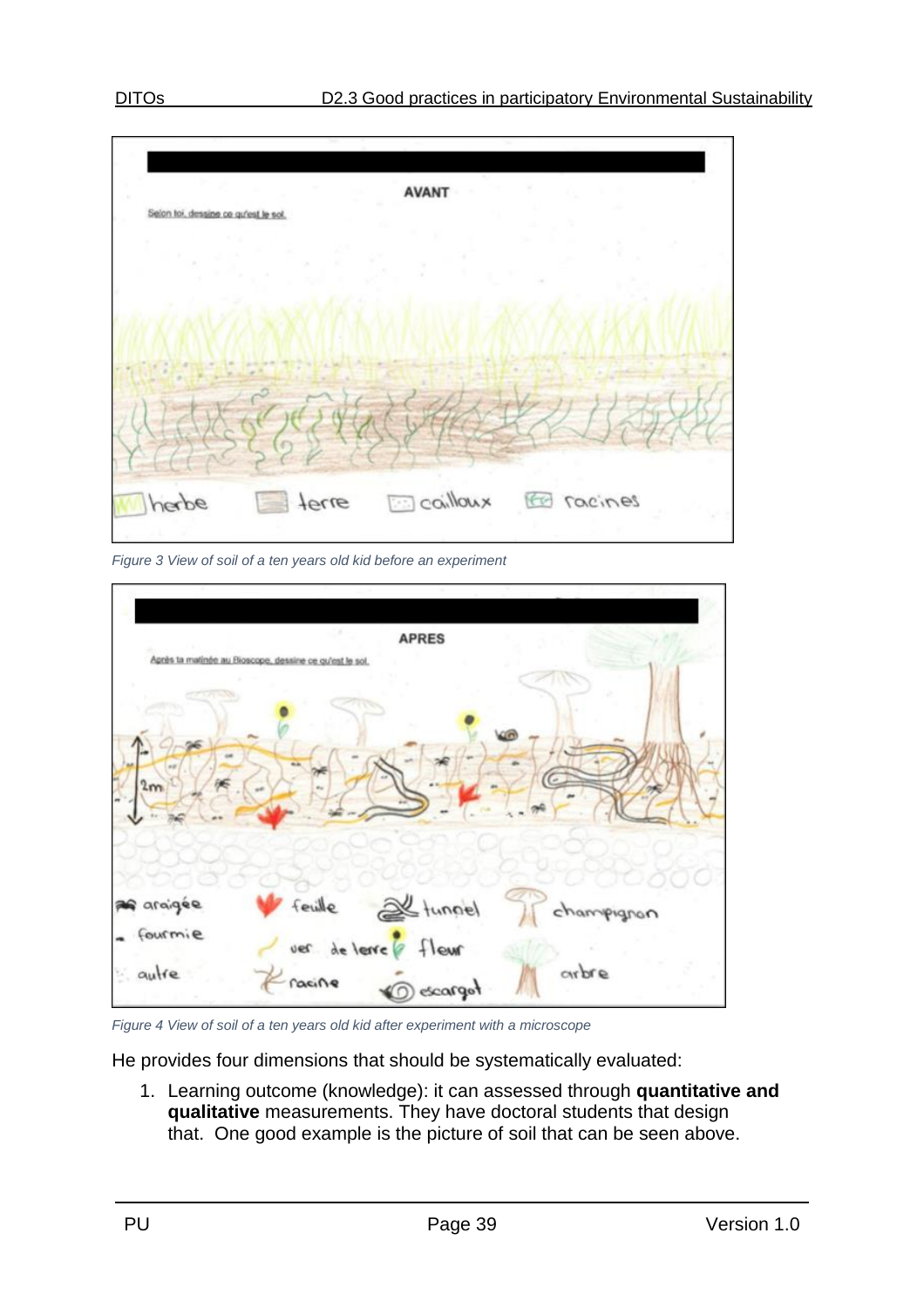- 2. **Attitudes** (towards science, the environment, health, etc.): these can be evaluated through **formal questions (questionnaire)**. Sometimes it is advisable to perform evaluation even months later to asses long term effects.
- 3. **Counting number of people and check if they were happy**, but he thinks this is not the most interesting.
- 4. **Demographics**: it is really the reality check since a lot of science outreach activities reach people with a lot of training of science what it is not very interesting.

### *[Jaime: EU project evaluator without previous experience in citizen science projects]*

Jaime worked on the D5.3 about evaluation. He describes three components:

- 1. Backwards: what DITOs team has been doing.
- 2. Assessment: where are we right now.
- 3. Forward looking: This makes the connection to "value": what does it imply for the future?

So when considering a successful outreach event, on one hand we can question how many people did we reach, how much they were interested, how much did we change them, but these are more backward questions. Their evaluation show that many **participants learnt something**, so there is an educational component that can be evaluated and tested, but this limited to consider that this is the success.

But if we look into the future, he thinks that other questions arise: "**Will the citizens behave differently in the future?** Will they be more active in their communities? Will they educated their children differently?". Notably they discovered that **students involved in citizen science are more likely to include citizen science methods if they become researchers later in their life** and this makes and impact. However, **in order to evaluate precisely this, longitudinal studies are needed so people can be followed over extended periods.**

He makes a difference between impact and engagement. **Impact is about long term change**. Engagement. however, is related to interaction.

"*If you want to engage people, you need to listen, not only teach and lecture. Why? Because engagement means empowerment. If you really want to engage someone, you have to give them power to some degree. For example, the power to influence discourse. It means really to take people seriously."*

Jaime

Besides, for Jaime, during the evaluation process of DITOs activities they found **how difficult is to collect questionnaires from participants because they had underestimated existing rules of organisations that limited the questionnaires** (some had some questionnaires already in place, other had rules because of the funders, and so on, so add another one in the case of DITOs was difficult).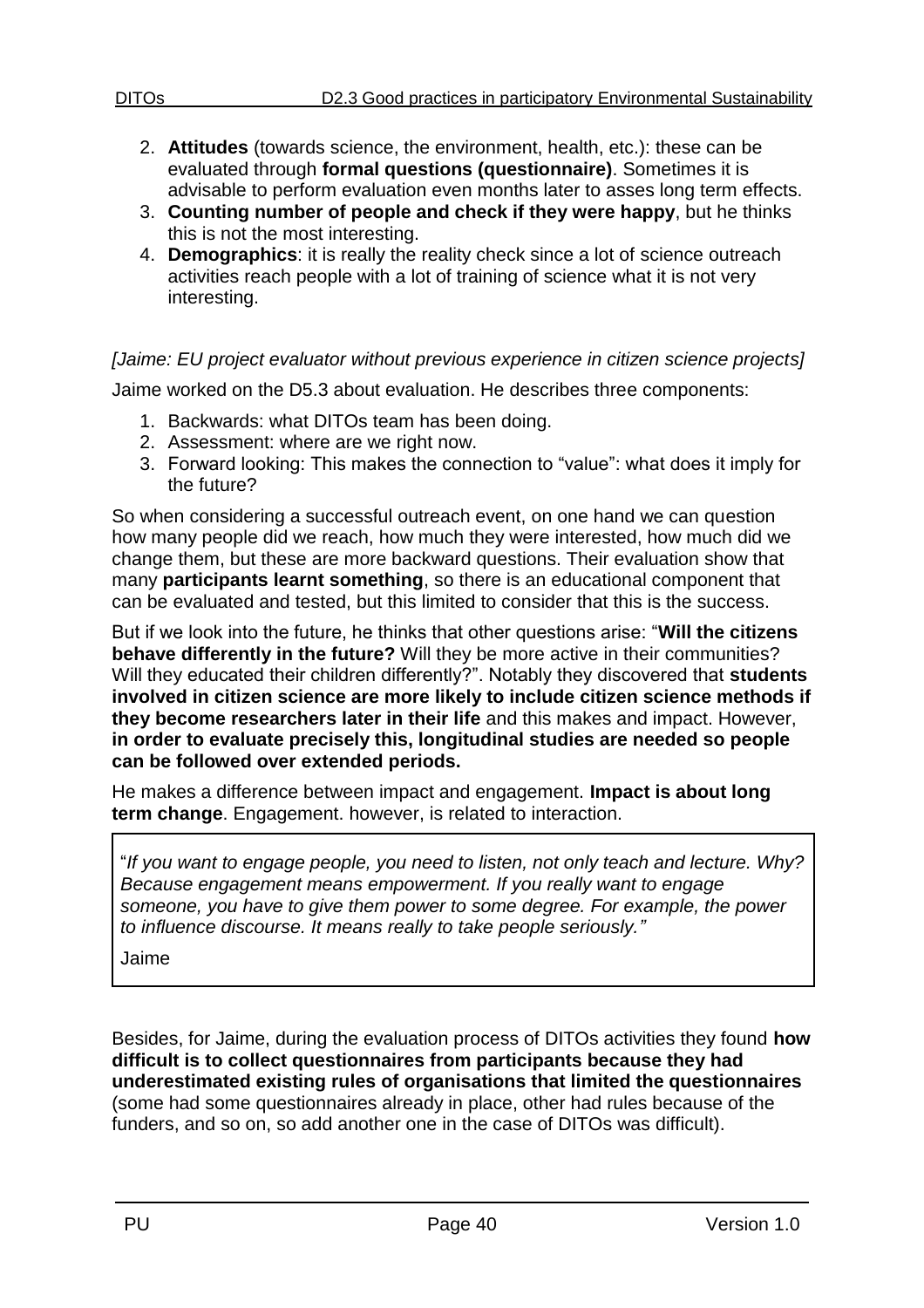### *[Lucía: facilitator in community health citizen science project]*

Their indicators are participation, but more importantly they promote the reflexive discourses from people. They will confirm if the goals the team pursued have been achieved. If the alliances and connections remain among the participants, perhaps they do not prove success, but it is a very valuable side effect.

# <span id="page-40-0"></span>**8.16Difficulties and mistakes to avoid**

#### *[Gustavo: facilitator of DIY bio activities in Slovenia]*

Gustavo identifies as an issue in their workshops the **complexity of the chosen topics**, since they sometimes need some **expert knowledge that is not available at that time**. He also explains that they always prepare the prototypes for the workshops in advance, but sometimes they do not work so they have to work over the night to fix or change it. In order to avoid this, he states that **time is crucial**, since it allows to prepare the content more error-free.

### *[Cristina: biodesign citizen science projects responsible in París]*

The main difficulties Cristina has found to carry out their activities are **human, money and time resources**. She mentions that **in France citizen science is quite a new trend and it follows a much more top-down approach**, more related to participatory science than to citizen science. This has been a **barrier to make institutions support non-professional scientist to do science**. In fact, **some people from the current DIY community left institutions where they worked as professional researchers because they did not like how research was being done**. Part of her job has been understanding both motivations and trying to build bridges between the two. One of this efforts was to organise a round table in 2017 to discuss **which ways are possible to open institutions to let citizen have access to their knowledge, resources and even have access to the experts that work there**. One of the **challenges she identifies is how institutions can open the doors to people who are not involved in the system already**. She also identifies some **incoherences**: for example when researchers promote citizen science but their goal is just to train people to get some **free labour through volunteering**, where only the scientist truly get advantage of this situation. She thinks that an strategy to overcome this is to be **transparent** and look for true **win-win processes** what can only be done by **listening to people's needs**, what basically means evolving to a **bottom-up approach**.

### *[Raúl: researcher in biodesign, DIY bio educational activities in Geneva]*

Raúl highlights **how easy and dangerous it is to underestimate the importance of working and mediating with civil society organisations**, that structure micropublics, before approaching to certain groups. **Schools are very interesting because they usually provides a good broad sample of people** at a certain age. They work also with retirement homes, which he says it is very fun and also provide completely different views of nature.

The University of Geneva supports one third of his budget, but Raúl says that is **difficult to work with the institution because it does not share the same values**.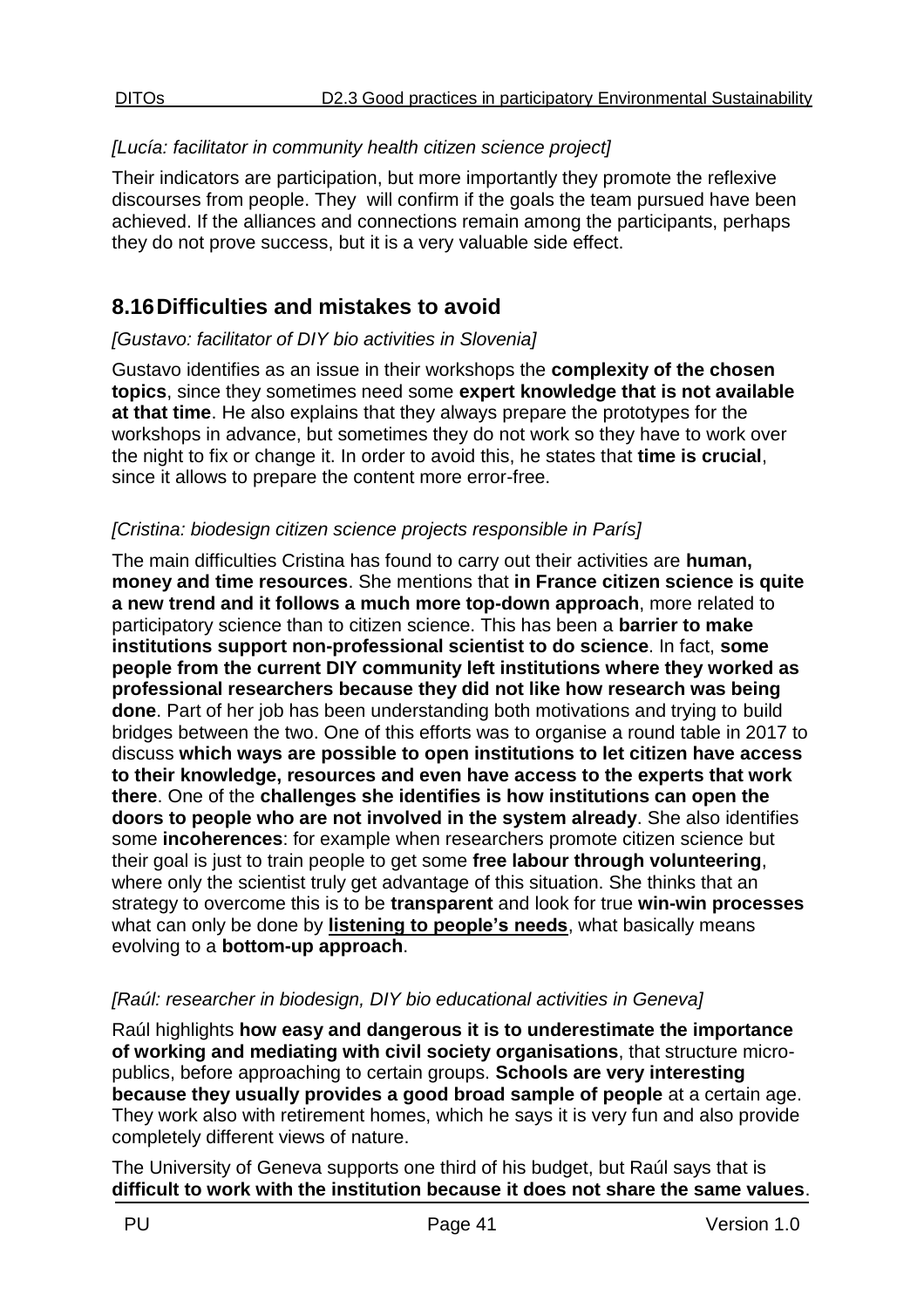The institution wants them to do science communication or science marketing, but what they really want to do is to **empower people and build better citizens**. He adds that academia should be place to reflect , but there is a lot of resistance to change, and **stability is hard for innovation**.

"If you believe in co-construction, in participatory research, etc, you are sharing the power of academia with other people and that is something many people do not want to do. " Raúl

### *[Lucía: facilitator in community health citizen science project]*

In many health projects, the organisation defines the action to be taken without having listened to the people who are going to affected, and when being part of the institution you have to work with indicators that do not make sense because they are not adapted to the environment you are studying. In many occasions you can not change this dynamic, but on a personal level, and from a **voluntary point of view, outside the organisation you end up contributing or participating in what you think is missing**.

One of the biggest **mistakes** she pointed out is **organising an event without knowing the context** where it was going to happen.

#### *[María: facilitator of biodesign activities in The Netherlands]*

She points out a pair of difficulties:

- 1. Finances are always the problem to continue researching lines. You always have to find a project that make it possible to continue. There are so many relevant topics but you have to focus on the ones that have funding. The problem is that you never know when your project will continue to be granted.
- 2. They join a lot of UE projects and usually they need local networks to make it work, but sometimes they are not part of the consortium, what makes it more complex. You have to manage this with your EU partners but also with the local ones to meet expectations from both.

It will be a good practice for European projects in public engagement to have international facilitators meeting besides consortium meetings to share good practices and lessons learnt by experience in the field.

# <span id="page-41-0"></span>**8.17Purpose and values**

#### *[Gustavo: facilitator of DIY bio activities in Slovenia]*

For Gustavo, KI tries to **promote critical thinking in the field of new arising technologies** such as virtual reality, biotechnology, artificial intelligence, etc. In order to facilitate the emergence of this critical thinking **they inspire participants with contemporary investigative arts.** Besides, they decide the purpose of each workshop for next year based on the artist that will arrive in kapelica.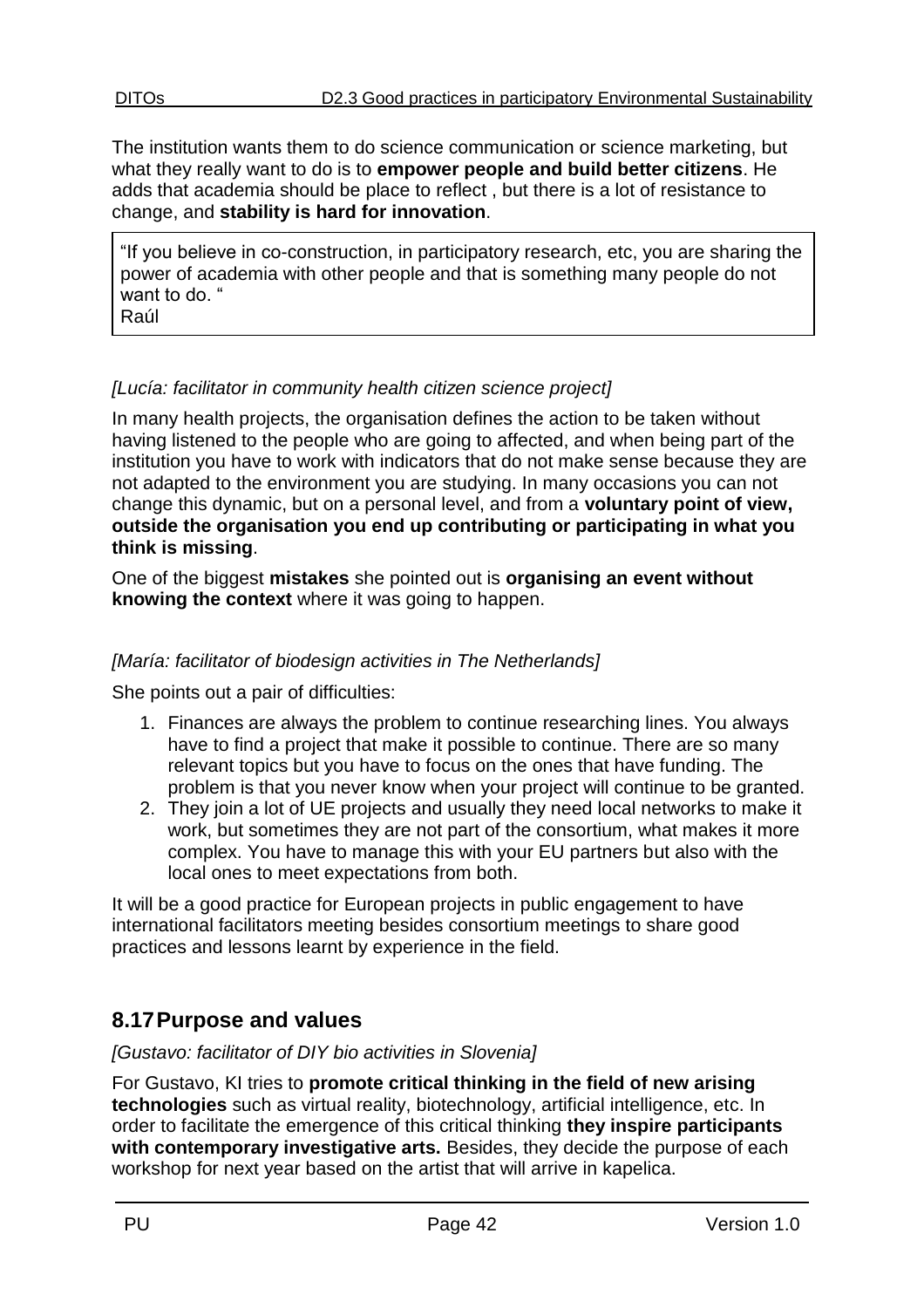"*Through promoting critical thinking, we don't teach people, we make people*." Gustavo

#### From a more personal view, he was researching in science before he joined KI, but he was not totally fulfilled with science and he missed the core questions such as "why are we doing this?" and not just "how?". However in Ki they uses art to reflect about the uses of technology, science or development. Now he uses precisely art to teach kids critical thinking so they can think by themselves why to use one technology instead another.

Although his personal values are aligned with those of the institution, he is in a constant struggle with how we could finance the activities. Not only they promote software libre and healthy food but they also pursue coherence, so it is difficult to accept big international sponsors with a lot of money that precisely have opposite values. Apart from that, they do not feel big barriers to do their job and one of the reasons is that the whole team share mostñy the same values.

"*So my advice would be have values or have money, you can't have both*." Gustavo

#### *[Cristina: biodesign citizen science projects responsible in París]*

For Cristina, the purpose of the project usually is how to **engage and connect people,** specially people that do not know each other, and facilitate translating languages and lexicon (scientists, policy makers, other citizens, etc). She tries to build bridges by **recommending policy makers ways to empower people**. And on the other hand, **encourage people to do something without waiting for policy makers to react**. Their main values that crosses all their events is **opening science, making science accessible, promoting empathy, and encouraging critical thinking**.

"*Our shared purpose is to fundamentally transform the life science and democratise biotechnology to inspire creativity and improve lives by organising life science change-makers and bio enthusiasts to build and inclusive global network, cultivate an accessible commons of knowledge and resources, launch community laboratories and projects and enable local educators*.''

**Cristina** 

#### *[Raúl: researcher in biodesign, DIY bio educational activities in Geneva]*

Raúl learnt from Public Lab that **producing a list of values** is very important for team building. The building process is an occasion for everybody to say what they want and why they are doing what they do. The idea is to agree overall on main values. This builds confidence and trust.

Here it is the inspiring list of values Raúl talks about: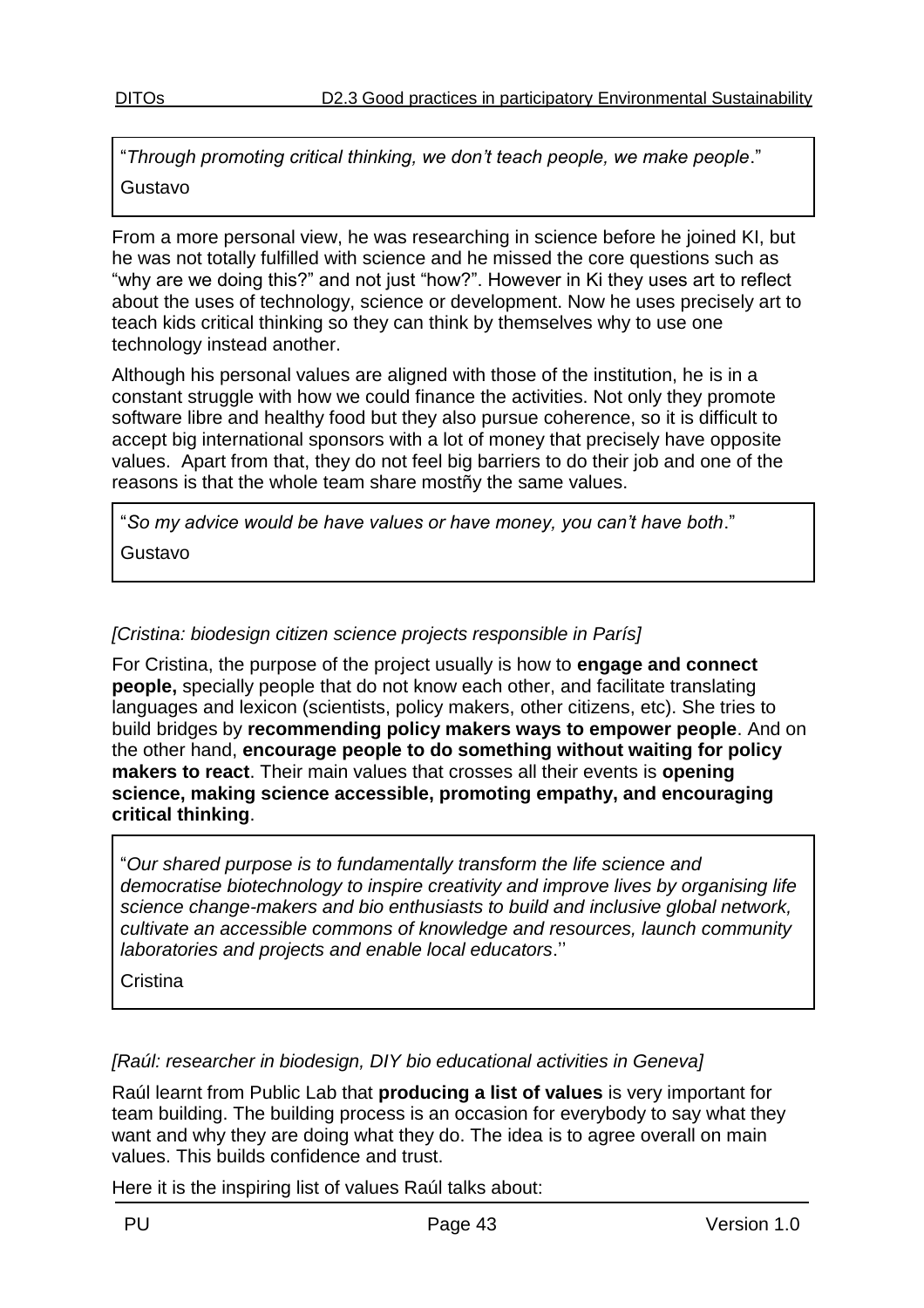#### **Values of Bioscope:**

- 1. **Research**: Bioscope promotes a better understanding of the nature of science, research practices, the life of a researcher and researcher, and forges links between researchers and researchers and the city.
- 2. **Emancipation**: Bioscope gives its participants a sense of competence and opportunity for life sciences, medicine, scientific knowledge and medical knowledge.
- 3. **Relevance**: Bioscope scientifically addresses the concerns of its participants with respect to their daily lives and the issues of life sciences, medicine and health in society.
- 4. **Inclusion**: Bioscope encourages the inclusion of under-represented social, cultural and gender minorities among its participants, partners and team.
- 5. **Listening**: Bioscope listens to and respects the value of the questions, beliefs and knowledge of its participants, partners and members of its team.
- 6. **Sharing**: Bioscope collaborates, in a spirit of reciprocal sharing, with all partners pursuing the same objectives and supports their own efforts.
- 7. **Respect**: Bioscope promotes to its participants and collaborators the principle of sustainability, respect and curiosity towards the diversity of nature and people.
- 8. **Excellency**: Bioscope creates innovative educational activities and devices, based on educational research and professional excellence, stimulates individual and collective creativity, and promotes the most recent results of scientific research.
- 9. **Convenient**: Bioscope encourages learning by doing, including experiential learning, peer learning, and participatory research.
- 10. **Reflexivity**: The Bioscope evaluates its own pedagogical activities and its functioning to get closer to the principles set out in its Charter of Values. Source:<https://scienscope.unige.ch/bioscope/bioscope-2/presentation/>

### *[Lucía: facilitator in community health citizen science project]*

She carries out participatory actions where it is the population who detects and identifies the needs they have and they propose and organise actions and solutions. In this case, the role of facilitator is to **accompany and facilitate** with the resources available to those **solutions that the community wishes to carry out**.

Her purpose is to maximize the strengths that the community has. Interestingly research suggest that the most participatory communities (both in decision-making and in action) are the healthiest. She thinks a good practice is to design projects that put the **focus and emphasise the individual and collective capabilities to allow connections among others**.

### *[María: facilitator of biodesign activities in The Netherlands]*

A project can start in a very different ways. Waag is a middle crowd organisation. They look into **impact of technology of society**. "Can we empower citizens?" By giving access to new technology they can give citizens voice to talk to local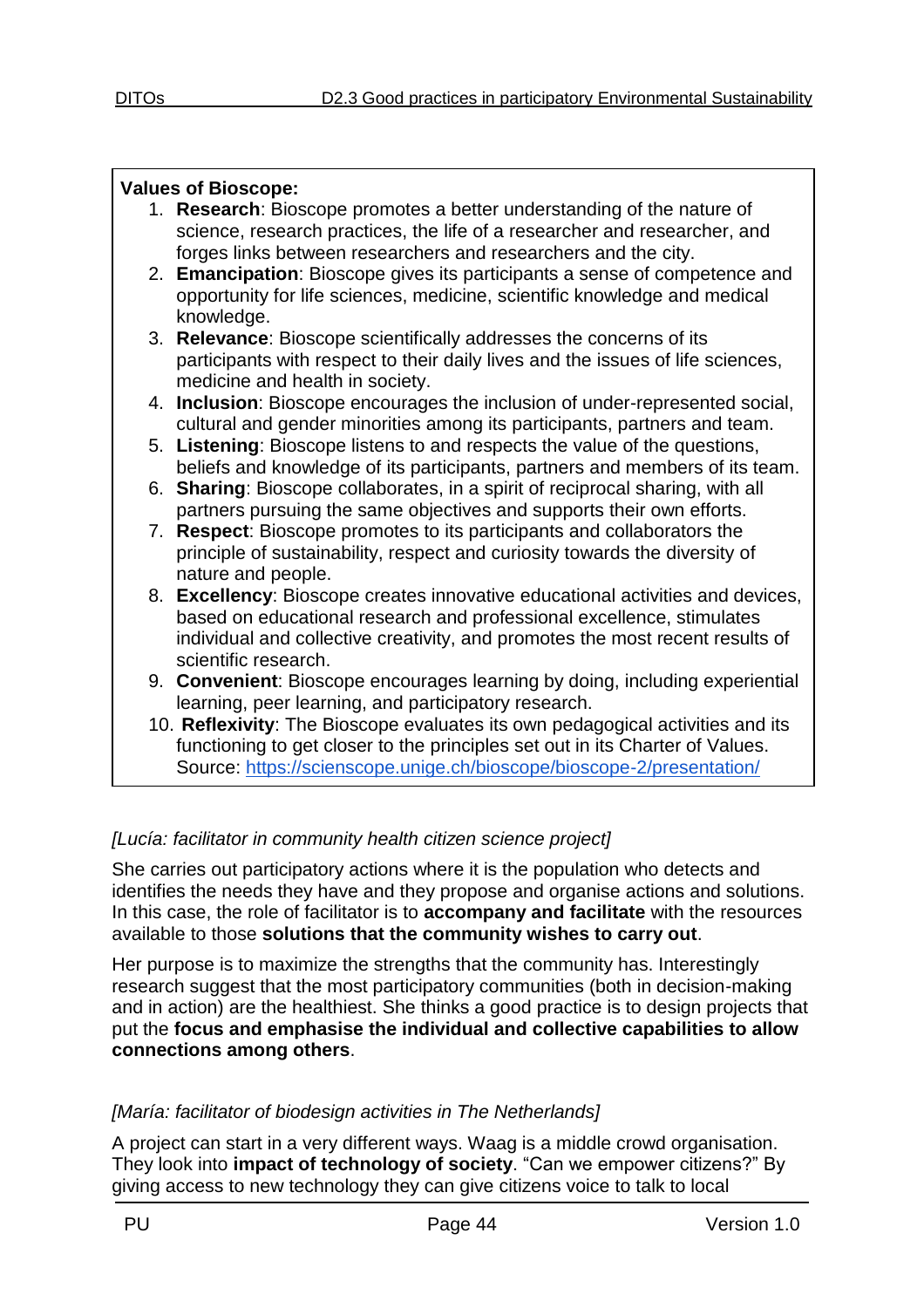governments or by helping them to get data. In the case of DNA or IA, there is a lot of attention in the media, but it is complicated, and it is super important that citizens engage in these discussions with knowledge so they decide to focus on that and develop projects in that area. Waag looks for social controversial things and issues in society and society problems and they create the program or decide the project to do. They are a project-based organisation, so as soon as they detect there is a topic that is important for society they start developing a project around it.

One thing that is important for a long-term engagement with the groups is "**expectation management**": **what they can expect for you**. She says that you have to be very clear and honest about it: even if you have a lot, **your expertise is always limited** so you can never guarantee that you will succeed. In citizen science projects, you need some mentality in the people that we engage, because outcome is not certain so people need to understand it since it is a collective research.

#### <span id="page-44-0"></span>**APPENDIX 4 Results of WP2 interviews**

# <span id="page-44-1"></span>**8.18Science**

*[Sara: facilitator of environmental citizen science programs]*

Sara tries to lower the perceived barriers to engage in scientific inquiry. Their different activities treat the subject of science in a variety of ways: their **cafes and their film nights** discuss science (science communication) and in their **DIY handson workshops** they do scientific experiments and set up hypothesis and work through protocols to engage in scientific inquiry.

They **provide training and instructions for DIY scientific inquiry**. For example a **good practice for making science accessible is to enable different points of entry into an activity** - to cater for those to whom scientific inquiry is new as well as to those who already have experience. For the later, at a workshop for example, they ask them if they are happy to **mentor someone who is not so familiar with the subject or materials**.

### *[Ramón: researcher of a community health citizen science project]*

**There is not just one kind of citizen science project**, it really changes according to its goals, objective audience, research question, science discipline, etc. Therefore this makes that every project can have different methodologies.

One of this is called *photovoice*: it is a participatory research-action methodology. Here photovoice was used by Ramón in a public health and urban health research. His background is on epidemiology, and the goal was to **study which is the food that is available around a specific community**. In this case they selected a humble neighbourhood of the south of Madrid. Briefly, the photovoice methodology enabled residents to take pictures to the food they can buy in their streets. Afterwards the researchers facilitated community discussions that were analysed later. Besides the scientific outputs such as scientific articles and conferences, they produced a **photobook and an exhibition that contain not only some of the pictures taken by the participants, but also their thoughts and**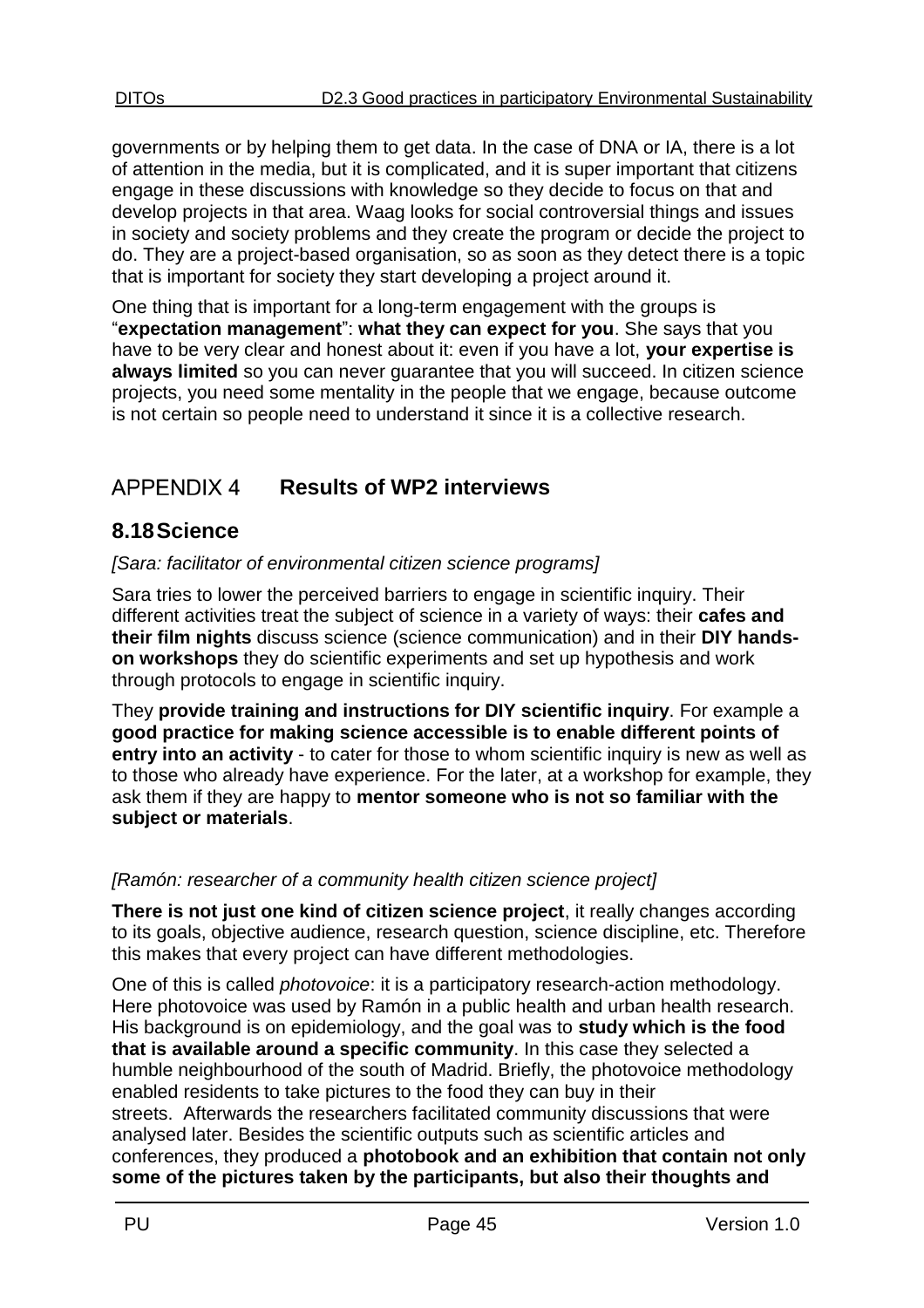**their own pictures as coauthors of the project.** This methodology has a **huge power to approach science to the public**: on the first hand, because it forces **researchers to have a very deep relation with participants** (around 20 people in each of the three research they have done); on the second hand because a **photobook and an exhibition is codesigned with citizens** mixing science and art which can be easily understood by everyone. So **using artistic supports for science project is very useful to make science accessible**. Perhaps one of the keys is that this kind of art is developed by citizens, and not by the artist, so accessibility is encouraged.

#### *[Alejandro: artistic director of citizen laboratory in Madrid]*

Alejandro thinks that talking about how to **make science accessible has already the assumption that there is a distance between citizen and science** and according to him, it is the **institution the one that states that both are separated**. Scientific research can happen in many ways, and not only in those places that are consolidated as science places. For example citizen science is part of much more open and wider view, where other models of organisation and institutions take place where citizens play a much more active role. Besides, nowadays Internet increase the possibilities of cooperation, where professional scientists are not the only ones that get and exploit data. **Citizen science can help them to think in new institutional models that facilitate new collaborations, experiments, and knowledge production.** And more importantly these methods promote documentation, sharing and dissemination of what it is done locally. In Medialab they try to promote these approaches where different perspectives come together in place in hybrid projects where science is mixed with art or education for example.

One of the most relevant advantages for citizen science is not that it reduces costs, what is insufficient, but its power to **rethink about the model of scientific institutions and the model of scientific research** that we have nowadays to generate more permeable spaces. For Alejandro that would be good that professional scientific labs would have a part of citizen lab where they can relate to citizens in other ways. **This might lead to models where divulgation or dissemination becomes coproduction.** Besides, these new approaches together to the power of interconnection of internet, question the traditional distance between disciplines. Today it seems that a fundamental complementary way to advance in science is to cross disciplines in a transdisciplinary or even *antidisciplinary* way. And there it is **where the citizens labs and participatory research has a lot of potential** and the concept of **procomun can articulate a narrative that connect different areas.**

### *[Adolfo: environmental educator, botanist and citizen science manager in Madrid]*

Adolfo states that the key to make science accessible is first to have an **enthusiastic team that believe in what they do**, and second to **spread this enthusiasm** to other citizens and participants. For example, people usually ignore lichens, but once they know its importance from an ecological point of view, that it is a bioindicator of the air quality and that our health really depends on having a rich and divers lichen flora, people start looking at lichens differently.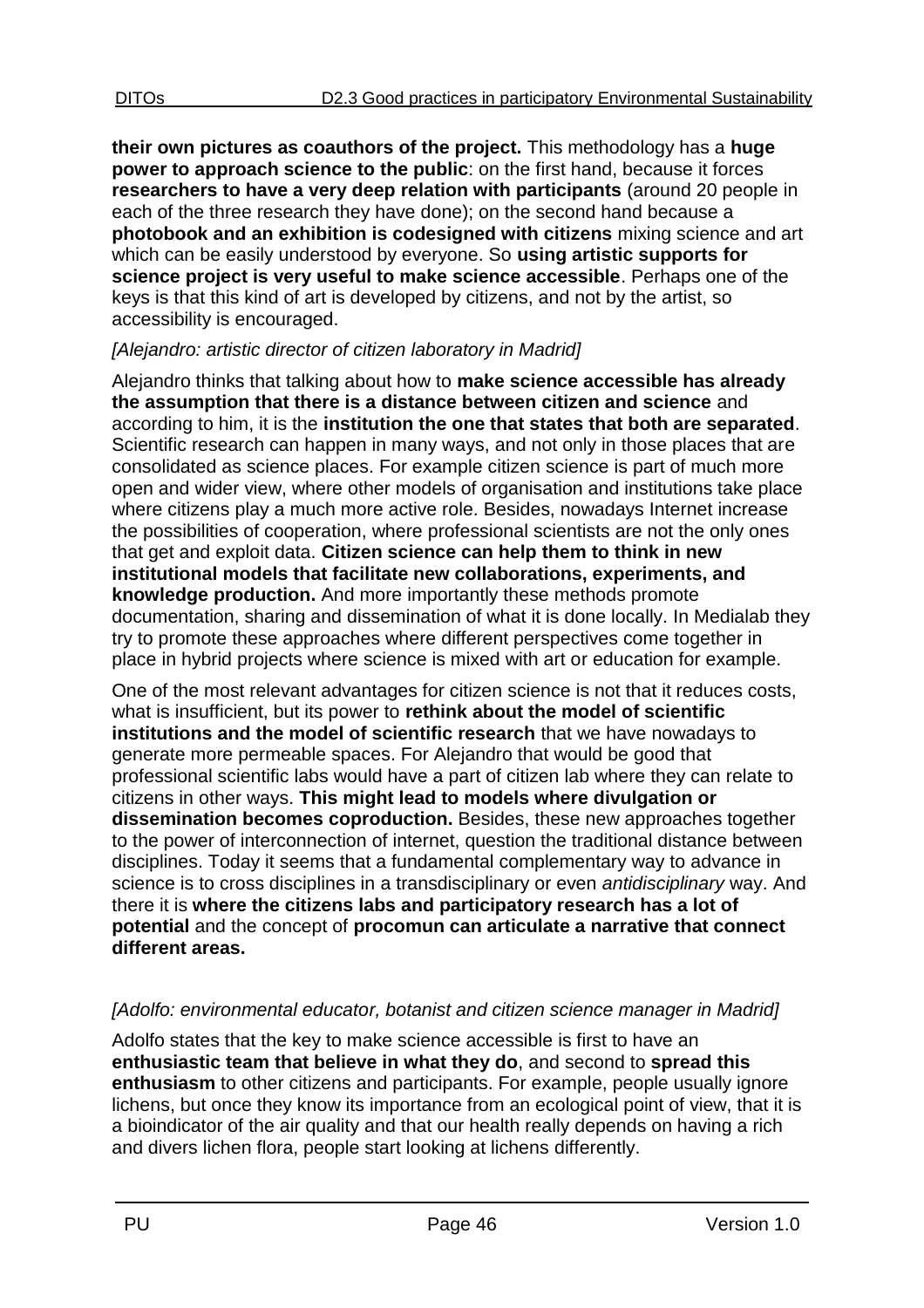Second, he also thinks that **language must be carefully adapted** to the people you are communicating. T**his involves some psychology to figure out the interests of the group and of course a proper control of non-verbal language**.

Third, the **discourse cannot be only theoretical. Some participation is needed**. This can be as simple as anecdotes, examples, etc, but that can related to other subjects so they can relate it to their previous knowledge.

Besides, when enthusiastic volunteers participate in a citizen science project, researchers **take advantage of their contributions and therefore sciences is improved**. But it is **important that these scientists return and acknowledge this effort to citizens, by, for example, including the names of the people or organisations that have contributed**. **This creates confidence in society and in science and even creates complicity**.

#### *[Laura: coordinator of citizen science programs in Brussels]*

Laura states that **science is at the core of every activity we do**. And there is a large range of formats and programmes delivered by the Museum to the visitors or participants (workshops, exhibitions, hands-on in the science truck, STEM and nature observation with XperiBird). Science is made accessible through **museologists in the exhibitions** (a science adviser consulting researchers for a specific topic and translating this into a scenario, story and giving shape with most of the time specimens from our collections or specimens dedicated to exhibition), **through the education programme** (usually in link wit the school programme) and **through the news on our research on the website, and social media.**

### *[Lucas: manager and researcher of environmental citizen science projects]*

Within Citizen Science, Lucas makes science accessible by **creating useful platforms for CS**: they try to **develop systems that break any barriers in the realms of knowledge, technology and language**. So their goal is to design every kind of participatory systems that are as inclusive as possible.

He has learnt through experience that is essential to establish and strengthen good communication channels, and in many occasions the channels one has been used are not adequate for the public you try to reach. **He advises to include communication professionals in CS and has a plan to engage specific communities**. He also thinks that is a mistake thinking about CS as another kind of communication because it has also a **strong scientific component**. People tend to be more active and it needs more prominent communication channels than in other spaces.

According to Lucas, one of the key elements for the future is **how to interleave citizen science and education**. This is the basis for the future, since participation might imply certain degree of training. It is relevant to include CS actions into the educational programs.

He says that although is difficult to admit, sometimes for specific scientific channels, scientists have not capability with conventional methodologies to get enough data, and this can be solved by participatory means. He is convinced that in some cases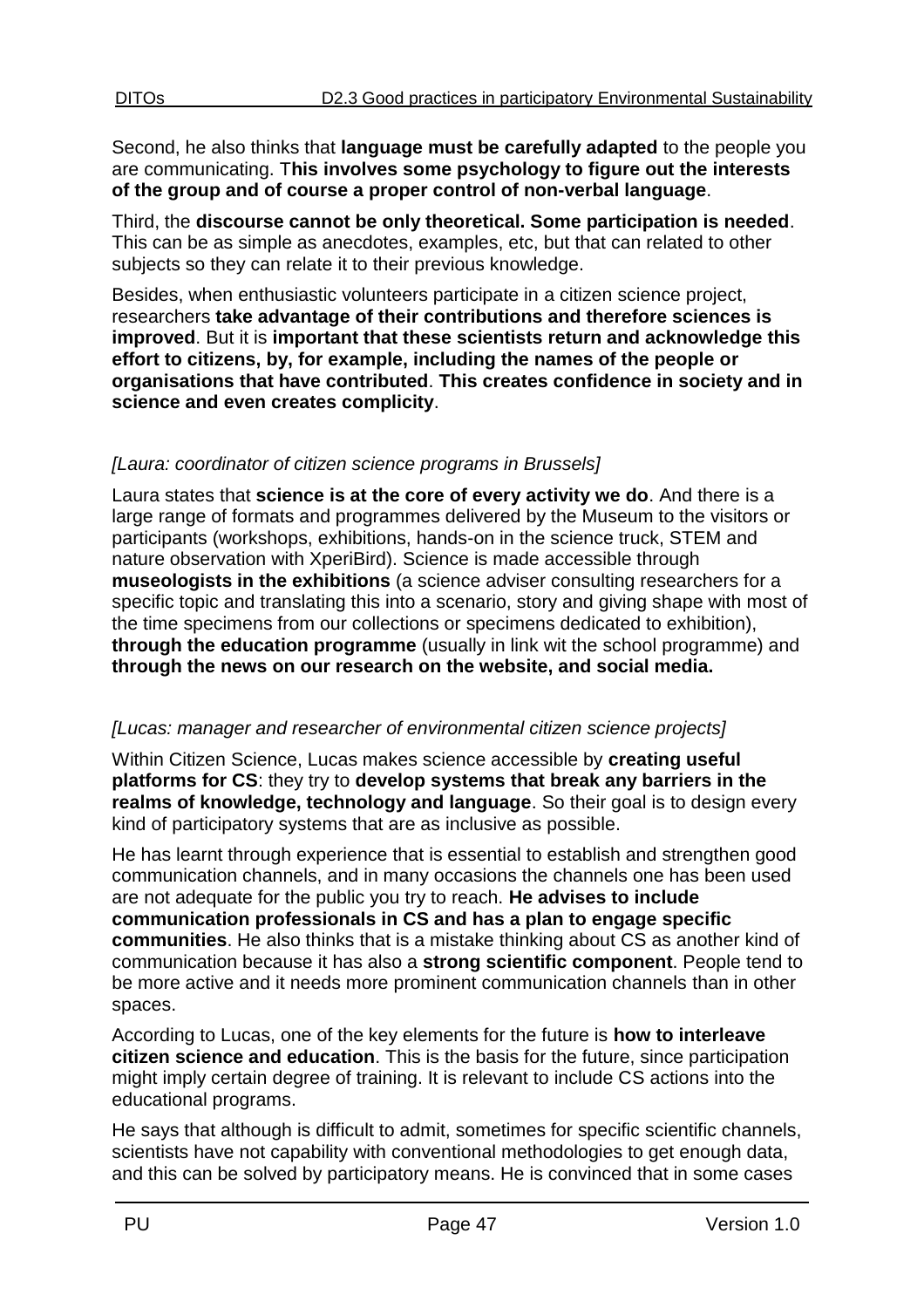the results are far better than with traditional techniques. **With CS you can get some results beyond traditional science**, but **it needs important resources** (it needs communication specialists and community managers).

#### *[Ricardo: social entrepreneur in environmental citizen science projects in Poland]*

Ricardo adopts a slightly different approach. His goal is to **help people to find how to solve their problems**: they work with school trainers and communities. What actually happens is that t**hrough the discussion to the problem to solve, science arises** as it is seen as a necessary useful tool to learn, so it is the need the one that motivates people to approach science.

He mentioned that a **mistake they committed at the beginning was to try to engage people to CS just by showing and promoting some applications**. Later on they discover the importance of knowing the drives of the people and there for design CS projects based on people concerns was the right way to go.

For example they were working with hackers that had built some air quality sensors but they did not know if the measurements of these were right. So through Meritum they open a relation to the university with professional equipment and they could test their devices.

### *[Daniel: member of a grassroot ecological group]*

Daniel mentions a successful citizen science project they did with *Ecologistas en acción* as a grassroot organisation: they did a rigorous research about mercury emissions in thermal power stations. With the data they got, they went to policy makers to take actions. He sees citizen science as an opportunity where academia, citizens and institutions have a lot of to gain all of them. **Citizens can get empowerment and a better comprehension of reality**. **Institutions gains a deeper knowledge of what is happening and legitimacy** if they recollect citizen requests. **Academia gets useful data** to take advantage and a **greater projection of their work** beyond their own circles. Challenge for everyone is go beyond their own logics and inertias to be able to collect the visions of the other two entities.

Another example in Madrid is the **scientific reports they did about the renaturation of Manzanares river** (it was canalised between concrete walls and stopped by different gates). Madrid city council used those reports to take action (they opened the gates and let the river flow freely) and inform citizens about the reasons of taking this decisions including science components to justify them. So this was clearly a win-win-win situation.

### *[Julieta: coordinator of H2020 european citizen science project]*

Both to make science accessible and to reach people, the most important thing is to **start from something that worries them**. In Julieta's case they work with the contamination with odors and people who are affected by it. A first step is to look for an **affected group and try to use an inclusive approach**. She tries to involve all the groups in an affected neighborhood. They do not want anyone to be left out by educational level, gender, socio-economic level, etc. So in order to achieve this they **adapt the speeches and participation strategies** for those with whom they speak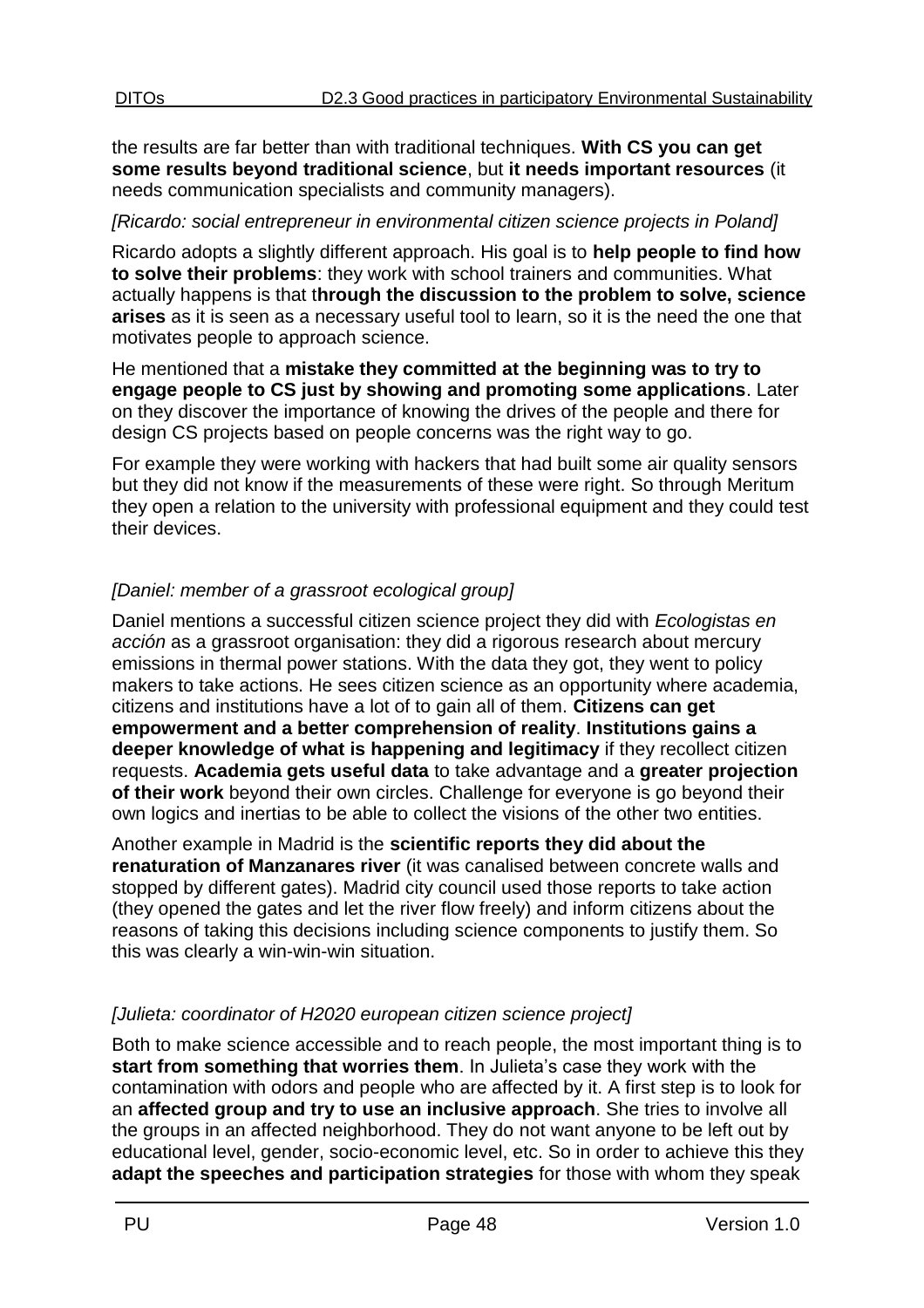#### to. **If a group does not have a smartphone to participate, they look for another way to include them**.

They want people to **participate from the definition of the problem, in all phases of the process, in an inclusive manner**. Affected people are the ones who know the best what smells and how it smells, so they are really the key to see what is happening. There may be several research questions. What and how does it smell, and what can we do to change it? What happens with the odors of the sewers? (Citizen's question).

### *[Clara: researcher specialized in policy making]*

Clara had been working on the policy side of citizen science, and she points out how important was for them **to work on terminology and on the big questions** when talking about science. They realised that answers are not the same for every practitioner of science or citizen science, so they had to do some work asking "*what is citizen science?, what is not citizen science?, how citizen science and DIY science relate to each other?, what can be citizen science?, what should and should not be?, what happens if people that are not scientists participate in doing science or even if the whole knowledge production happens outside the normal academic context? Can we still talk about science?*". She emphasizes the need to have discussions with participants on these questions, since they usually come from different backgrounds and they have not only personal opinions but also professional ones. There is never a single answer and the field is still developing. So this is the reason at ECSA there is not a unique definition of what citizen science is but a catalogue of 10 principles: [https://ecsa.citizen-science.net/engage-us/10-principles-citizen-science.](https://ecsa.citizen-science.net/engage-us/10-principles-citizen-science)

She also likes to talk about "citizen sciences" and "sciences" instead their singular counterparts. She thinks it is useful to see research as process. Here it is an open discussion that they started with members of ECSA, the Living Knowledge Network and the French ALLISS network on what Citizen Science can mean in relation to other terms and important questions that arise when you think about this. For them these discussions were part of starting a longer cooperation. They wrote them down for other to use it and add to them:

[https://etherpad.wikimedia.org/p/ParticipatoryResearchBackground.](https://etherpad.wikimedia.org/p/ParticipatoryResearchBackground) She also recommends to read Bruno Strasser's paper.

The variety of definitions what also shows is that there is a very pluralistic community, so it raised a very important question: "when we do policy engagement... for whom is this?". **There is not a single representative in citizen science but it involves very different practice communities and they should be involved**.

When being asked about how citizen science can help to do excellent science she believes that we need to closely look at how "excellent science" is understood today and mostly we need to make sure it addresses the needs of people for better lives.

# <span id="page-48-0"></span>**8.19Outreaching**

*[Sara: facilitator of environmental citizen science programs.]*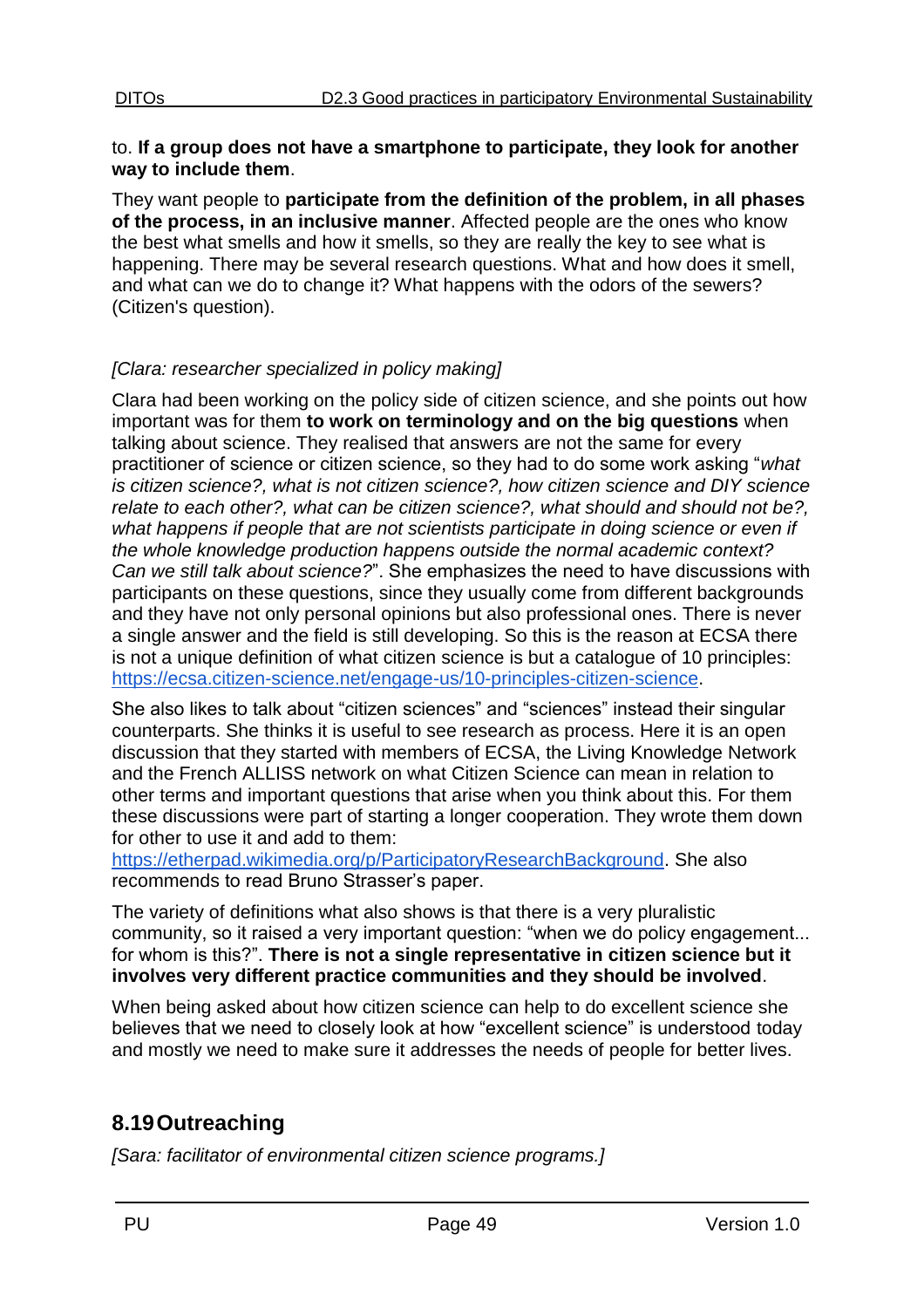To attract people from outside their circles they **partner with organisations whom they can complement**. For example, they can bring connections with scientists and researchers to an NGO whose mandate is to specifically work with disadvantaged communities. Together they deliver something that we wouldn't be able to separately.

She warns that when using online community platforms like Meetup.com, combined with a 'free-entry' approach you often run the **risk of high drop-out rates and low attendance**. They thought there was very little we can do as event facilitator to change those trends but one of their participants, who also runs their own events shared some good practice: **He makes sure to send a kind and caring message to all participants a few days before the event** to remind them of the event, to let them know that their participation and attendance is valued highly; that we understand if they cannot make to event because life is full of happenings but that we would appreciate greatly if they could change their attendance status to 'not going'.

### *[Ramón: researcher of a community health citizen science project]*

In the case of photovoice, Ramón and his team needed to study specific areas of Madrid with different socioeconomic features. They were working with an **organisation** called "Madrid Salud" (**belonging to the city council**) that works specifically on the studied neighbourhoods. This cooperation was essential since **this organisation has a lot of relations with the social fabric of the area**, so they could be connected with the different neighbourhood associations and with specific **socially active people that had a profound knowledge of the area**. They really recommend to work with local associations and stakeholders that works in the specific areas to study since they really open the proper doors to reach citizens. Specifically for the photovoice, since they were interested in citizens to take pictures, they also promote the project in spaces of the neighbourhood where photography courses were taking place.

Then to make discussions or further conversations take place, **it is also important to go to these local places** instead of trying to make people travel to the researcher's offices. Impact is increased if interaction is done in the local places of citizens.

It is interesting to mention that in areas **where the socioeconomic level is higher, people tend to mobilise for entertaining reasons, while in poorer areas people tend to act for a social change.**

# *[Alejandro: artistic director of citizen laboratory in Madrid]*

In Medialab Prado, they have been publishing and spreading open call for projects and collaborations for almost 13 years. They do local, national and international open calls what requires different efforts. Alejandro thinks that in order to improve their strategy and reach more people and other public, i**t is a good idea to join thematically different workshops** because one feeds the other and the call is more powerful. Secondly, the idea to **involve a specific set of agents that are linked to the public for which the call is published** can improve dramatically the success of this. He explains how for "Experimenta Distrito", a workshop focused on specific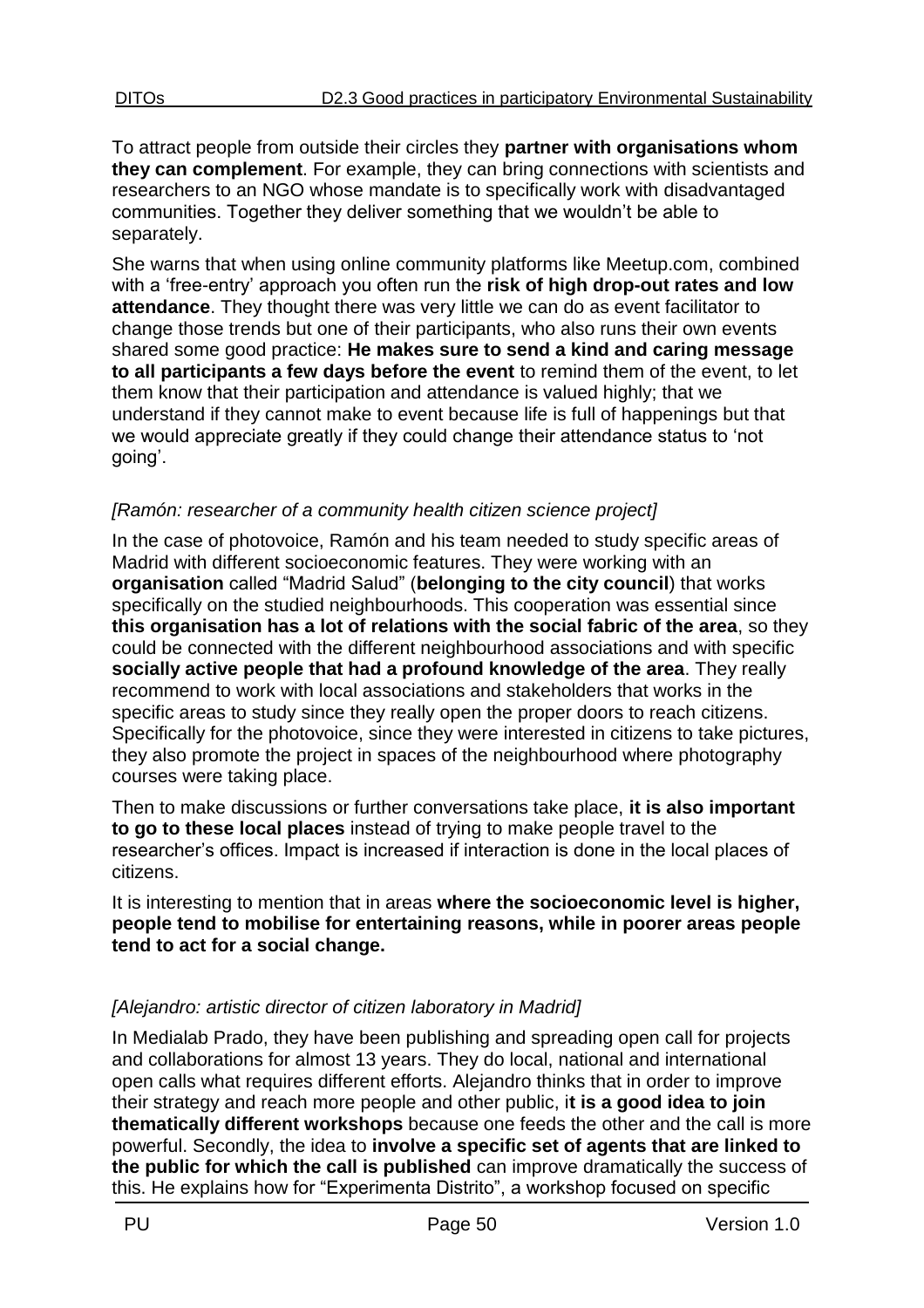district of Madrid, they hired a team of **three mediators that work for six months together with the social fabric of that area what was essential to design and spread the call**. He also gives a lot of importance to the power of a **proper documentation, exhibition of the results of the workshop and the continuity of the projects**. He emphasizes the **labour of cultural mediators to reach other public**.

As a good advice he proposes **map active agents that works on a topic similar to the call, to map potential resources and intervention spaces where to spread the call.** He also thinks that the **topics of the workshops defines or select the type of public they will attract**. For example, if the topic is working with textiles, it has an effect on attracting old women to the workshops.

As a common mistake, he thinks that **a good text on the web page is good, but not enough**. It is better to spread the call by other means such as writing universities, people that might be interested, etc, that in turn might act as multipliers of the communication of the call.

#### *[Adolfo: environmental educator, botanist and citizen science manager in Madrid]*

To engage people, in addition to organise workshops and promote activities in social networks, they save some time to be available for queries from citizens. They also keep **records of different groups of interest** so they mail them (according to the law). In many cases they prefer to **train trainers, so word can be spreaded exponentially**. This is the case when working with environmental education centers, city councils, associations and teacher training centers. Anyway he clarifies that they try to weave an increasingly wider network what is quite a long time process.

He highlights that a common mistake is to think that the knowledge they transmit is quite general, but actually not everybody is interested in citizen science. Besides, **citizens are submitted to a constant overload of information**, so sometimes it does not matter the quality of the information you spread or how many social networks you use. He also warns that **all the systems (apps, servers, etc) must work and be properly maintained** to avoid losing participants.

#### *[Laura: coordinator of citizen science programs in Brussels]*

Activities such as **Bioblitz helped to bring another kind of audience that may be familiar with the museum exhibitions and workshops, but not with taxonomy and field work**. This allowed them to discover another facet of the Museum and were eager to participate to other such activities.

#### *[Lucas: manager and researcher of environmental citizen science projects]*

Lucas says that they have taken a lot of advantage of **social networks to encourage participation** plus **exploiting the networks of other involved partners**. They have also reached local communities using precisely their own tools. It is also difficult but very effective to reach an important media channel. This is why there is the **need of a communication specialist**.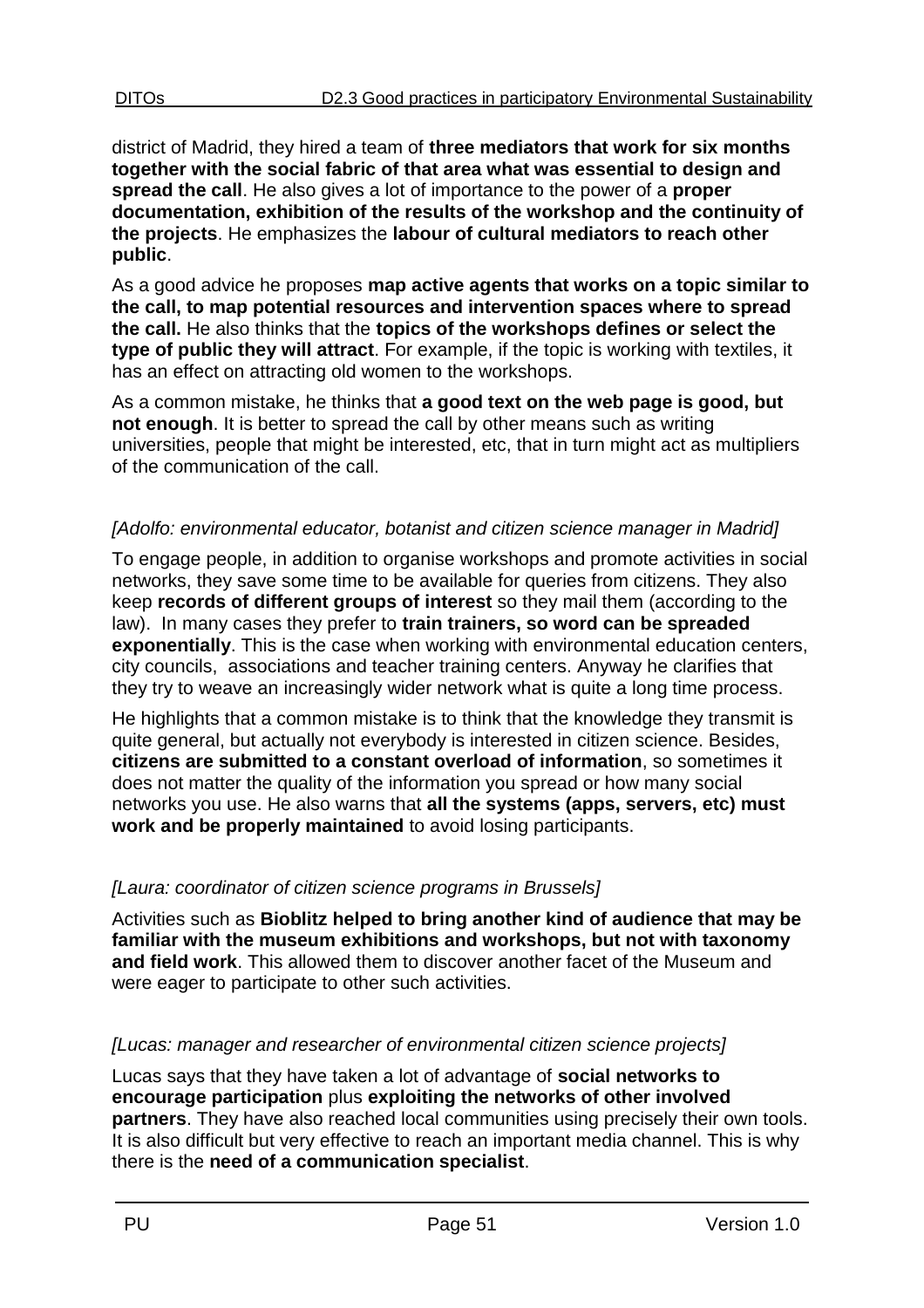In order to bring people from outside our circles, he makes a big personal effort to do **face-to-face activities**. They try to go the specific places and events related to the activities they promote. Personal contact is essential.

To reach excluded groups they take advantage of specific programs that ease these links. For example, *Escuelas Magnet* (*Magnet Schools)* that connect areas at risk of exclusion with scientific institutions.

In the cases of events or projects that will be developed in a big area, he advices to **identify people or institutions at a local level that can take this initiative as its own to create a snowball effect.** Having local disseminators and local promotion is essential in order to do something massive.

One of the biggest **mistakes they have committed is to think that they were really reaching a community when this was not really happening**. He thinks that having mechanisms to make sure they have reached all the collectivity they want would be interesting. He suggests offline or online conversations to check if the community knows the activity is going to happen.

#### *[Ricardo: social entrepreneur in environmental citizen science projects in Poland]*

Ricardo emphasizes that one of the **biggest mistakes they commited was to go to science festival to organise a workshop on CS in general.** Since CS is so broad, the discussion with participants was too abstract and mostly useless, so then they decided to work on a much more specific topic that affect people: air quality.

Since then, in order to bring people and participants into the project, what they have tried is to find partners and work on different topics around air quality. For example they have been collaborating to create an app with a Katowice group that was working on policies for smoke. Secondly, they use social networks to share their knowledge and good examples of what they are doing, so thanks to these they have been able to contact other people and collaborate together.

For Ricardo, a good strategy also **when engaging people is to organise small workshops (for 15 people) where he can have a lot contact to participants and it can designed to be very active and engaging**. In this way you give space to people to show their knowledge, learn something and **creates an atmosphere where people can start developing and proposing new ideas**.

### *[Julieta: coordinator of H2020 european citizen science project]*

Proper use of language is crucial to lower barriers. They try to **include everybody (using a model called 'quadruple helix')**. There is also the question of **trust**. When you approach civil society but you are working for a public institution they wonder "which are your truly intentions?". In the beginning they tried to approach the policy makers of the city council because of their important role in odor control, but precisely this caused suspicion in citizens. It is necessary to be very sensitive and be aware that it is a very slow process.

She mentions that by working with schools, a project can scale much, and at the same time you are providing science education. Working with schools is like a snowball effect and very win-win situation.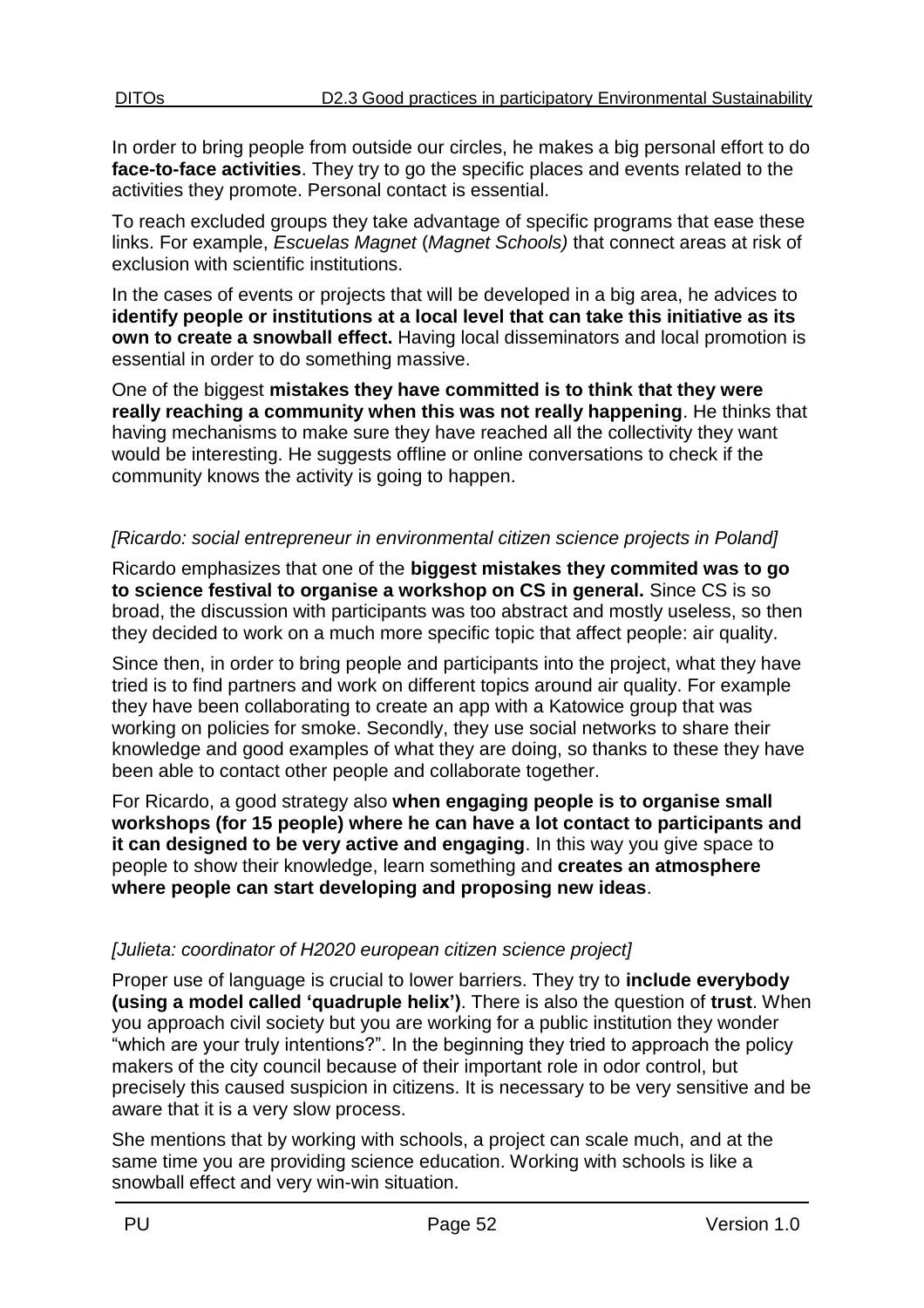In their case, to reach people the best strategy has been to **really walk the neighbourhoods**. **"You need to fish where fish are"**. That implies that you have to go where people of the neighbourhood are: **libraries, sport centres, bars, squares, parks, etc**. This is a field work. Using informal spaces actually opens a lot of new doors. Getting to know key people in the area is also very useful.

In any case, bringing people on board is a very slow and time consuming tasks. So, according to Julieta, they have thinking a lot of how to acknowledge the participants in DNoses. They are working to include in the app social media features and gamification processes to encourage participation (in this case it is very good that the same person do measurements in different moments in time or in different places). The want to reward participacion through the app.

# <span id="page-52-0"></span>**8.20Communities**

### *[Alejandro: artistic director of citizen laboratory in Madrid]*

According to Alejandro the creation of a work team in Medialab happens through the **call for projects and the mediation team** eases some participation diversity. Once they have built the first prototype, it is up to them to continue so the **sustainability of the groups really depends on its members**. Mediation projects are the ones more prone to be sustainable since there is a paid person working in Medialab. Other **workgroups continue thanks to the persistence of specific volunteer individuals**. This is the case of *Wikisfera*, leaded and sustained by Patricia Horrillo, a workgroup that edits wikipedia. They organise some events call *editatonas*. These specific events nourishes the workgroup and vice versa.

**Institutions tend to focus on producing events, but it is interesting the model where events are designed to nourish more stable processes.** One factor that helps **a community to be sustainable is having a project that has an impact**. This is the case of *Autofabricantes*, that creates cheap prosthesis for children. An important thing to say is that workgroups are not isolated, but they work in a place where other work groups operate what sometimes make direct interactions happen. An if they are part of something bigger, this is a motivation to make people involved and therefore their community continues.

### *[Laura: coordinator of citizen science programs in Brussels]*

The RBINS has relation with some local communities of citizen scientists active in the park nearby (willing to improve water management in Brussels neighbourhoods or reviving some wild lands and fighting against real estate constructions for example). The **RBINS is an adviser to them identifying the biodiversity present and providing guidance in conformation to the National biodiversity strategy**. The benefits for RBINS are clear: RBINS has gained more visibility towards the neighbourhoods as biodiversity safeguard, and it has promoted more involvement into the local concerns.

Among the communities in link with the institute there are members that share a tool dispersed all over Belgium and they are forming a network (for example, the schools equipped with XperiBird nest boxes that reports their observations through camera).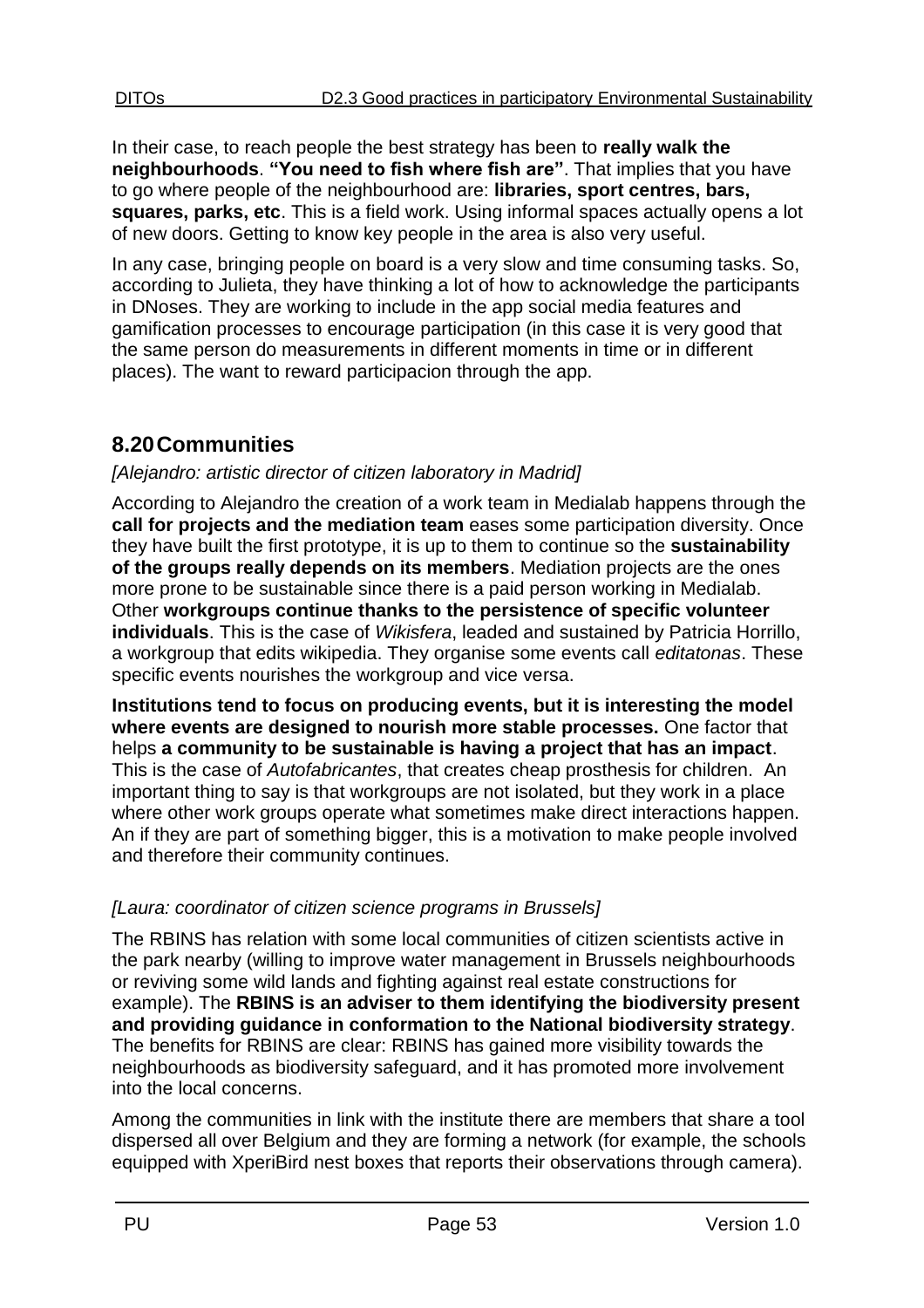#### These are **sustained by project manager** that **sends back information and organises events taylored for them** (teachers, etc).

Other communities have been collaborating for a long time with researchers of the institute in arachnology, entomology, malacology, paleontology, bird ringing service. These are sustained through common field work and shared passion between them and our researchers and the access to our collections, writing of common **publications**.

A lesson that they learnt is that sometimes the communities are very demanding and RBINS cannot always respond to their immediate requests because of lack of time and people. So, it is important to be aware of this and to give an adequate answer in proportion of what they can do. Besides they try to maintain their interest by sending invitations to the events linked to the one they participated in and the others being organised at RBINS and giving them feedback.

*[Lucas: manager and researcher of environmental citizen science projects.]* What Lucas and his team tries is to promote **a community of communities**. They look for **mechanisms to let communities to sustain themselves** since they answer to their same interests. It is interesting to make them feel that they participate in the globaility of the project keeping its own local specificity, so their role is acknowledged.

# *[Sara: facilitator of environmental citizen science programs]*

Sara had the opportunity of being invited to various communities of practice to share their tools and techniques, in particular their DIY environmental monitoring. She always starts with **thorough introductions to understand what the community does and what their story is**. It is also an opportunity to establish initial expectations and needs. She then does a site visit to begin **designing an activity together that is relevant to them and that matches their needs**. They also continue working on the design and the division of tasks and resources in a shared online document that can be updated at our own convenience and that can be shared with all other interested parties. Because she has mostly been invited to communities, the initial barrier to entering communities or introducing my work is lowered. **They most often come to her because they already know that she might have something (tools or techniques) that adds to their work**.

Her aim is not to build or sustain a community - i.e. a physical community of practice or interest. **She values one-time engagement too** (participants who attend one event only) because you never fully know what people's barriers to engagement might be (it might be out of your hands) or why they are attending your event (they might just be passing by). However, she does try to focus on **building infrastructure that helps sustain practice** - **in particular with skill-development workshops** such as Public Lab's DIY environmental monitoring using aerial photography. In this case they put in place a 'materials lending library' for equipment loans at a local community centre and train people how to maintain it. **For her is also essential to carry out work to connect communities to create complementarity.**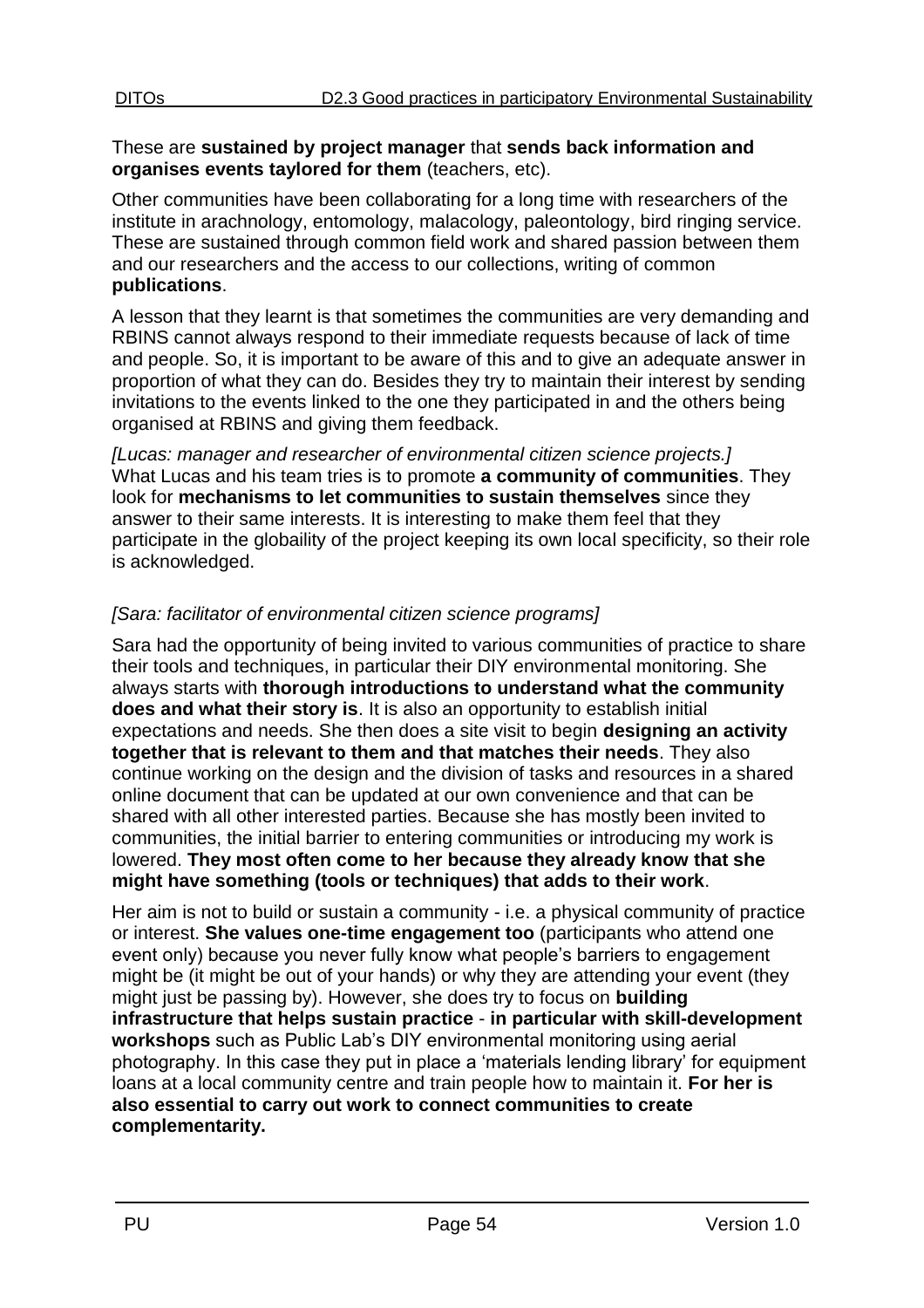# <span id="page-54-0"></span>**8.21Team**

#### *[Sara: facilitator of environmental citizen science programs]*

She ran events mostly by herself at her institution. While this gave her a lot of autonomy, it became challenging at times, especially when organising large events. In these cases **she enlisted the help of friends or members of our community to design, organise, and delivery events**. In these cases **she worked with them to listen to and integrate their ideas / suggestions and give them ownership over aspects they were more passionate about**. This was the case for the co-designed and delivered 'Maps without Borders' exhibition.

As project coordinator, she really cared for her project team. She organised **monthly calls with project facilitators as a space to share, reflect on their work, to have someone to speak to, and share tips and practical experience.** 

She thinks that an essential practice is that **project coordinator(s) take the time to speak and to connect with each of the members of the team - especially in very large pan-European projects where people are working remotely** and at risk of becoming siloed. **It creates a sense of caring and of project 'whole' that boost the team.** 

#### *[Ramón: researcher of a community health citizen science project]*

"*By doing citizen science it is important to be aware that this is a team work, it is intersectional and it requires a long term view. If you don't have this clear, it is better not to do it."*

Ramón

For Ramón there were three key pillars for the team and these are the strategies to care for them:

- A sociologist that worked as a project manager and controlled not only logistics, but also the methodologies. She was paid and they try to give her all the visibility she deserved in every event and trip they did.
- A photographer that taught the participants how to take pictures, that designed and curated the exhibition and photobook. He was paid, they gave him as much visibility as possible (he made the videos but also appeared in them), and if he want to write new projects, the researchers will support him.
- Young researchers that analyze all the aspects of this project. They are paid, but they should be given the opportunity and support to write excellent papers and being published in the journals with high impact so their career can advance properly.

### *[Alejandro: artistic director of citizen laboratory in Madrid]*

Alejandro tries to care for his team giving **some degree of freedom** to people that coordinate projects to carry them out. He **tries to listen to things that might be improved** and to **generate discussion spaces to think about organisation, to**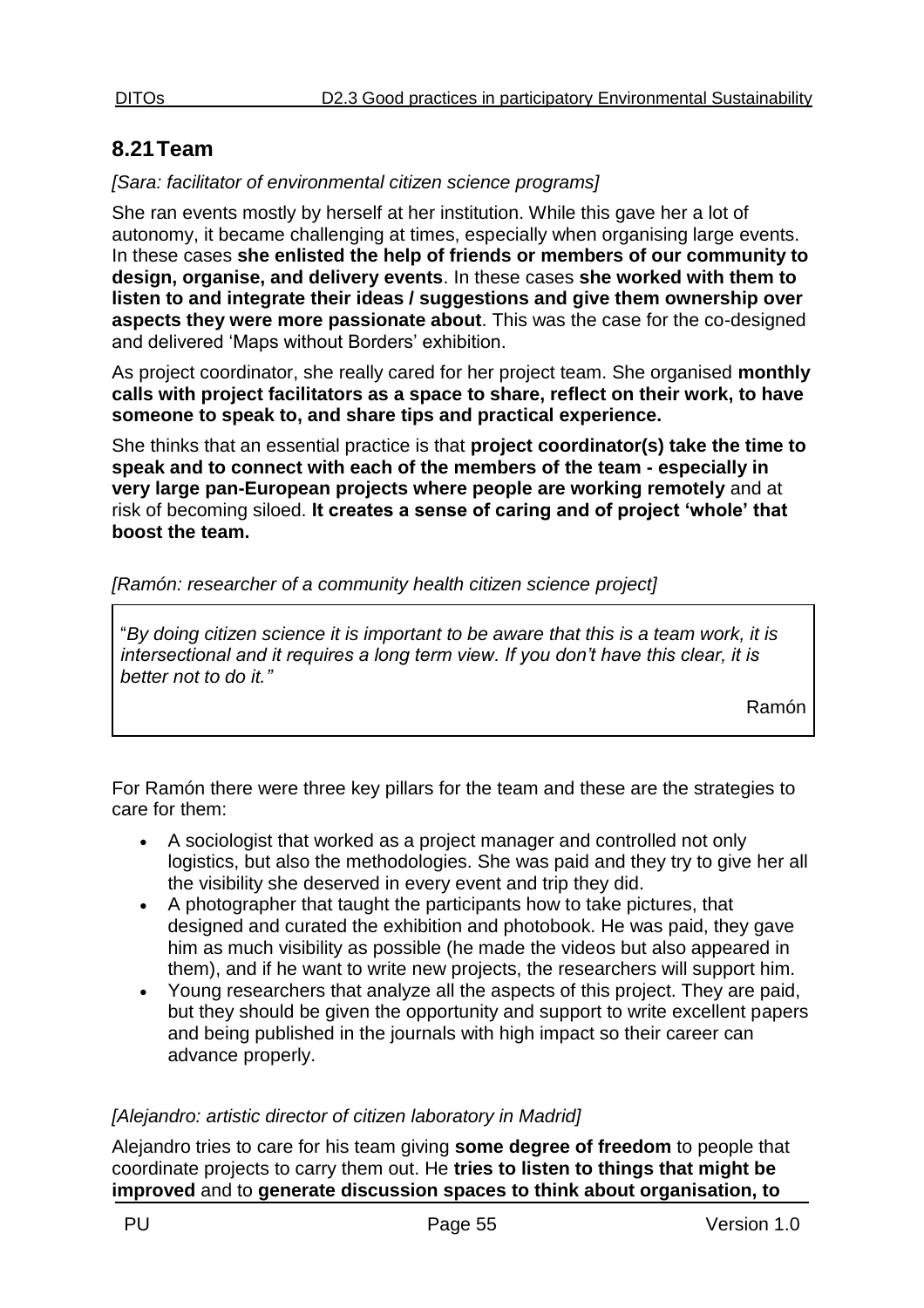**listen to each other, to stop and to think how it is better to work**. A meeting protocol is a relevant tool in these processes. The results are the project itself that improves and **the creation of a collaboration and mutual support network: a human infrastructure**.

#### *[Adolfo: environmental educator, botanist and citizen science manager in Madrid]*

Adolfo thinks that human relationships are fragile, so it helps if the people in the team have a proactive, constructive mind but also tries to enjoy. According to him, they work more than what they should, but everything is easier with a good working atmosphere. But this is not free, this must be promoted. It is good that **you can laugh every day, that problems become jokes**. **Experience tells him that everything is relative, so when problems arise is absurd to get mad because this problem will be solved anyway**. He also highlights **how important is not to be afraid. Controlling fear is essential for a better life, and if you can spread this on your working place, things will go easier**.

"*It is good that you can laugh every day, that problems become jokes. Experience tells us that everything is relative, so when problems arise is absurd to get mad because this problem will be solved anyway."*

Ramón

He thinks that teams should be multidisciplinary to provide different visions and ideas and contrast these to make compatible your goals so they fit in the team.

### *[Laura: coordinator of citizen science programs in Brussels]*

The DITOs team at RBINS is composed of three people. There are 2 different tasks that the team performs: 1) communicating on the activities to DITOs partners and the outer world and 2) coordinating and developing the activities with other staff members of RBINS and collaborators or participants.

To care for her team Laura tries to give them **as much autonomy as possible** and **creativity is very much encouraged**. If anything goes wrong she is the person responsible and **she will take the blame** if any. She want her colleagues to be able to trust and rely on her. She advices to be as transparent as possible and share all the information to the team, and ask the same to them to build relation of trust. also suggest as a good practice is to **value both the work the facilitators of every activity and the one of the participants. It is essential that everybody (both sides) gains new knowledge or improves his experiences.**

### *[Lucas: manager and researcher of environmental citizen science projects]*

Including the team, but giving a more general reflection, in CS projects Lucas thinks that one needs to **be aware that they are going to work with a big diversity of people**, and this requires trying to adapt to each one. Within his team **every person**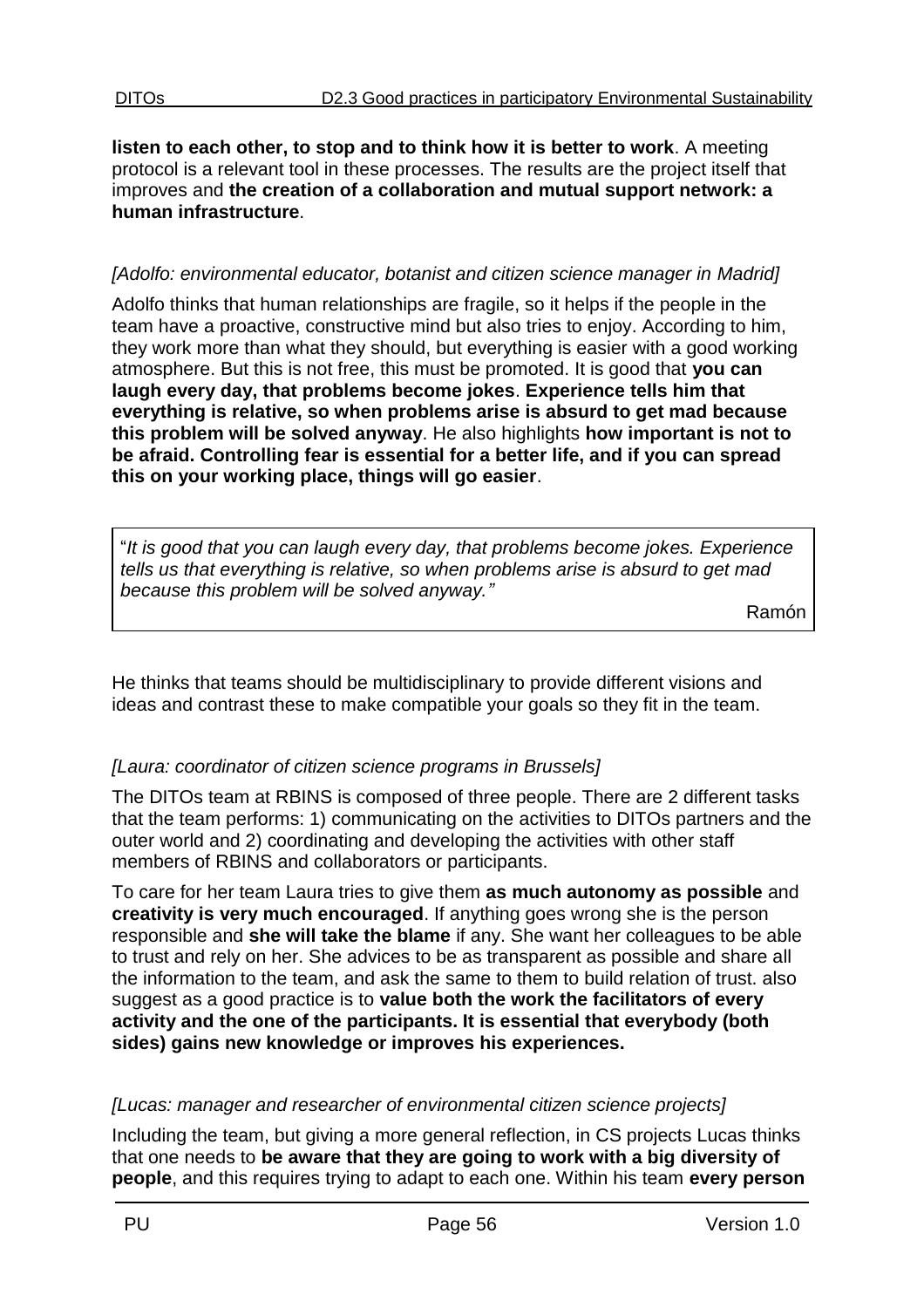**has its own concerns and motivations** and he tries everyone to feel comfortable, involved and acknowledged. For example there is people more interested in being part of relevant scientific activities (scientific paper oriented) but others are more interested in learning or interacting with very different groups. His rule is **try to identify what is more valuable for each person and to adapt to their expectations**.

#### *[Daniel: member of a grassroot ecological group]*

Daniel describes a set of keys that are basic to care for a team:

- 1. Make sure that the **work the team do is relevant and useful** (things are not stored in a drawer forever).
- 2. Make a conscious effort to l**isten truly to the team**: for example when people is overloaded with work, when they need a more coordinated work, when they need more time to carry on their tasks, etc. It is necessary to answer to logical requirements according to circumstances.
- 3. Make sure **everybody respects the agreements** that have been reached. To make this happen people need to have participated in decisions. Imposing agreements does not work.
- 4. **Care for emotional and affective part** that happens within groups. This must be understood and there should be spaces to manage it properly. Time must be saved in order to do this, and specific capabilities and knowledge are needed. This means that people need to be trained specifically.
- 5. It is important to **care for spaces where cohesion happens**. They are good practices to have a beer after meetings or have spaces where discomfort can be collected after hard decisions, but avoiding complaint culture.
- 6. Make sure that **everybody is different, and that managing a group does not mean to treat everybody equally**. Some people has more need of recognition or creative freedom, etc, and it is healthy to try to give them (without taking it from others).

*"Cohesion does not come from nothing: you have to encourage it to be generated"*

Daniel

# <span id="page-56-0"></span>**8.22Caring for oneself**

*[Ramón: researcher of a community health citizen science project]*

Ramón says that **sometimes is necessary to stop**. He likes to spend as much as possible with his daughters. If he has to work more, **he steals these hours to sleeping but never to his family or friends**. It is important also if you can work remotely so you can spend more time with your family. Besides the internationalization of science gives him an opportunity to travel and enjoy.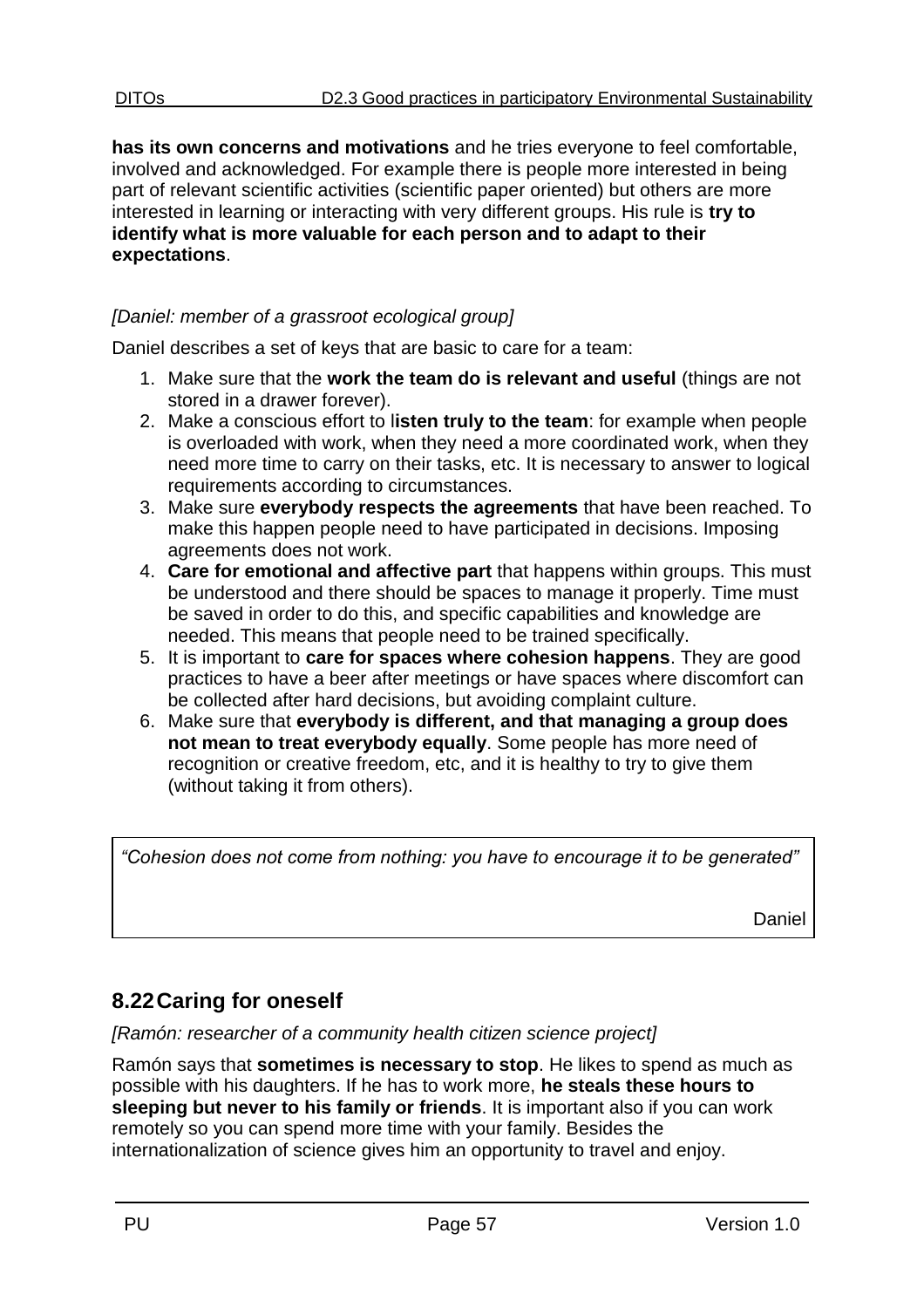#### *[Alejandro: artistic director of citizen laboratory in Madrid]*

Alejandro states that he has been such a long time in this position that he does not remember how it was before. He states that the work can be infinite and since he likes it, there is the **danger of not putting limits**. He also has a painful feeling of not doing enough since there are always things to improve.

#### *[Laura: coordinator of citizen science programs in Brussels]*

For every activity Laura tries to **prepare as much as possible in advance** so that the event goes smoothly and **only unpredicted things have to be handled in the last minute**. It is not easy because there are often many aspects to consider. She emphasizes the **virtuous effect of delegation**: being able to delegate parts of the tasks to other members of the team is really making things easier and sharing the burden of the whole organisation is relaxing. In order to do that, of course, it is essential to have the right people for that working with you.

#### *[Lucas: manager and researcher of environmental citizen science projects]*

Lucas has being working on participatory activities from the eighties (CS term was not used yet) before **as a hobby and now as his job**. He says he cannot to ask for more. He adds that sometimes he tries not to be totally hooked by this and **give time to friends and family.** 

#### *[Ricardo: social entrepreneur in environmental citizen science projects in Poland]*

Ricardo tries to care for himself by **planning the work in advance** and **foresee future burdens of work**. He recommends to have an quite flat structure organisation that allows very fast and easy communication with the board. That helps a lot when some problem appears.

#### *[Daniel: member of a grassroot ecological group]*

As his first measure, he tries that **everything he does has meaning**. He says that apart from that, the rhythm of work is quite excessive and he reduces time from leisure and rest. He considers that a minimum of physical exercise, rest and leisure is essential.

#### *[Julieta: coordinator of H2020 european citizen science project]*

Julieta says that she does not care much for herself and this is a mistake. She points out the **difficulty to combine professional and private life** when doing citizen science projects because usually **participants can meet in their free time that is also the free time of the researcher**. So this is something to take into account.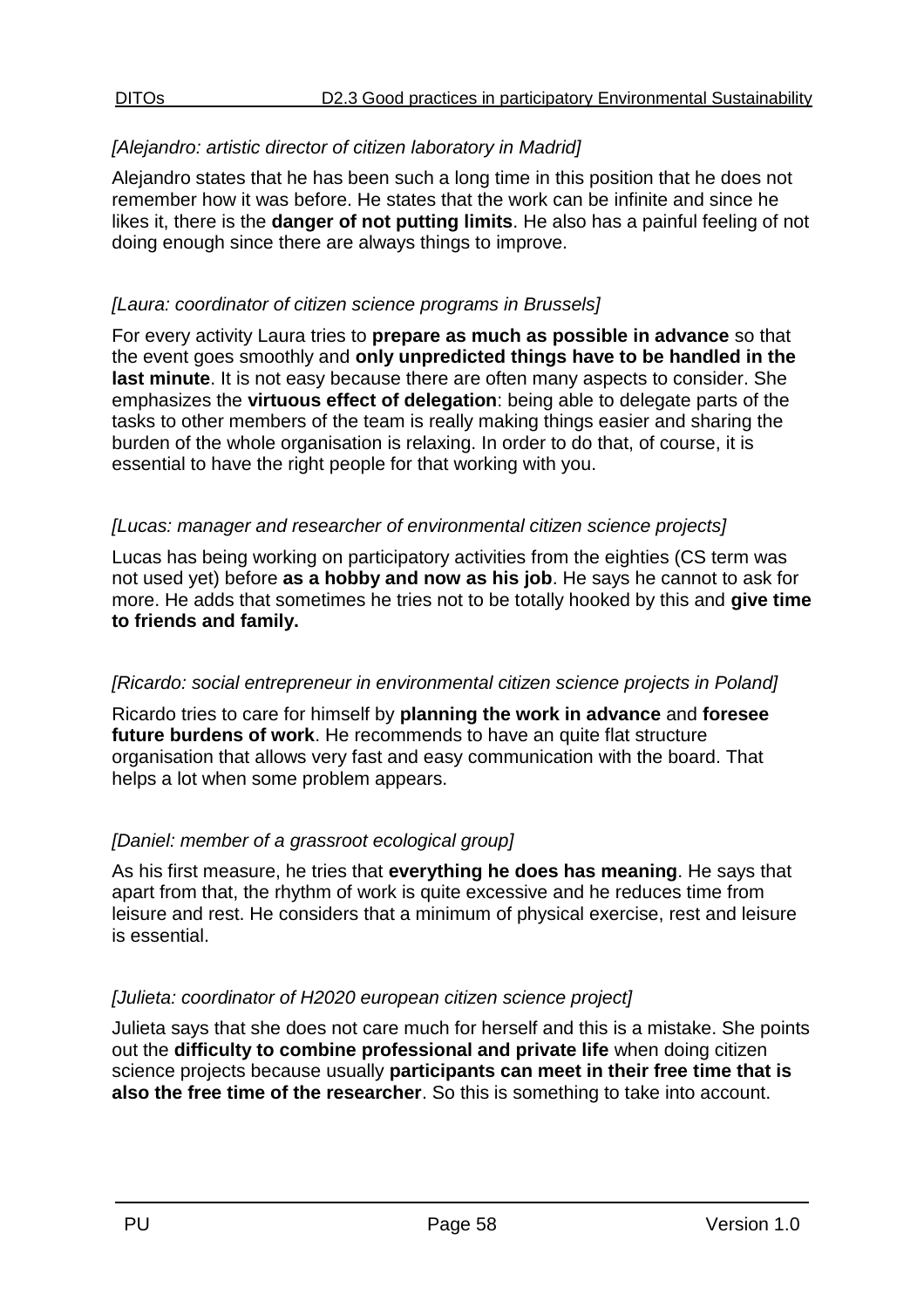# <span id="page-58-0"></span>**8.23Evaluation and impact**

#### *[Sara: facilitator of environmental citizen science programs]*

Sara explains that as she runs events, over time she has developed sensitivity to people's needs and reactions. **A good practice is to be observant and a good listener and this comes with practice.** For example, noticing people's interest or engagement levels or making note of people's questions or comments. She feels that **an event is successful if people stay longer to chat with each other or with her** after the event has officially finished; or if **they are able to make themselves comfortable asking questions or take relaxed postures**; and ultimately if next time **they bring along not only themselves but also another friend or a family member**.

#### *[Ramón: researcher of a community health citizen science project]*

For Ramón they used different indicators to assess their success:

- 1. **Scientific**: how many articles, conferences, presentations are given and how many students are trained by this project.
- 2. **Qualitative evaluation** of what the participants think about the project and how this has being changing their way of thinking.
- 3. **Communication**: they wanted to deliver a photobook and an exhibition. They gave two photobooks to every participant. About the exhibition, this was shown three times in different places in Madrid and two times in Brussels (in the parliament and the commission), what was considered as very successful.

By using a methodology such as a photovoice, one local politician considered that it was very **powerful in terms of impact** because it mixed citizen science, local participation and art, so the project **can be attractive for very different stakeholders**, engage very different kinds of people, but without losing its clear political impact, that actually works because the project itself offer opportunities for dialog and the own participants are already giving ideas for solutions.

#### *[Alejandro: artistic director of citizen laboratory in Madrid]*

Alejandro says that for every workshop there are **meetings between the facilitators and the participants**, and some **surveys are sent to gather data.** He emphasizes one of the workshops (Interactivos?'17) where a research, a survey and some interviews were done. Documentation is also important, but **have a good group of people makes that the space be perceived as vibrant an contagious**.

For Alejandro a mistake would be to be closed to other disciplines or to do something not totally grounded on your own discipline. Being **open is always interesting**.

#### *[Adolfo: environmental educator, botanist and citizen science manager in Madrid]*

Adolfo uses **evaluation surveys** after an activity has ended and uses social networks to analyze the success of the activity. They assess not only the **scientific impact** but also the **satisfaction of the participants**. Besides, he tries to **share a**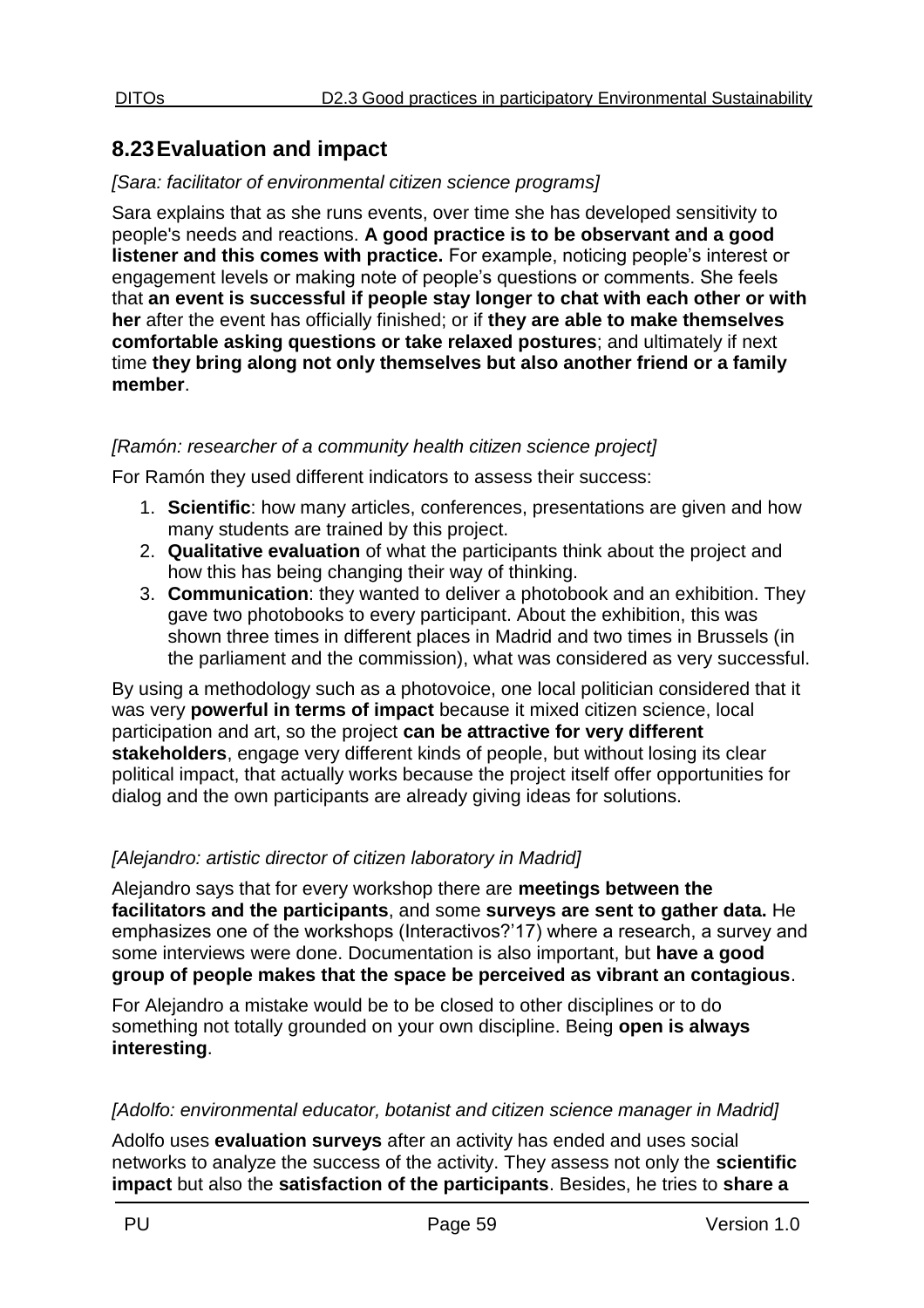**coffee with them** so the team can gather comments off the record on an informal atmosphere. Another proof of a successful event is when media gets interested. They also tries to disseminate scientific results through media.

### *[Laura: coordinator of citizen science programs in Brussels]*

A successful event is the one that has **positive feedback from its audience**, either through w**ords of mouth or a brief email** from a participant. Another criteria of success is the **number of participants attending compared to the number of expected participants**. If this is really low compared to expectations then it is disappointing. Laura provides **evaluation forms** to be filled in by the participants during or just after the event but before they leave (to guarantee the return and have the fresh impression of the participant) and through **interviews of the participants**.

### *[Lucas: manager and researcher of environmental citizen science projects]*

For Lucas the first indicator to evaluate the success of a project is firstly **how many people has participated**. Secondly he values the "**level of permanence**", that is how many people repeat in a row of events. Sometimes people assume the project as its own and start doing their own projects. This is something to promote: to **make people feel the project as their project**. For example, in Natusfera they can create their own projects. He also evaluates how many activities and additional projects are generated and how many people keeps being active within a project. It is also advisable to follow up the process in social networks and see how long specific hashtags keeps being active.

For him there are **different scales of impact**: immediate impact of an event can be assessed counting the number of participants and how often appears in media. In a medium and long term, they assess how these activities generate information that drive both to scientific results and evidences that let to take decisions. However **there is the risk that the impact is seen a long time after**. Then people might think that this effort is useless so it is interesting to think about more immediate return strategies.

#### *[Ricardo: social entrepreneur in environmental citizen science projects in Poland]*

Ricardo says that they usually do not have resources to assess key performance indicators, so they moved to more **people-oriented evaluations**. So at the beginning of the workshop they do a fast round asking questions such as "**what do you expect from this workshop?**" and later, once they have finished a workshop, they save about twenty minutes to have feedback from participants and see if they have learnt something, if they were happy, if their motivations had change, if they would recommend it to friends and family, etc.

#### *[Julieta: coordinator of H2020 european citizen science project]*

Julieta is approaching local problems caused by humans. For her a way to measure success is one hand to measure **how many citizens have been involved, how**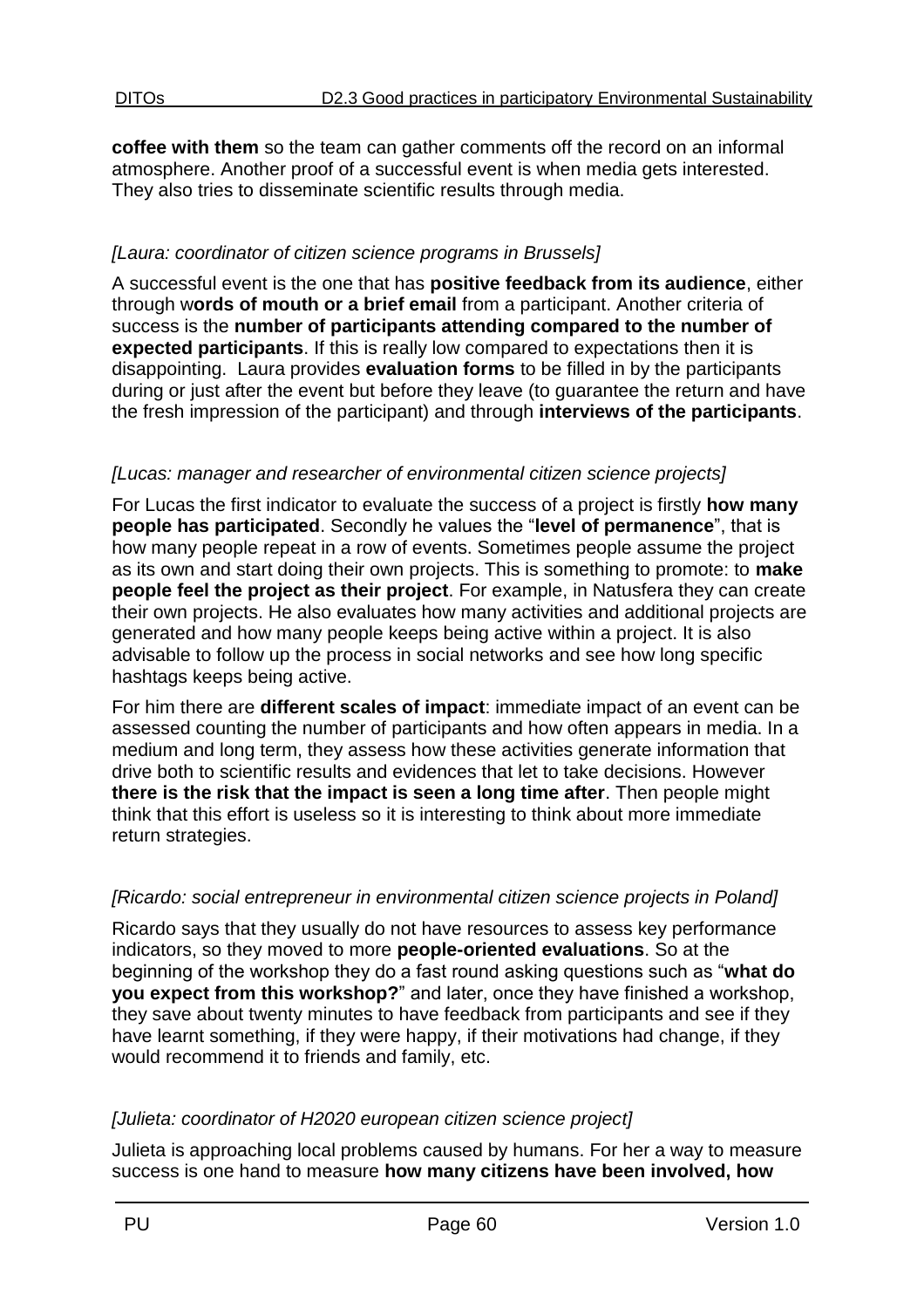**many data has been gathered, the variety of the data** (different places, different times, dates, etc) **and the improvement of citizen observations** (that will be train through the project).

She identifies impact with an improvement of air quality in the city, with getting industry to apply correcting measures on a medium term and of course with the city council regulating odors after its participation in the project. Moreover she values the improvement of community relations and the citizens' increase of science awareness. She would also like to bring more women to technology and science.

# <span id="page-60-0"></span>**8.24Difficulties and mistakes to avoid**

#### *[Sara: facilitator of environmental citizen science programs]*

Sara thinks that Citizen Science is still a new approach and practice. The research group **ExCiteS has to sometimes explain itself to other departments** and 'defend its ground'. But she finds that **individual researchers and scientists are receptive** to their cause when she reaches out to to invite them to take part in their events if they are explained why they are doing the event and what they are expected to do at the event.

### *[Ramón: researcher of a community health citizen science project]*

According to Ramón, for communication purposes, a **mistake is not to invite journalists to public presentations and debates and not to analyze the discourses** that emerge in discussions. Another mistake in public events is to mix to much science, participation and journalism, when likely is better to focus on the specific idea you want to promote in each event.

One mistake they think they did commit is that since researchers are the ones that asked for funding, and the main promoters of the project, they are the ones that are explaining and communicating the project. They think that **the project could have even more impact if it was explained by the own participants**, although they know there is a big tension to open and truly democratize science because **some traditional sectors of science still do not know or understand fully the power of these participatory methodologies**.

Citizen science is very powerful to do excellent science, however the needed structures are still missing and in **general scientists are not yet trained properly to conduct this type of research**. As Ramón says A change of view is needed, and traditional science sector seems not to be ready yet: "when you explain these methodologies to a science pope, they do not take seriously". It is important to mention that citizen science is just another way to do science, with clear benefits, but it is not a substitution of the current approach, but totally complementary. For him **citizen science really provides a new approach to analyse and reduce inequalities in cities**.

*[Alejandro: artistic director of citizen laboratory in Madrid]*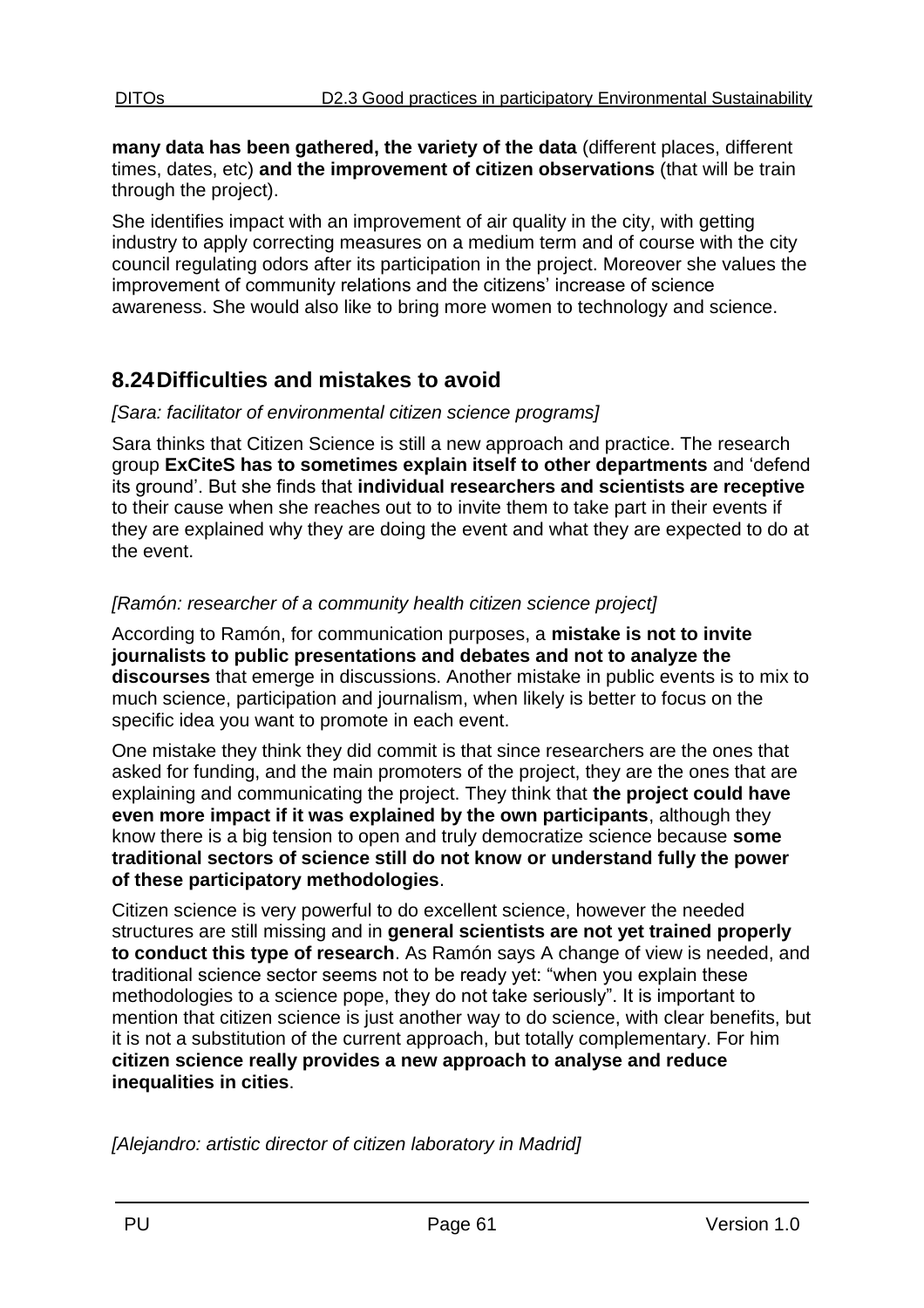For Alejandro, a big **mistake is when a citizen science project deepens the distance between scientists and citizens**. It usually happens when the scientist uses citizens, what makes these projects far less interesting. On the contrary the most powerful ones are the ones that open platforms and spaces for collaboration. Moreover, he thinks that citizen science can constitute a great opportunity to **connect the university with the city**, where different people (a scientists, a student, an activist, other citizens) bring their own knowledge and experience to work on a common project.

Medialab is a public institution, and according to Alejandro, this generates a lot of **administrative bureaucracy** and also some incoherences such as the incomprehension about its model. According to him, it does not help that is an experimental project and he and his team have not developed **good indicators**. He emphasizes that it is very hard when he faces the dissatisfaction of his workers and colleagues.

He points out that **a common mistake is to think that when you publish an open call in Internet, this is accessible, but actually it is not**.

When talking about how EU citizen science initiatives might be developed, Alejandro thinks that a network of collaboration should achieve something greater than the sum of the contributions of each partner. Sometimes in EU projects it is not clear how the different actions have contributed the other ones. In a citizen science project this should be central. **Maybe the consortium models of 5-10 partners where there is quite a lot of bureaucracy should be rethought. Citizen science may not just provide a theme for a programme but it provides an opportunity to experiment new ways of doing and designing EU networks of collaboration.** Citizen science experiments are powerful when they scale up and the EU offers a perfect field for that.

He proposes to **design open calls for citizen science projects that allow for an easy participation of many different institutions**. These would promote the creation of big enough networks. But in order to do that it is necessary that small institutions, like schools and public libraries could get involved, so **procedures should be accessible and easy to manage.** EU commision should take care of the network and part of the bureaucracy, encouraging documentation and promoting connections between the members of the network. On the infrastructural level another programme could be started to promote citizen laboratories. **Citizen laboratories are the institutional model that better answers to citizen science paradigm**, as they offer places for open collaborative experimentation, for building communities of learning and practice, and the creation of networks of collaboration.

# *[Laura: coordinator of citizen science programs in Brussels]*

For Laura, the term **Citizen Science sometimes might act as a barrier**. At the RBINS, collaborators & amateurs have been working with inhouse researchers for hundreds of years but they did not call it "citizen science". Collaborators and Aamateurs collect and publish with researchers have a volunteer or collaborator contract but they are not considered as staff part of any research the institution and work they usually during use their free time. Since they contribute to some provide research which results sometimes as and contribute to publications they might be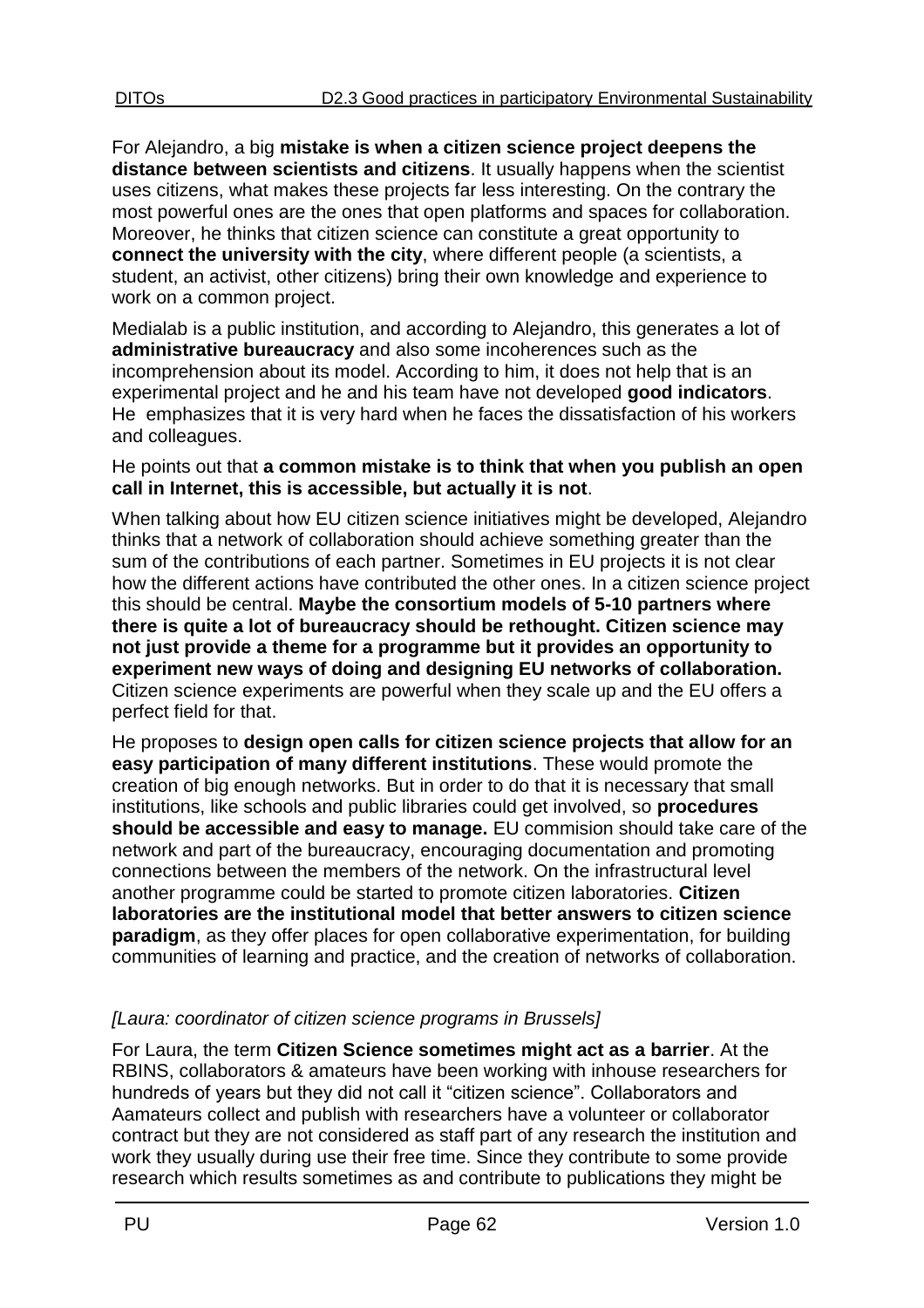called citizen scientists. When these kind of result is not produced then Otherwise the citizens involved are more taking part to it should be activities in science communication. But what happens with the rest of collaborators?

On the Museum side, Besides, for the museum and the educators part,, citizen science this label is brand new and the added value for the facilitators and educators m is not easy to be integrated, since they relate citizen scientists to research. A good approach to overcome this gap between researchers and science educators/communicators was the project XperiBird: it is about observation of blue birds into nests with a camera and the observations go back to ornithologists and analyze them. They have nests with cameras all over Belgium and their migration can be tracked. This is possible because of kids that are watching the cameras and providing those data. The kids have to install the camera and to report the data through the system. DITOs has supported a poster which enables the kids to know what to do during each season. This project has overcome the barrier because first the school teachers were willing to be involved in such a program. They perceived it as new, easy, nature observation, involved technology and they see it also as a way to establish a link with the museum. They also become a part of a network of schools and they know that their observations are useful for science. On the other side, we have an ornithologist collecting the data and processing them in order to asses migration. Finally, the program manager is a science educator who answers all the questions and solve all the difficulties that the kids and teachers experience, and also she makes the follow up and ensures that data is properly collected and get the students feedback. So she thinks this **project has been very successful** because **they have designed a win-win-win situation for researches, the museum** (science educators) **and the citizens** (teachers and school kids). So by a hands-on experiment they have overcome a communication difficulty and everybody is doing it together. As pointed out XperiBird is also a good example of **how citizen science contributes to excellence in science** and acts as **a link between researchers, education institutions and local concerns**.

She adds that one common mistake is to **overestimate the participants number.** This leads to food waste and waste of time from the organisers. We usually consider that only a part **(between 50-70%) of the people having registered** will really appear and attend. It is important **not to underestimate the communication effort** to be deployed: mostly, to deploy specific communication tricks and to use specific channels to have decision makers attend.

### *[Adolfo: environmental educator, botanist and citizen science manager in Madrid]*

They have found several difficulties when managing citizen science projects:

- 1. **Lack of interest of decision makers** on environmental and citizen science topics.
- 2. Sometimes decision makers forces to do specific events or projects in **dates that are not appropriate**.
- 3. It happens quite often that when you are preparing a proposal for a grant or funding, the citizen science project must be **adapted to the terms of the call which many times are not ideal**. For example this tend to happen when preparing proposals for projects with schools, where these should be designed to fit within the school calendar.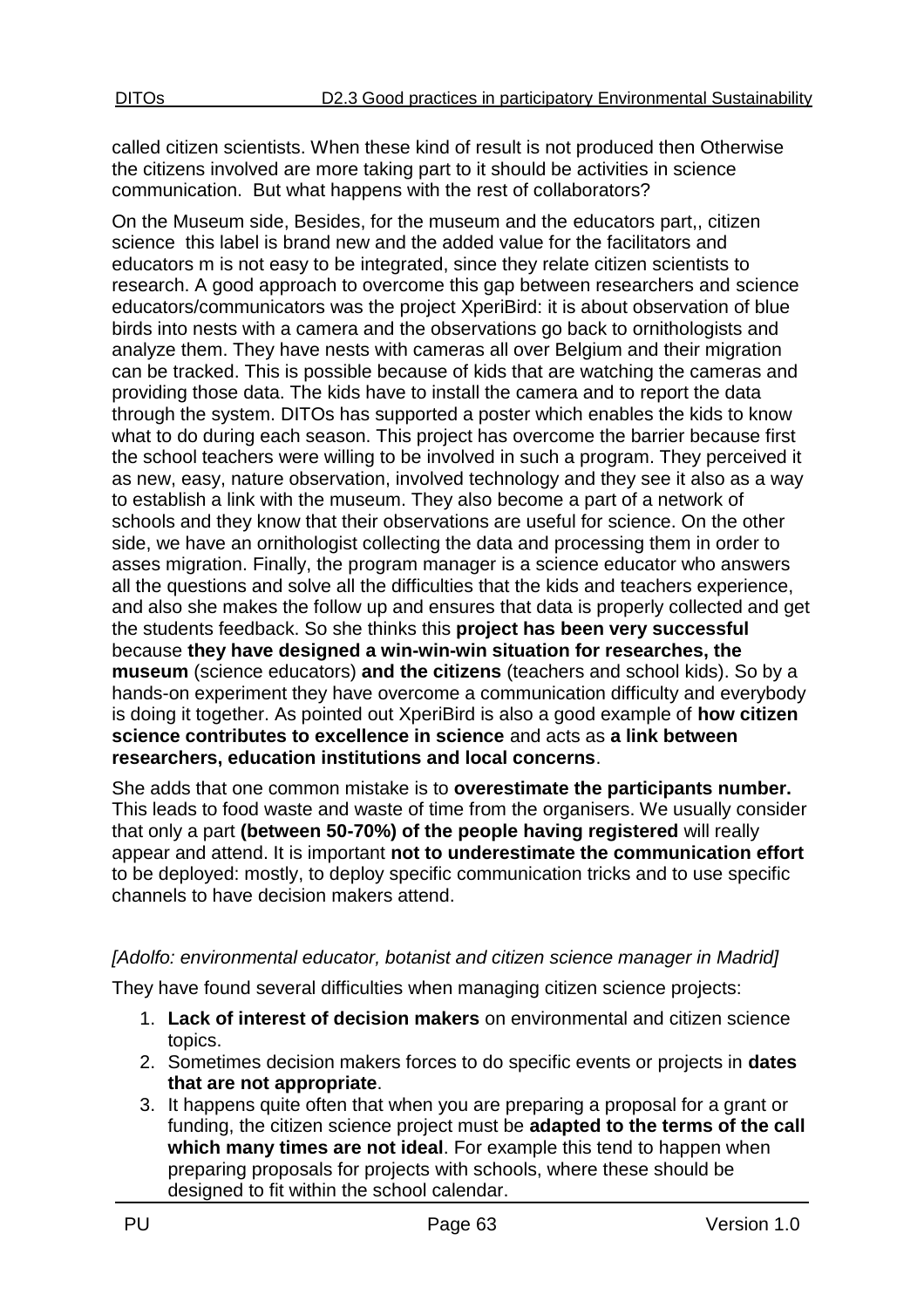4. There is **high degree of labour uncertainty and instability within the professionals that manage citizen science projects** and environmental education. This really limits to accept commitments in the medium and long term.

#### *[Lucas: manager and researcher of environmental citizen science projects]*

Lucas identifies as a barrier the **skepticism of the academic community**. This generates problems when this skepticism is found in funding institutions. They usually suggest them to go to **science communication calls**. It is important that they understand that this is also another way to do valid science.

#### *[Ricardo: social entrepreneur in environmental citizen science projects in Poland]*

The main problem for Ricardo is **financing** since they are **quite small organisation**. This means when they finish the money of the first payment, they need to imagine how to run events without costs since they cannot advanced the budget for later payments.

### *[Daniel: member of a grassroot ecological group]*

Daniel states that every organisation faces institutional barriers. Every institution has inertias and it is complicate to perform changes. Specially when people have been for a long time in an organisation is difficult for them to understand the vision of other people.

Likely a good practice to change the momentum is to **consider changes as processes**. This means that the start of the change must be tangible but it should be done at a pace not too fast to make sure the changes are assumable. This pace should be adapted according to circumstances. Secondly, it is advisable to share the change with everybody involved and let them to influence it: that means **give them voice and vote**. Thirdly, it is important to **explain the reasons and sense** of the change. So if it cannot be shared, at least it should be understood. Lastly, it is advisable to do it in some kind of seduction spiral: first you involve the people who is more prone to change and they start sharing their visions with more people.

### *[Julieta: coordinator of H2020 european citizen science project]*

Julieta mentions as a possible **mistake to be very clear and self confident**. She thinks this attitude can be understood by some people as a way to impose things and they might react by opposing to it. As many other interviewees, she suggest to listen and understand the context first, and to be very **sensitive and humble** every time. She encourages to put oneself in other people's place: what involves to do for other person what you want him to do.

*[Clara: researcher specialized in policy making]*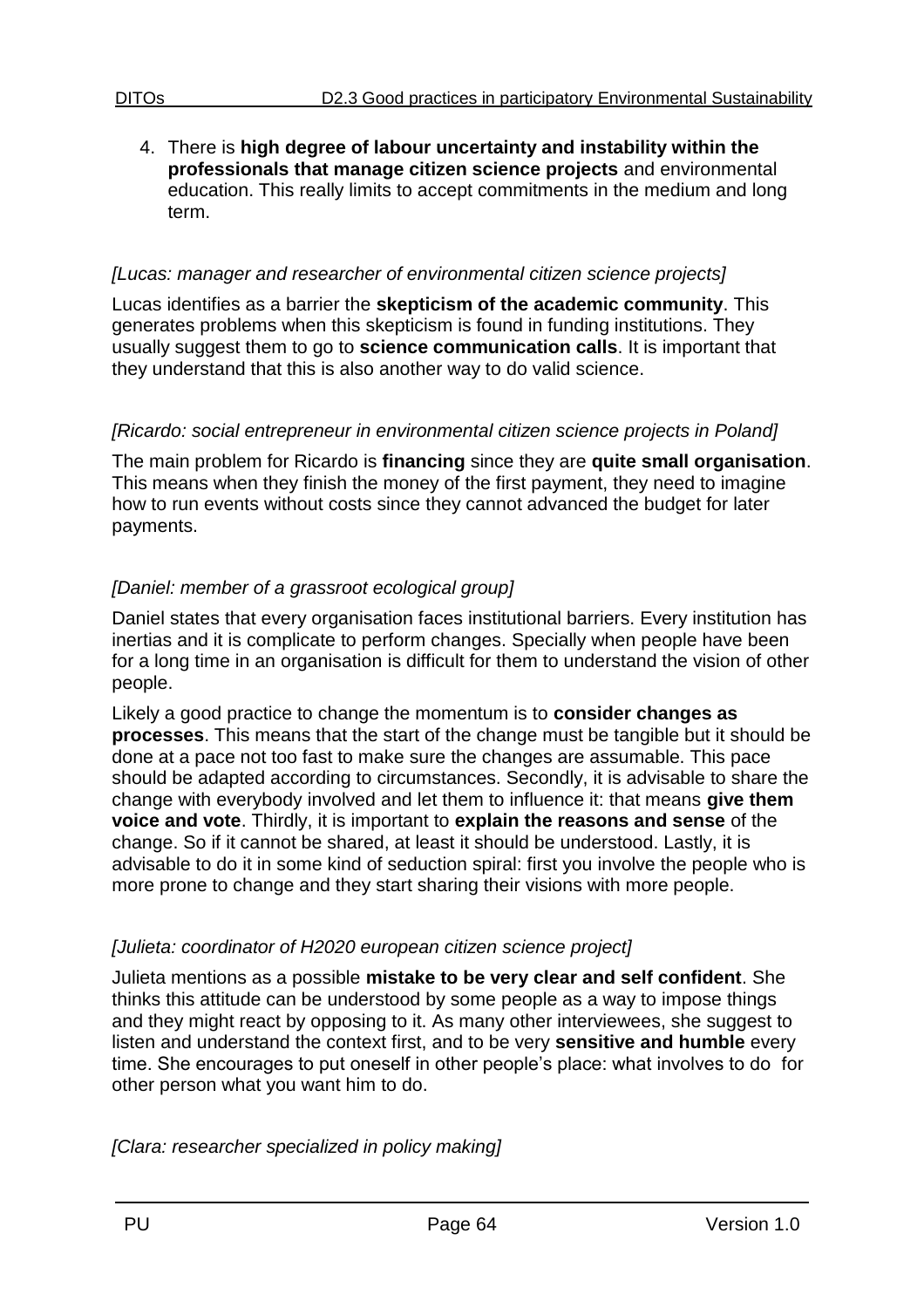With her experience, Clara found that when you try to do **advocacy work for a EUproject,** which means looking for a common message between a group of partners from different countries and contexts, **the joint message is going to be very broad and basic.** For example: *what is CS, we need more CS*. This kind of work has, arguably, been important in a first phase at the EU level.

She thinks that advocacy should work on more specific topics of concern, such as **what ethical standards should be in place to use CS in health sciences, how to acknowledge participants, how to work together with affected communities in equitable ways** or **how to ensure that science communication accompanying projects is empowering**.

# <span id="page-64-0"></span>**8.25Purpose and values**

#### *[Sara: facilitator of environmental citizen engagement programmes]*

For Sara, purpose is the reason for which something is done or created or for which something exists. She organises these events because they matter to her and she believes in what they do through her community group *Science has no borders*. Her main drive is the **passion for citizen-led science and the opportunity to create spaces to build collective expertise and catalyse civic action. This passion is fulfilled through creating deep interactions in their events**. She thinks that **a good practice in designing and delivering events is to connect with that drive to reflect "why are we doing this?**" - that helps during trying times!

The UCL research group Extreme Citizen Science (ExCiteS) where she was working during most of DITOs time **supports bottom-up practice** that takes into account **local needs, practices and culture and works** with broad networks of people to design and build new devices and knowledge creation processes that can transform the world. The work done through "Science has no Borders" - in particular their approach to DIY science - is directly aligned with the research group's mandate. The link across all their events is **making science accessible.** "Science has no Borders" is a group committed to highlighting the power of ordinary people's capacity to act as civic agents; the aim is to co-create purposeful experiences that enrich our understanding of ourselves, the world around us, and our relationship(s) to it.

"*It is about honing our critical thinking (questioning the world around us) and co-creating new ways of knowing, seeing and doing (by experiencing different perspectives). Many of the values I hold stem from my work with Public Lab and I have found that a good practice is to convey and share our values is through sharing stories about the organisation's work; stories tell who we are, where we come from, and what we stand for*."

Sara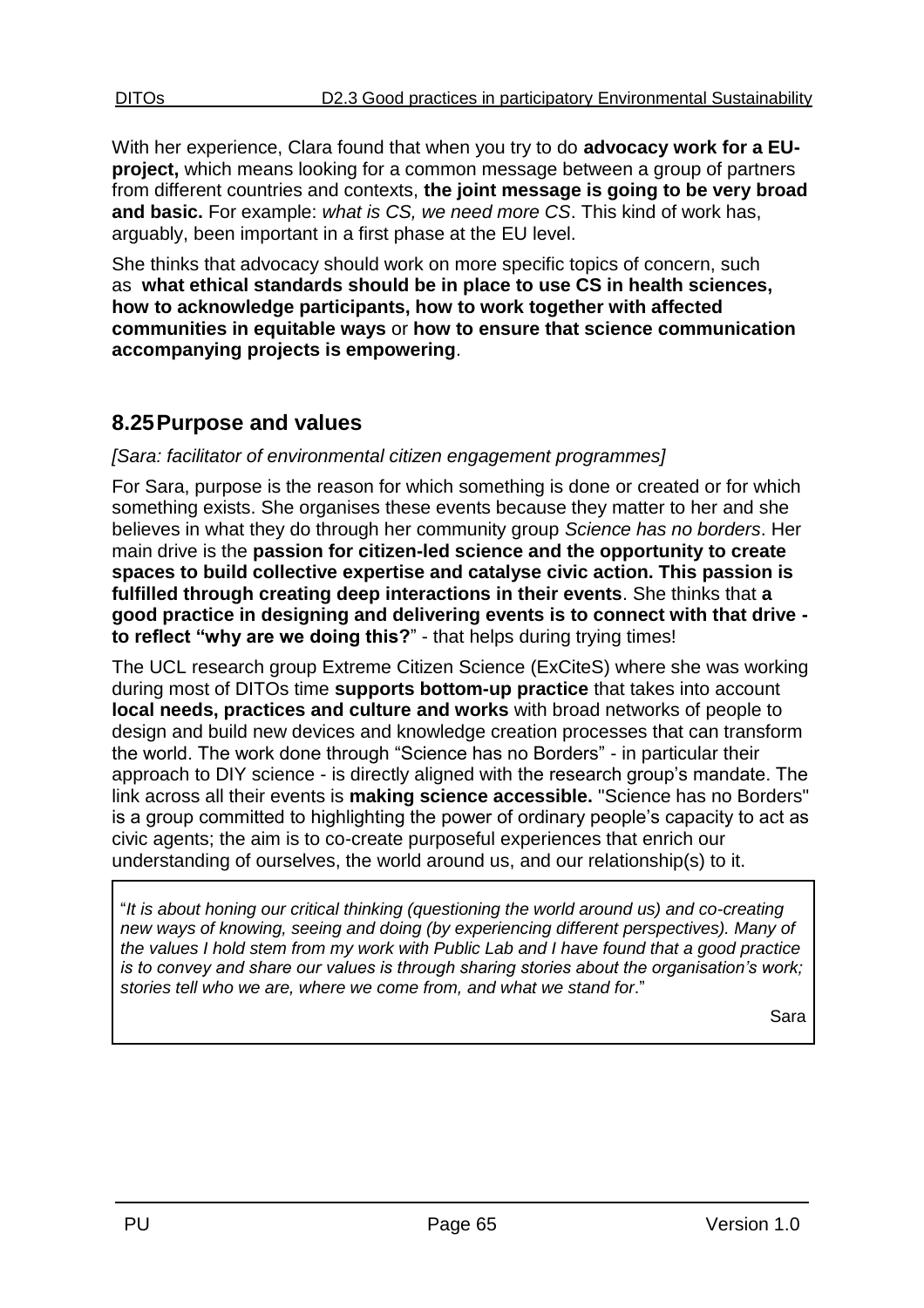#### *[Ramón: researcher of a community health citizen science project]*

Ramón selected an university that provides him **independence and freedom**. On the other hand, this is not the most prestigious university in Spain, but it is good enough and this freedom balances this out. Besides this, in his research area (social epidemiology) values such a **social justice, equity in health, and research on (social, gender, economic) inequalities** are always an essential part of it. He states that inequalities are growing so there is moral imperative to change this trend and citizen science constitutes a powerful tool to help on this.

The biggest frustration is that **these participatory methodologies are not always welcome in** *hard science* **international forums** and sometimes there are seen even with slight by some scientists. We know that these are complementary powerful methodologies and we do actual science. It is hard but step by step **these new approaches are penetrating into the science sector. As they already are RRI methodologies.** He says that citizen science cannot be used for every sector, but RRI can. Anyway, including citizens will force you to select different wider goals, become more **transdisciplinary**, give more weight your **communication strategies**  and more importantly even doubt of your own knowledge.

### *[Alejandro: artistic director of citizen laboratory in Madrid]*

For Alejandro the purpose is to create **communities of shared knowledge**. So they take advantage of the diversity of experiences in a city to create a meeting place where concrete projects might be assembled. He points out that keeping **different people with different perspectives** for a long term is difficult because people tend to stay with those with shared interests, but precisely this difficulty is the main reason to promote **citizen labs that connects the actual diversity of the city.**

Besides, for Alejandro thinks that we must **cultivate the interdependence between human beings**, since the world we have inherited seems not to be aware of this, so it is his goal to make effort towards that direction. Moreover, he gives importance to the need to share knowledge, since from his point of view, knowledge cannot happen if this is not shared, reviewed and contrasted.

Another motivation that moves Alejandro is the idea of **inequality**. According to him, we do not have same resources to participate. It is essential to review and correct this constantly. However, there is a maximum level of diversity that is manageable, and to get a wide range of diversity is a slow process.

### *[Laura: coordinator of citizen science programs in Brussels]*

Laura indicates that among the missions of RBINS one is to **disseminate knowledge** and **encourage the public to be interested in science**. The research institute, produces new knowledge and shares it through publications and with volunteers and amateurs and collaboration thus raising awareness on the research at work and sharing research methodologies with citizens willing to collaborate. The museum develops and runs a large variety of tools, games and workshops to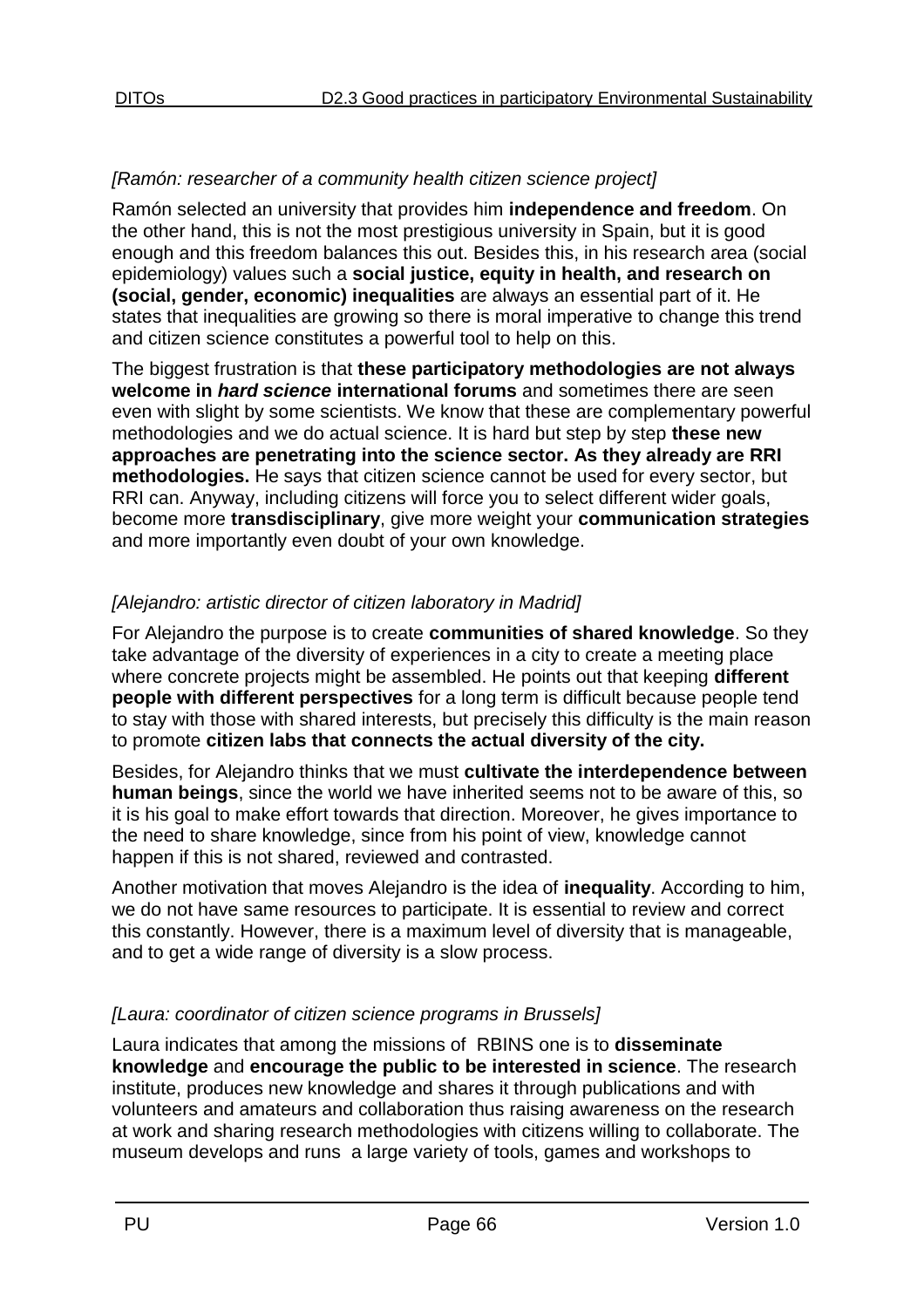encourage the general public and more particularly kids and families to be involved into science.

The decision to perform some citizen science events and projects is taken according to the themes in place at the museum or at the research institute, always aligned with the purpose of the institution.

For Laura, more personally, she likes the process of putting all the people together to organise something but of course the challenge of getting something out of it. It is very important for her to **extract the feedback from the participants and the facilitators** to assess if they are happy, if they **have learnt something**, what they have got and of course **to learn if something was wrong to learn from that**. There is also the key that every event being organised gives visibility to the museum which is more than needed in this difficult times.

A good advice would be to **try to work in an organisation whose values are aligned with yours**. A lesson that she has learnt although values are aligned, a l**ack of internal communication can slow down the processes**. It is important to **communicate as well as possible with the people you want to collaborate**. Also it is advisable to be able to **predict the risks and have a plan b**. Everything needs a lot of work and trust towards your team.

### *[Lucas: manager and researcher of environmental citizen science projects]*

The biggest goal for Lucas is to demonstrate that **scientists are not getting all the necessary information to understand the challenges of the whole ecosystem**. He thinks that CS is one of the most effective solutions to satisfy this need. He also works to make the academic community accept CS and to demonstrate to the most skeptical group that this science methodology is at least as good as anyone else.

From a social point of view, he works to show that the **participation of the people is essential** since it can give rise to taking political and environmental decisions. In fact, involving people is one of the biggest challenges to struggle against climate change.

As values he highlights the importance to create **activity and connections at a local level**. They use every project to **promote cohesion between different groups** and the growth of a supra-community.

#### *[Ricardo: social entrepreneur in environmental citizen science projects in Poland]*

For Ricardo, his main purpose is to **help people solve their problems and engage them to solve these problems together**. Ecology and sustainability are the main values that drive them. They try to be **coherent** in every single step so in their workshops they only provide vegetarian food, they avoid using plastics and recycling is a must.

#### *[Daniel: member of a grassroot ecological group]*

In *Ecologistas en Acción* every decision in an horizontal way in an assembly. This causes an actual discussion where people develop the best arguments but also the